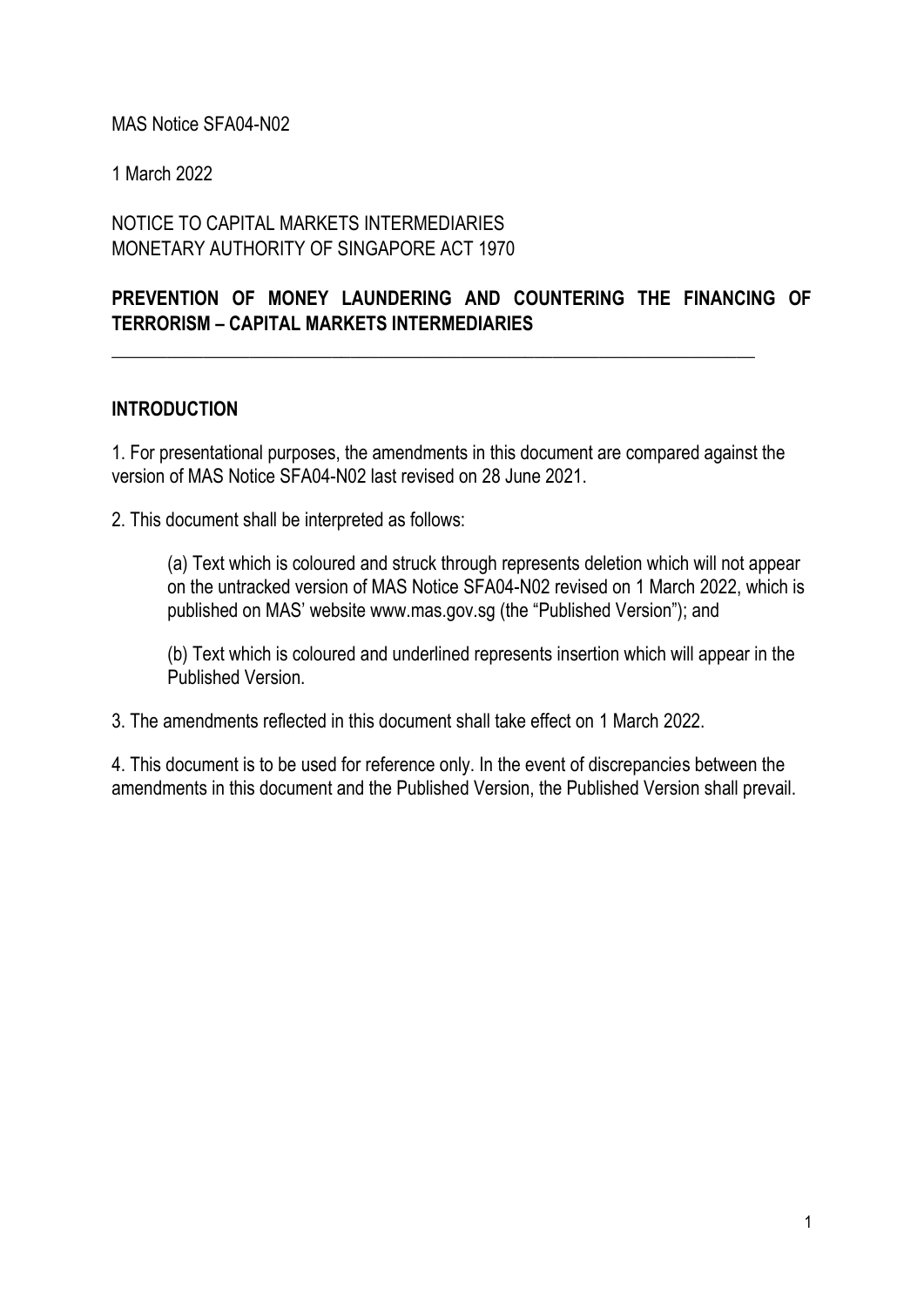#### MAS Notice SFA04-N02

24 April 2015 Last revised on 28 June 2021 1 March 2022 (Refer to endnotes for history of amendments)

NOTICE TO CAPITAL MARKETS INTERMEDIARIES MONETARY AUTHORITY OF SINGAPORE ACT 1970, CAP. 186

## **PREVENTION OF MONEY LAUNDERING AND COUNTERING THE FINANCING OF TERRORISM – CAPITAL MARKETS INTERMEDIARIES**

\_\_\_\_\_\_\_\_\_\_\_\_\_\_\_\_\_\_\_\_\_\_\_\_\_\_\_\_\_\_\_\_\_\_\_\_\_\_\_\_\_\_\_\_\_\_\_\_\_\_\_\_\_\_\_\_\_\_\_\_\_\_\_\_\_\_\_\_\_\_

#### **1 INTRODUCTION**

- 1.1 This Notice is issued pursuant to section 27B of the Monetary Authority of Singapore Act 1970 (Cap. 186) ("MAS Act") and applies to all:
	- (a) holders of a capital markets services licence under the Securities and Futures Act 2001(Cap. 289) ("SFA"), all fund management companies registered under paragraph 5(1)(i) of the Second Schedule to the Securities and Futures (Licensing and Conduct of Business) Regulations (Rg. 10) ("SF(LCB)R"); and
	- (b) all persons exempted under paragraphs  $3(1)(d)$ ,  $3A(1)(d)$  and  $7(1)(b)$  of the Second Schedule to the SF(LCB)R from the requirement to hold a capital markets services licence.

[MAS Notice SFA04-N02 (Amendment) 2022]

1.2 Except for paragraphs 4, 5, 10, 14.6 and 14.7, this Notice shall take effect from 24 May 2015. Paragraphs 4, 5, 10, 14.6 and 14.7 shall take effect from 24 July 2015. MAS Notice SFA04-N02 dated 2 July 2007 is cancelled with effect from 24 May 2015.

#### **2 DEFINITIONS**

2.1 For the purposes of this Notice –

"AML/CFT" means anti-money laundering and countering the financing of terrorism;

"Authority" means the Monetary Authority of Singapore;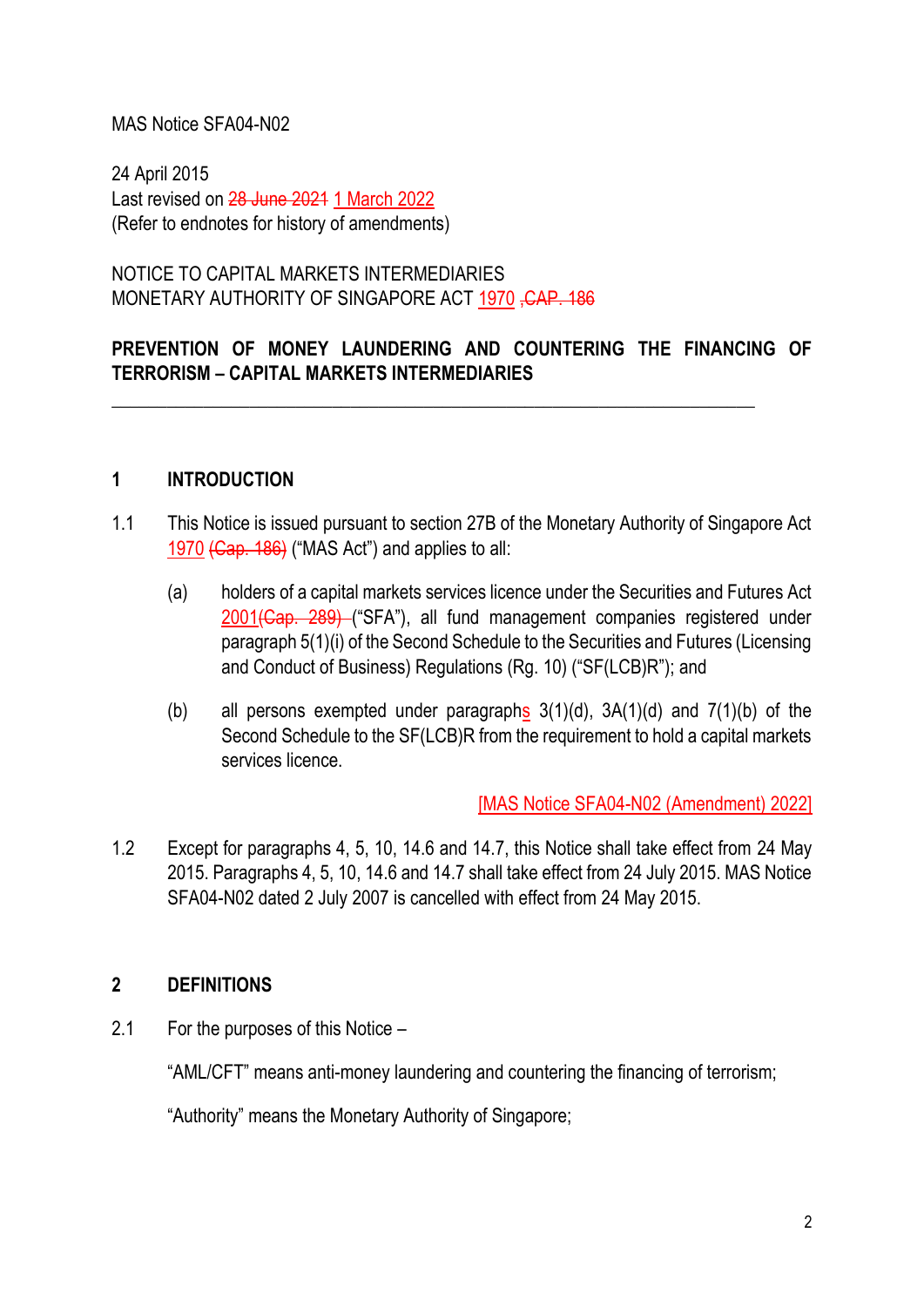"beneficial owner", in relation to a customer of a CMI, means the natural person who ultimately owns or controls the customer or the natural person on whose behalf a transaction is conducted or business relations are established, and includes any person who exercises ultimate effective control over a legal person or legal arrangement, but shall not include a natural person who is considered a customer of the CMI under subparagraph (c) of the definition of "customer" in this Notice;

"beneficiary institution" means the financial institution that receives the value transfer from the ordering institution, directly or through an intermediary institution, and makes one or more digital CMP tokens available to the value transfer beneficiary;

[MAS Notice SFA04-N02 (Amendment) 2022]

"business relations" means -

- (a) the opening or maintenance of an account by the CMI in the name of;
- (b) the provision of financial advice by the CMI to; or
- (c) the provision of fund management services by the CMI to,

a person (whether a natural person, legal person or legal arrangement);

"capital markets products" has the meaning as in section 2(1) of the SFA;

[MAS Notice SFA04-N02 (Amendment) 2022]

"cash" means currency notes and coins (whether of Singapore or of a foreign country or jurisdiction) which are legal tender and circulate as money in the country or jurisdiction of issue;

[MAS Notice SFA04-N02 (Amendment) 2022]

"CDD measures" or "customer due diligence measures" means the measures required by paragraph 6;

"CDSA" means the Corruption, Drug Trafficking and Other Serious Crimes (Confiscation of Benefits) Act 1992 (Cap. 65A);

[MAS Notice SFA04-N02 (Amendment) 2022]

"CMI" means a person holding a capital markets services licence under the SFA, a fund management company registered under paragraph 5(1)(i) of the Second Schedule to the SF(LCB)R or a person exempted from the requirement to hold such a licence under paragraphs 3(1)(d), 3A(1)(d) or 7(1)(b) of the Second Schedule to the SF(LCB)R;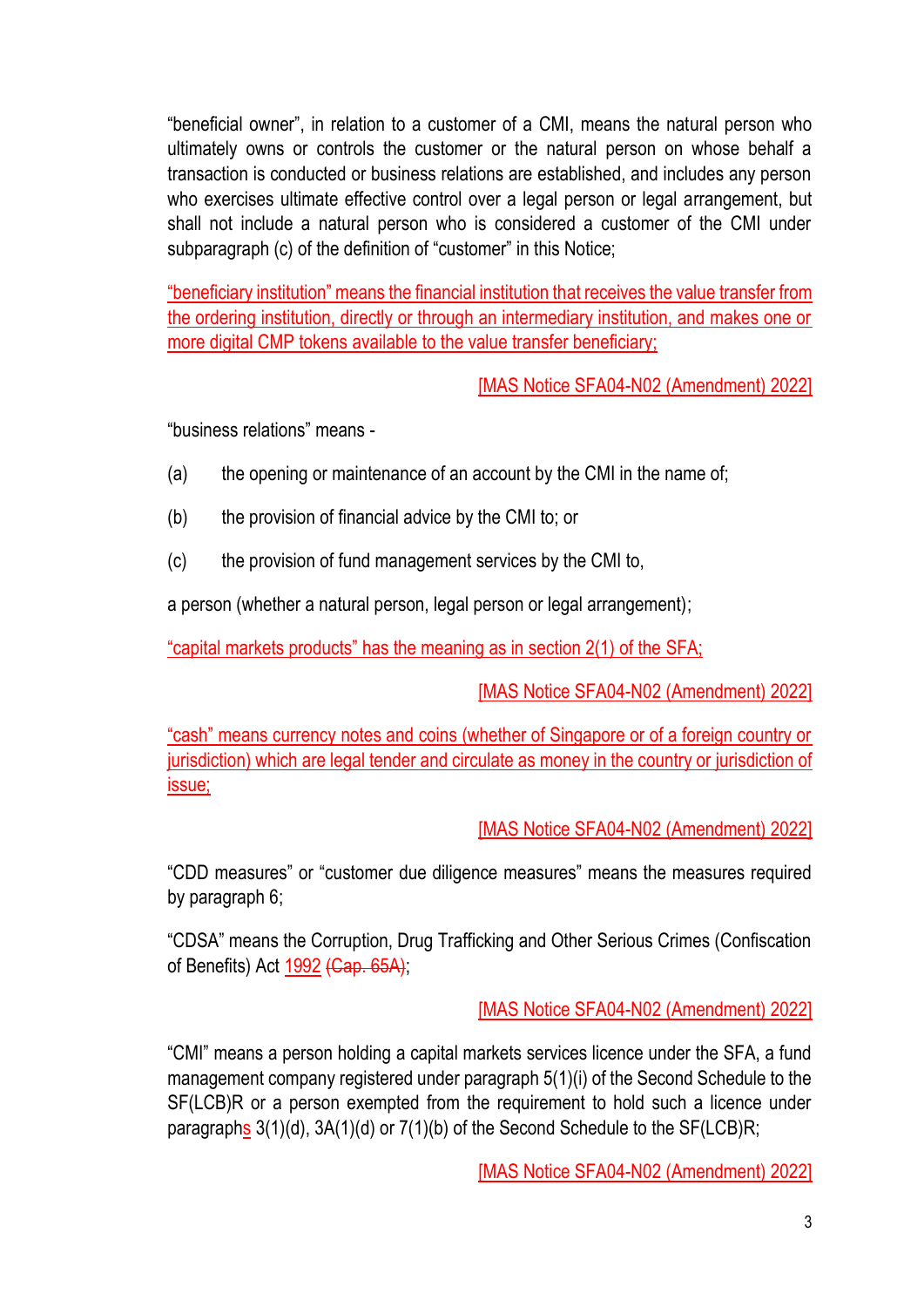"connected party" -

- (a) in relation to a legal person (other than a partnership), means any director or any natural person having executive authority in the legal person;
- $(b)$  in relation to a legal person that is a partnership, means any partner or manager<sup>1</sup>; and
- (c) in relation to a legal arrangement, means any natural person having executive authority in the legal arrangement;

"Core Principles" refers to the Core Principles for Effective Banking Supervision issued by the Basel Committee on Banking Supervision, the Objectives and Principles for Securities Regulation issued by the International Organisation of Securities Commissions, or the Insurance Core Principles issued by the International Association of Insurance Supervisors;

"customer", in relation to a CMI, means a person (whether a natural person, legal person or legal arrangement) -

- (a) with whom the CMI establishes or intends to establish business relations;
- (b) for whom the CMI undertakes or intends to undertake any transaction without an account being opened; or
- (c) who invests into an investment vehicle to which the CMI provides the regulated activity of fund management, but shall not include an investment vehicle -
	- (i) which is an entity as described in paragraphs  $6.16(c)$  or  $6.16(d)$ ;
	- (ii) where the interests in the investment vehicle are distributed by a financial institution as described in paragraphs 6.16(e) or 6.16(f); or
	- (iii) where the primary manager is a financial institution (other than the CMI) that is subject to and supervised for compliance with AML/CFT requirements consistent with standards set by FATF;

[MAS Notice SFA04-N02 (Amendment) 2022]

"digital CMP token" means a digital representation of a capital markets product which can be transferred, stored or traded electronically;

<sup>&</sup>lt;sup>1</sup> In the case of a limited liability partnership or a limited partnership.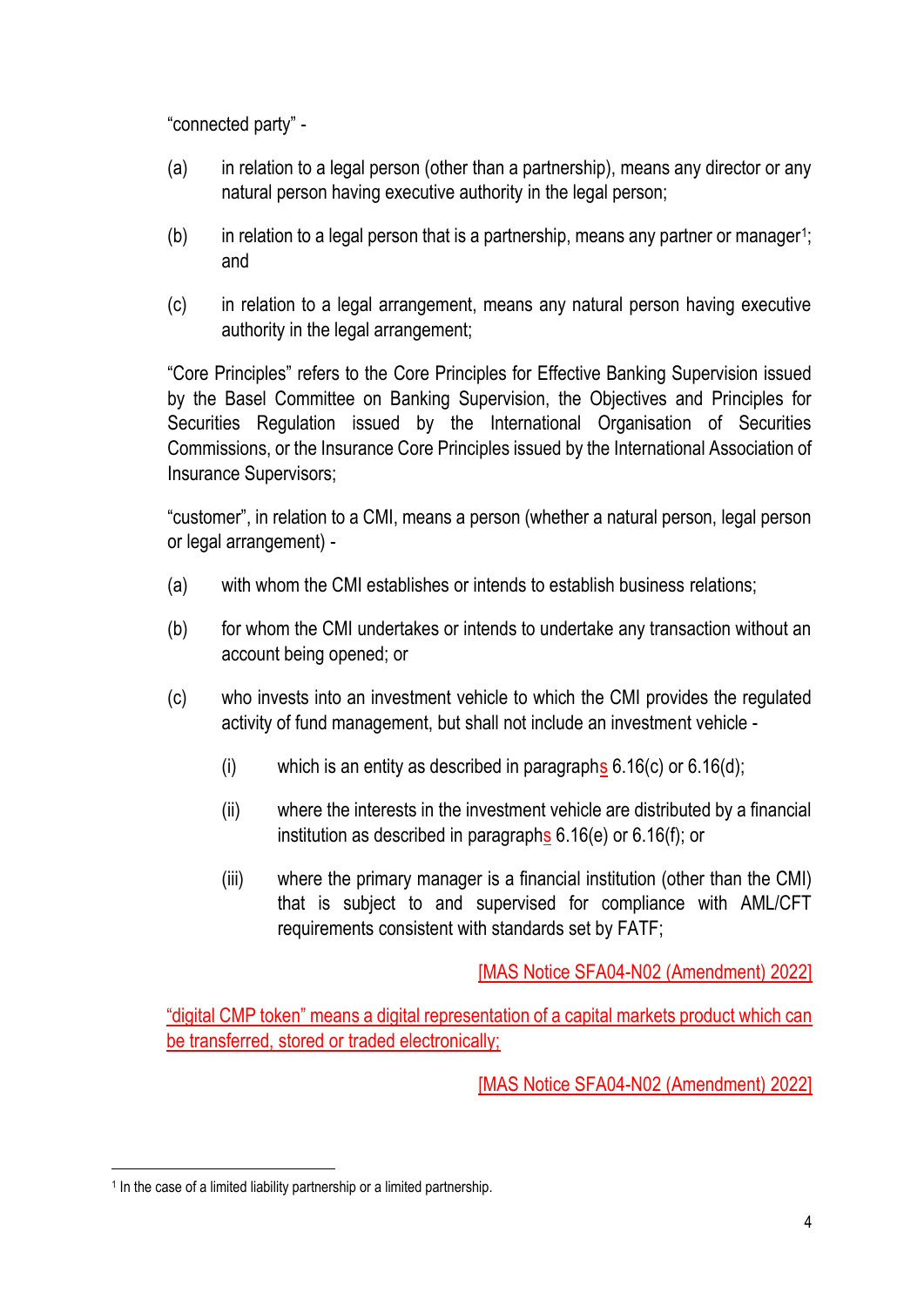"digital CMP token transaction" means any transaction accepted, processed, or executed by the CMI in the course of its business of conducting any regulated activity under the SFA in relation to digital CMP tokens;

[MAS Notice SFA04-N02 (Amendment) 2022]

"digital payment token" has the same meaning as defined in section 2(1) of the PS Act;

[MAS Notice SFA04-N02 (Amendment) 2022]

"entity" (other than in the definition of legal person) has the same meaning as defined in section 2(1) of the SFA, except that it shall include a trust;

"FATF" means the Financial Action Task Force;

"financial advice" means a financial advisory service as defined in section 2(1) of the Financial Advisers Act 2001 (Cap. 110) or advising on corporate finance as defined in section 2(1) of the SFA;

### [MAS Notice SFA04-N02 (Amendment) 2022]

"financial group" means a group that consists of a legal person or legal arrangement exercising control and coordinating functions over the rest of the group for the application of group supervision under the Core Principles, and its branches and subsidiaries that are financial institutions as defined in section 27A(6) of the MAS Act or the equivalent financial institutions outside Singapore;

"fund management" has the same meaning as defined in the Second Schedule to the SFA, except that a reference to "customer" has the same meaning as defined in this Notice;

"government entity" means a government of a country or jurisdiction, a ministry within such a government, or an agency specially established by such a government through written law:

"legal arrangement" means a trust or other similar arrangement;

"legal person" means an entity other than a natural person that can establish a permanent customer relationship with a financial institution or otherwise own property;

"officer" means any director or any member of the committee of management of the CMI;

"ordering institution" means the financial institution that initiates the value transfer and transfers one or more digital CMP tokens upon receiving the request for a value transfer on behalf of the value transfer originator;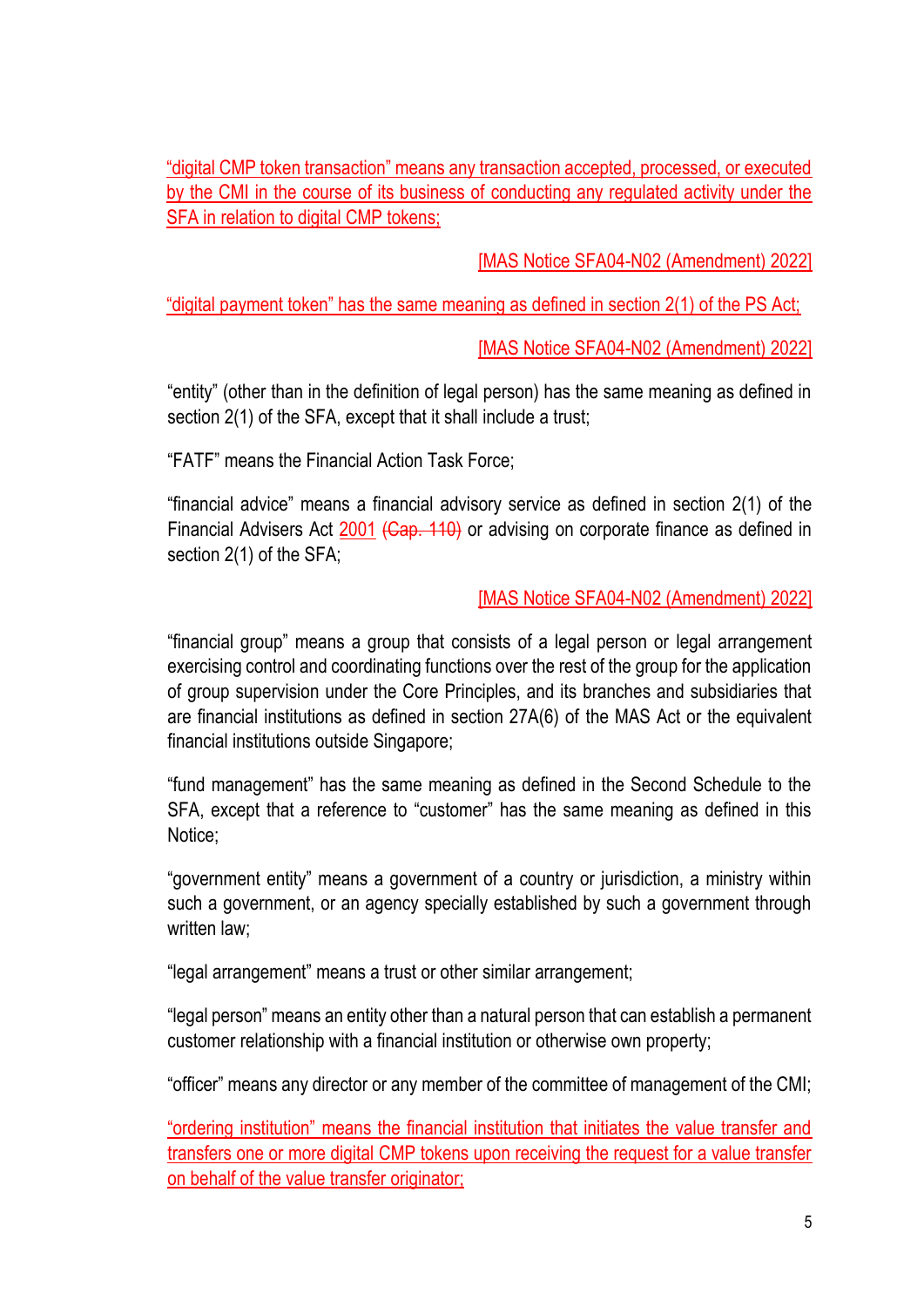"partnership" means a partnership, a limited partnership within the meaning of the Limited Partnerships Act 2008 (Cap. 163B) or a limited liability partnership within the meaning of the Limited Liability Partnerships Act 2005 (Cap. 163A);

[MAS Notice SFA04-N02 (Amendment) 2022]

"personal data" has the same meaning as defined in section 2(1) of the Personal Data Protection Act 2012 (Act 26 of 2012);

[MAS Notice SFA04-N02 (Amendment) 2022]

"PS Act" means the Payment Services Act 2019;

[MAS Notice SFA04-N02 (Amendment) 2022]

"reasonable measures" means appropriate measures which are commensurate with the level of money laundering or terrorism financing risks;

[MAS Notice SFA04-N02 (Amendment) 2022]

"STR" means suspicious transaction report;

"STRO" means the Suspicious Transaction Reporting Office, Commercial Affairs Department of the Singapore Police Force; and

[MAS Notice SFA04-N02 (Amendment) 2022]

"TSOFA" means the Terrorism (Suppression of Financing) Act 2002 (Cap. 325); and

[MAS Notice SFA04-N02 (Amendment) 2022]

"value transfer" refers to any transaction carried out on behalf of a value transfer originator through a financial institution with a view to making one or more digital CMP tokens available to a beneficiary person at a beneficiary institution, irrespective of whether the originator and the beneficiary are the same person.

[MAS Notice SFA04-N02 (Amendment) 2022]

2.2 A reference to any threshold or value limit expressed in S\$ shall include a reference to the equivalent amount expressed in any other currency and in any digital payment token. The equivalent amount in digital payment tokens shall be determined based on the conversion rates prevailing at the time of the CMI's compliance with the relevant threshold or value limit.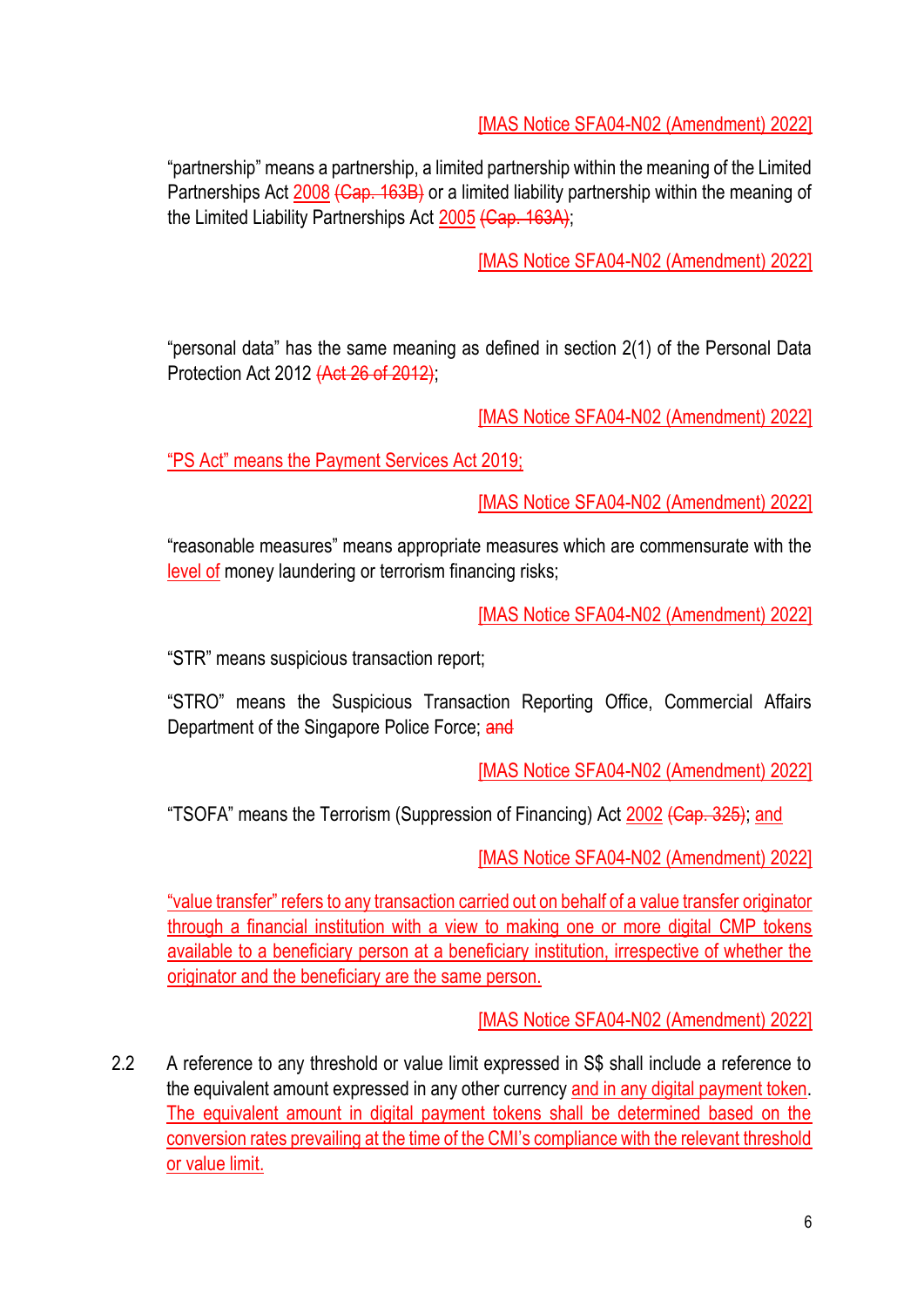2.3 The expressions used in this Notice shall, except where defined in this Notice or where the context otherwise requires, have the same meanings as in the SFA.

### **3 UNDERLYING PRINCIPLES**

- 3.1 This Notice is based on the following principles, which shall serve as a guide for all CMIs in the conduct of their operations and business activities:
	- (a) A CMI shall exercise due diligence when dealing with customers, natural persons appointed to act on the customer's behalf, connected parties of the customer and beneficial owners of the customer.
	- (b) A CMI shall conduct its business in conformity with high ethical standards, and guard against establishing any business relations or undertaking any transaction, including a digital CMP token transaction, that is or may be connected with, or facilitates or may facilitate money laundering or terrorism financing.
	- (c) A CMI shall, to the fullest extent possible, assist and cooperate with the relevant law enforcement authorities in Singapore to prevent money laundering and terrorism financing.

[MAS Notice SFA04-N02 (Amendment) 2022]

## **4 ASSESSING RISKS AND APPLYING A RISK-BASED APPROACH**

#### **Risk Assessment**

- 4.1 A CMI shall take appropriate steps to identify, assess and understand, its money laundering and terrorism financing risks in relation to -
	- (a) its customers;
	- (b) the countries or jurisdictions its customers are from or in;
	- (c) the countries or jurisdictions the CMI has operations in; and
	- (d) the products, services, transactions, including digital CMP token transactions, and delivery channels of the CMI.

[MAS Notice SFA04-N02 (Amendment) 2022]

4.2 The appropriate steps referred to in paragraph 4.1 shall include –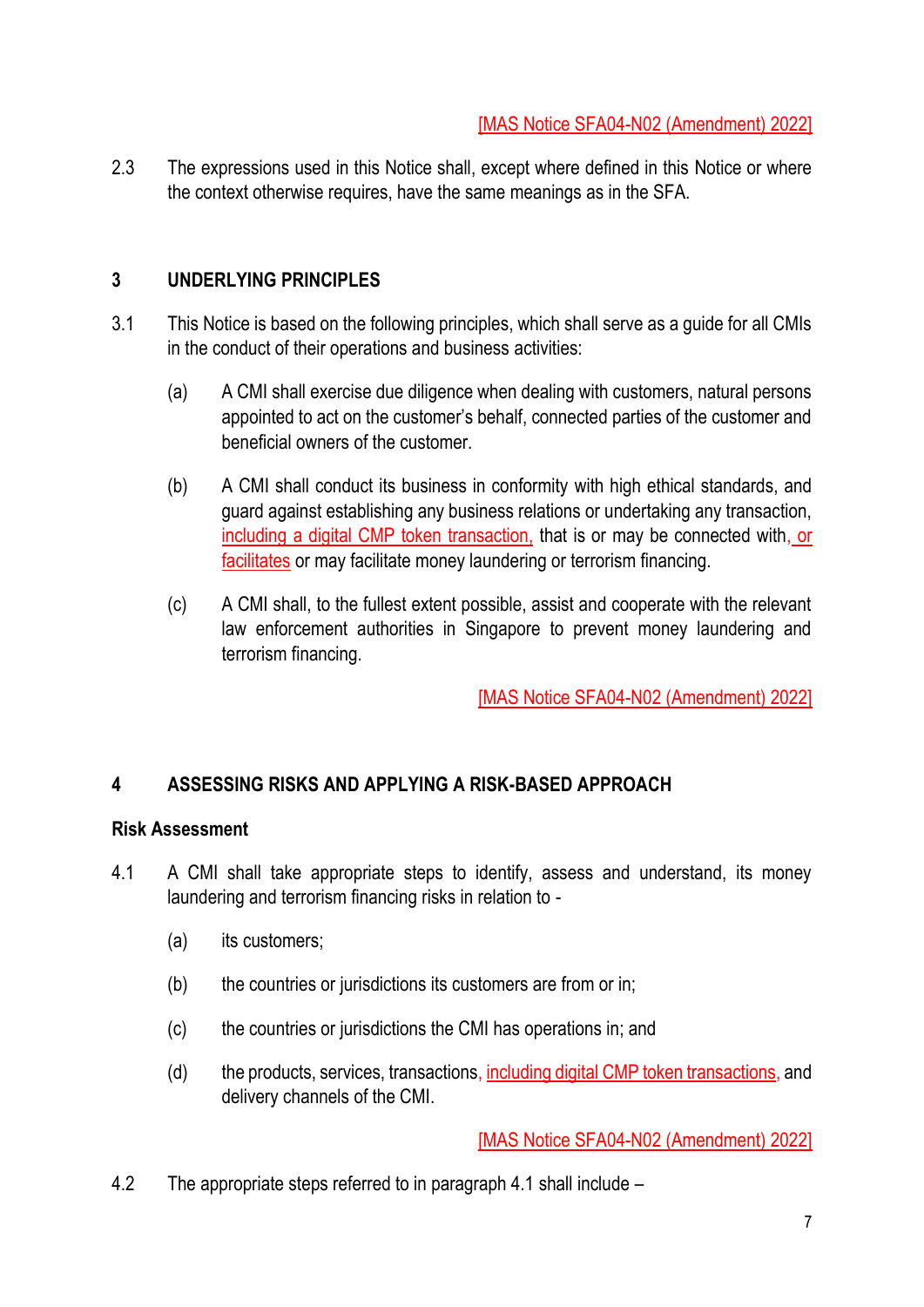- (a) documenting the CMI's risk assessments;
- (b) considering all the relevant risk factors before determining the level of overall risk and the appropriate type and extent of mitigation to be applied;
- (c) keeping the CMI's risk assessments up-to-date; and
- (d) having appropriate mechanisms to provide its risk assessment information to the Authority.

## **Risk Mitigation**

- 4.3 A CMI shall
	- (a) develop and implement policies, procedures and controls, which are approved by senior management, to enable the CMI to effectively manage and mitigate the risks that have been identified by the CMI or notified to it by the Authority or other relevant authorities in Singapore;
	- (b) monitor the implementation of those policies, procedures and controls and enhance them if necessary;
	- (c) perform enhanced measures where higher risks are identified, to effectively manage and mitigate those higher risks; and
	- (d) ensure that the performance of measures or enhanced measures to effectively manage and mitigate the identified risks addresses the risk assessment and guidance from the Authority or other relevant authorities in Singapore.

[MAS Notice SFA04-N02 (Amendment) 2022]

#### **5 NEW PRODUCTS, PRACTICES AND TECHNOLOGIES**

- 5.1 A CMI shall identify and assess the money laundering and terrorism financing risks that may arise in relation to -
	- (a) the development of new products and new business practices, including new delivery mechanisms; and
	- $(b)$  the use of new or developing technologies for both new and  $pre-existing$  products.

[MAS Notice SFA04-N02 (Amendment) 2022]

5.2 A CMI shall undertake the risk assessments, prior to the launch or use of such products, practices and technologies (to the extent such use is permitted by this Notice), and shall take appropriate measures to manage and mitigate the risks.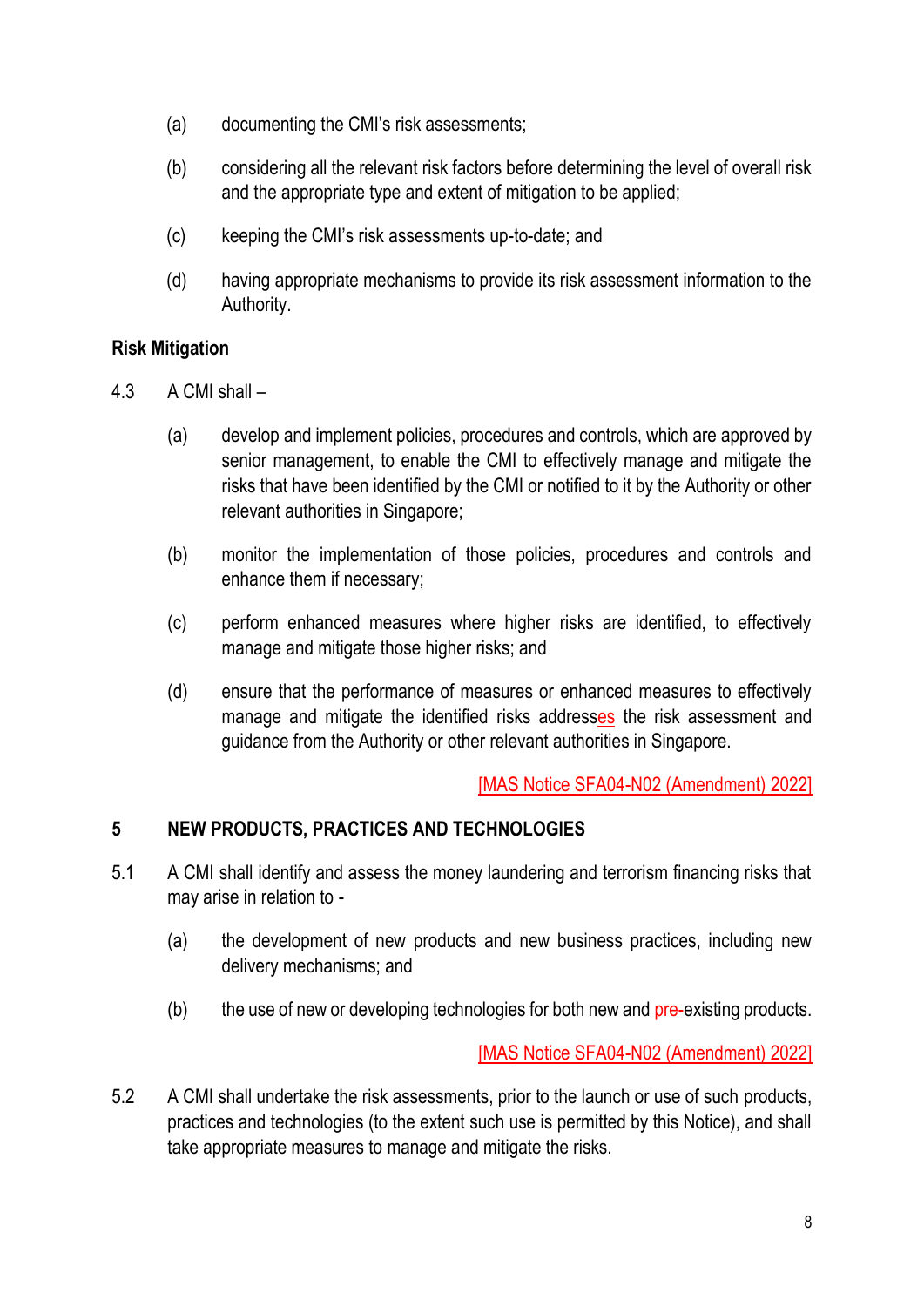- 5.3 A CMI shall, in complying with the requirements of paragraphs 5.1 and 5.2, pay special attention to any -
	- (a) new products and new business practices, including new delivery mechanisms; and
	- (b) new or developing technologies,

that favour anonymity.

# **6 CUSTOMER DUE DILIGENCE ("CDD")**

## **Anonymous or Fictitious Account**

6.1 No CMI shall open or maintain an anonymous account or an account in a fictitious name.

## **Where There Are Reasonable Grounds for Suspicion prior to the Establishment of Business Relations or Undertaking any Transaction without opening an Account**

- 6.2 Prior to a CMI establishing business relations or undertaking any transaction without opening an account, where the CMI has any reasonable grounds to suspect that the assets or funds of a customer are proceeds of drug dealing or criminal conduct as defined in the CDSA, or are property related to the facilitation or carrying out of any terrorism financing offence as defined in the TSOFA, the CMI shall –
	- (a) not establish business relations with, or undertake a transaction for, the customer; and
	- (b) file an STR<sup>2</sup> , and extend a copy to the Authority for information.

## **When CDD is to be Performed**

- 6.3 A CMI shall perform the measures as required by paragraphs 6, 7 and 8 when
	- (a) the CMI establishes business relations with any customer;
	- (b) the CMI undertakes any transaction of a value exceeding S\$20,000, other than any digital CMP token transaction referred to in paragraph 6.3(c), for any customer who has not otherwise established business relations with the CMI;
	- (c) the CMI undertakes any digital CMP token transactions for any customer who has not otherwise established business relations with the CMI;

<sup>2</sup> Please note in particular section 48 of the CDSA on tipping-off.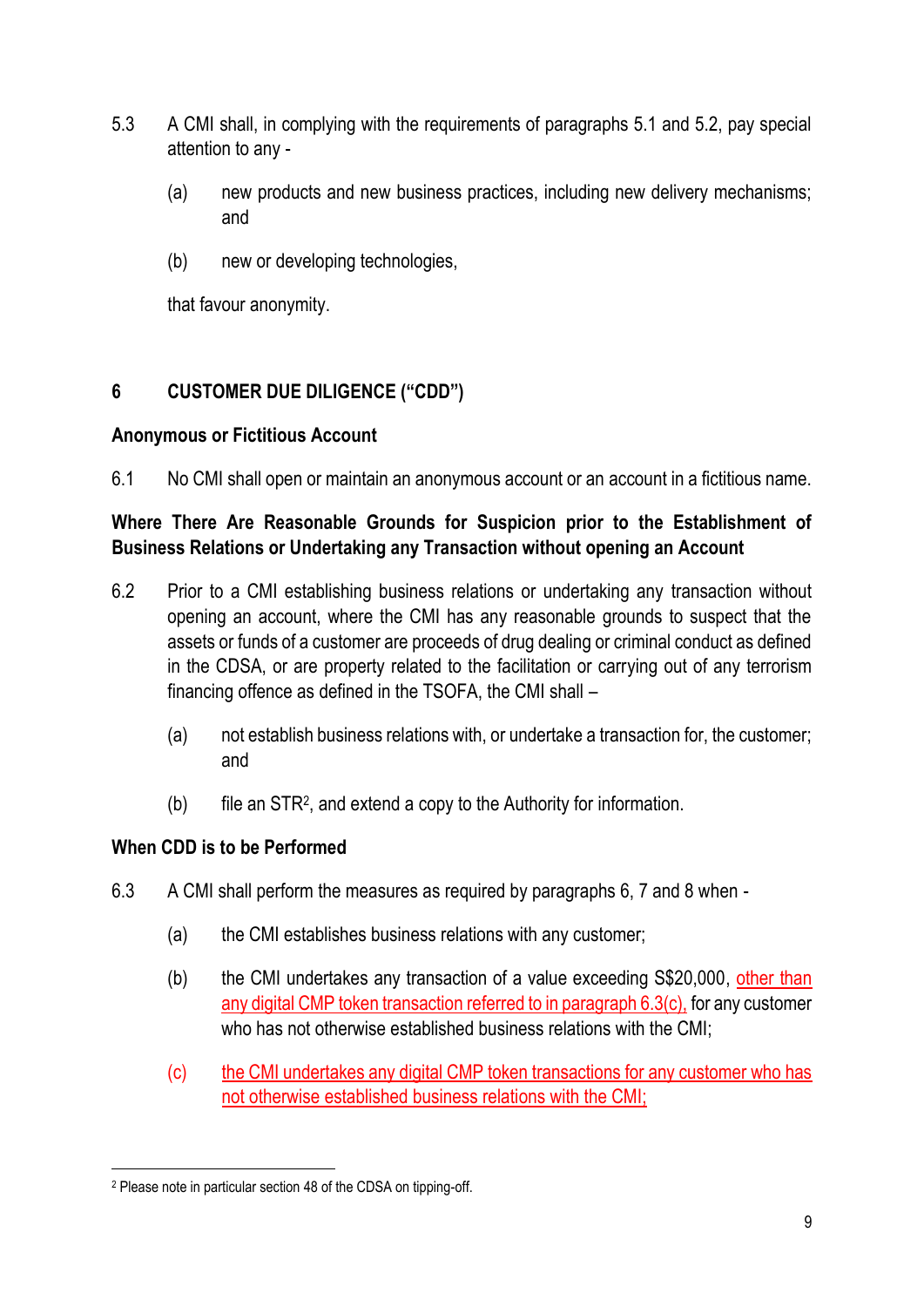- (d) the CMI effects or receives any digital CMP tokens by value transfer, for any customer who has not otherwise established business relations with the CMI;
- (e) there is a suspicion of money laundering or terrorism financing, notwithstanding that the CMI would not otherwise be required by this Notice to perform the measures as required by paragraphs 6, 7 and 8; or
- (f) the CMI has doubts about the veracity or adequacy of any information previously obtained.

- 6.4 Where a CMI suspects that two or more transactions are or may be related, linked or the result of a deliberate restructuring of an otherwise single transaction into smaller transactions in order to evade the measures provided for in this Notice in relation to the circumstances set out in paragraph 6.3(b), the CMI shall treat the transactions as a single transaction and aggregate their values for the purposes of this Notice.
- (I) Identification of Customer
- 6.5 A CMI shall identify each customer.
- 6.6 For the purposes of paragraph 6.5, a CMI shall obtain at least the following information:
	- (a) full name, including any aliases;
	- (b) unique identification number (such as an identity card number, birth certificate number or passport number, or where the customer is not a natural person, the incorporation number or business registration number);
	- $(c)$  the customer's  $-$ 
		- (i) residential address; or
		- (ii) registered or business address, and if different, principal place of business,

as may be appropriate;

- (d) date of birth, establishment, incorporation or registration (as may be appropriate); and
- (e) nationality, place of incorporation or place of registration (as may be appropriate).
- 6.7 Where the customer is a legal person or legal arrangement, the CMI shall, apart from identifying the customer, also identify the legal form, constitution and powers that regulate and bind the legal person or legal arrangement.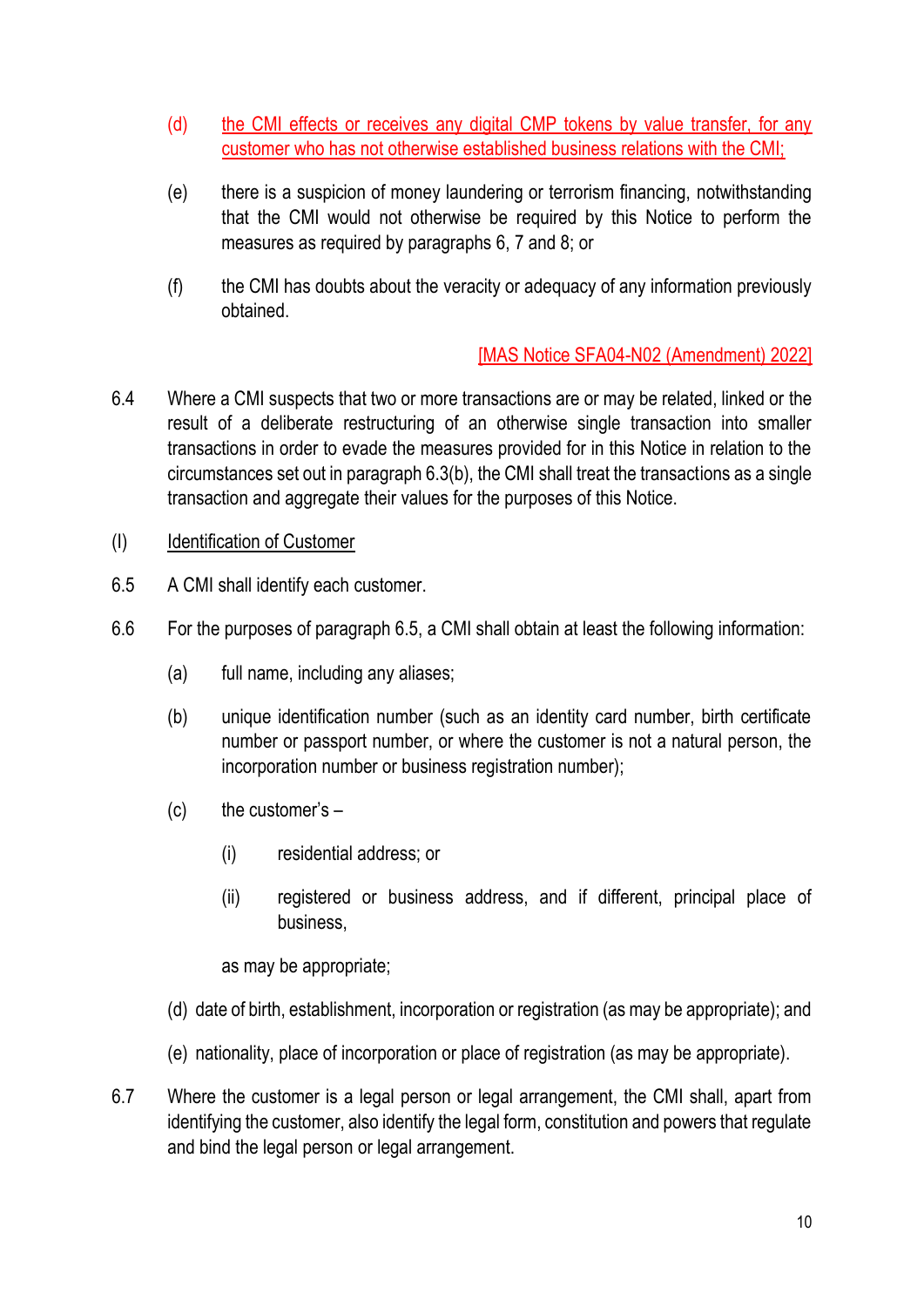- 6.8 Where the customer is a legal person or legal arrangement, the CMI shall identify the connected parties of the customer, by obtaining at least the following information of each connected party:
	- (a) full name, including any aliases; and
	- (b) unique identification number (such as an identity card number, birth certificate number or passport number of the connected party).

6.8A Where the CMI –

- (a) has assessed that the money laundering and terrorism financing risks in relation to the customer are not high; and
- (b) is unable to obtain the unique identification number of the connected party after taking reasonable measures,

the CMI may obtain the date of birth and nationality of the connected party, in lieu of the unique identification number.

[MAS Notice SFA04-N02 (Amendment) 2022]

6.8B The CMI shall document the results of the assessment in paragraph 6.8A(a) and all the measures taken under paragraph 6.8A(b).

- (II) Verification of Identity of Customer
- 6.9 A CMI shall verify the identity of the customer using reliable, independent source data, documents or information. Where the customer is a legal person or legal arrangement, a CMI shall verify the legal form, proof of existence, constitution and powers that regulate and bind the customer, using reliable, independent source data, documents or information.
- (III) Identification and Verification of Identity of Natural Person Appointed to Act on a Customer's Behalf
- 6.10 Where a customer appoints one or more natural persons to act on the customer's his behalf in establishing business relations with a CMI or the customer is not a natural person, the CMI shall -
	- (a) identify each natural person who acts or is appointed to act on behalf of the customer by obtaining at least the following information of such natural person:
		- (i) full name, including any aliases;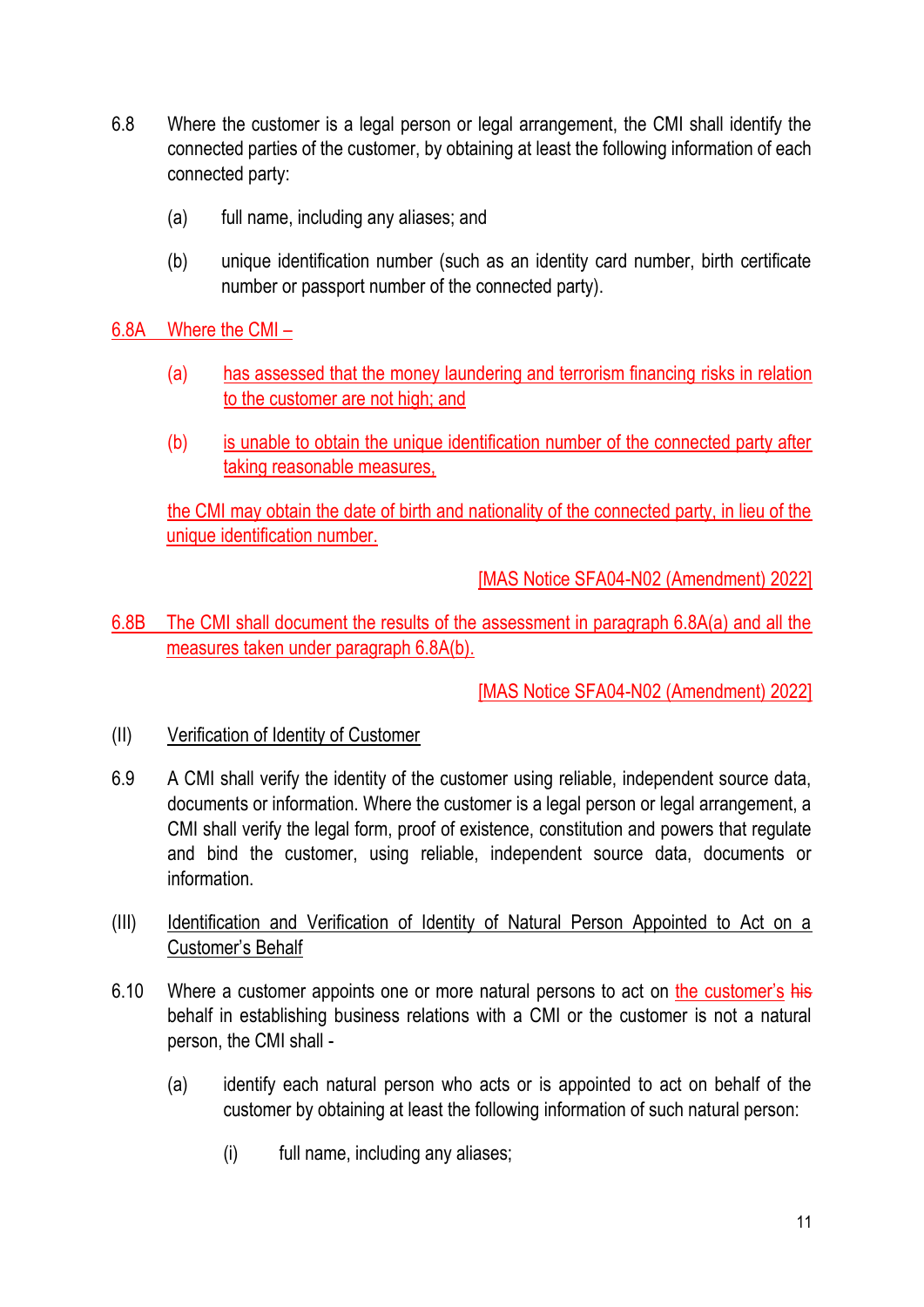- (ii) unique identification number (such as an identity card number, birth certificate number or passport number);
- (iii) residential address;
- (iv) date of birth;
- (v) nationality; and
- (b) verify the identity of each natural person using reliable, independent source data, documents or information.

- 6.11 A CMI shall verify the due authority of each natural person appointed to act on behalf of the customer by: obtaining at least the following:
	- (a) obtaining the appropriate documentary evidence authorising the appointment of such natural person by the customer to act on his or its the customer's behalf; and
	- (b) the specimen signature of such natural person appointed. verifying that such natural person is the person authorised to act on the customer's behalf, through methods which include obtaining the person's specimen signature or electronic means of verification.

[MAS Notice SFA04-N02 (Amendment) 2022]

6.11A Where the CMI –

- (a) has assessed that the money laundering and terrorism financing risks of the customer are not high; and
- (b) is unable to obtain the residential address of the natural person who acts or is appointed to act on behalf of the customer after taking reasonable measures,

the CMI may obtain the business address of this natural person, in lieu of the residential address.

[MAS Notice SFA04-N02 (Amendment) 2022]

6.11B Where the CMI has obtained the business address of the natural person referred to in paragraph 6.11A, the CMI shall take reasonable measures to verify the business address using reliable, independent source data, documents or information.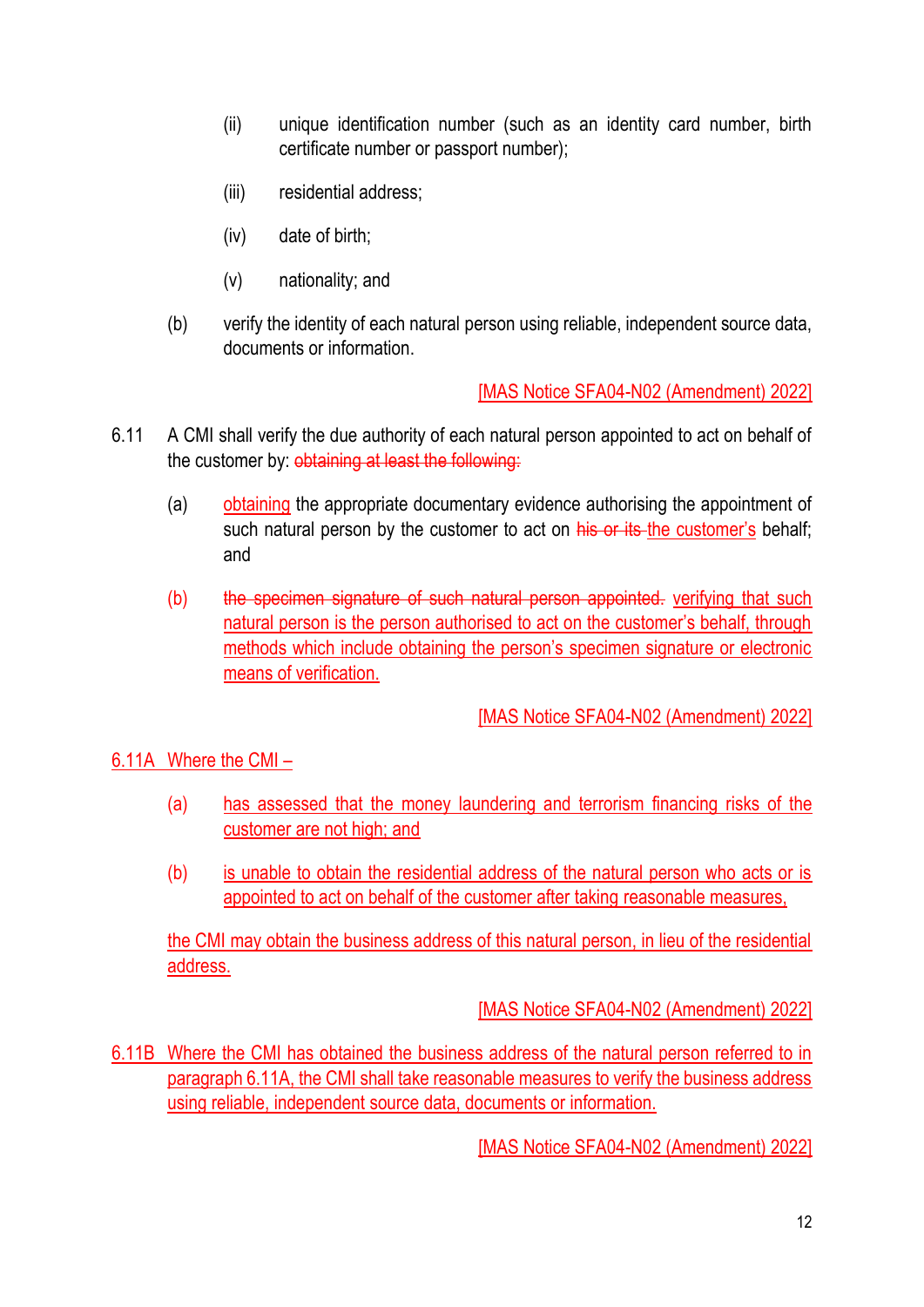## 6.11C The CMI shall document the results of the assessment in paragraph 6.11A(a) and all the measures taken under paragraph 6.11A(b)

- 6.12 Where the customer is a Singapore Government entity, the CMI shall only be required to obtain such information as may be required to confirm that the customer is a Singapore Government entity as asserted.
- (IV) Identification and Verification of Identity of Beneficial Owner
- 6.13 Subject to paragraph 6.16, a CMI shall inquire if there exists any beneficial owner in relation to a customer.
- 6.14 Where there is one or more beneficial owners in relation to a customer, the CMI shall identify the beneficial owners and take reasonable measures to verify the identities of the beneficial owners using the relevant information or data obtained from reliable, independent sources. The CMI shall -
	- (a) for customers that are legal persons
		- (i) identify the natural persons (whether acting alone or together) who ultimately own the legal person;
		- $(i)$  to the extent that there is doubt under subparagraph  $(i)$  as to whether the natural persons who ultimately own the legal person are the beneficial owners or where no natural persons ultimately own the legal person, identify the natural persons (if any) who ultimately control the legal person or have ultimate effective control of the legal person; and
		- (iii) where no natural persons are identified under subparagraphs (i) or (ii), identify the natural persons having executive authority in the legal person, or in equivalent or similar positions;
	- (b) for customers that are legal arrangements
		- (i) for trusts, identify the settlor, the trustee, the protector (if any), the beneficiaries (including every beneficiary that falls within a designated characteristic or class) $3$ , and any natural person exercising ultimate ownership, ultimate control or ultimate effective control over the trust (including through a chain of control or ownership); and

<sup>3</sup> In relation to a beneficiary of a trust designated by characteristics or by class, the CMI shall obtain sufficient information about the beneficiary to satisfy itself that it will be able to establish the identity of the beneficiary-

<sup>(</sup>a) before making a distribution to that beneficiary; or

<sup>(</sup>b) when that beneficiary intends to exercise vested rights.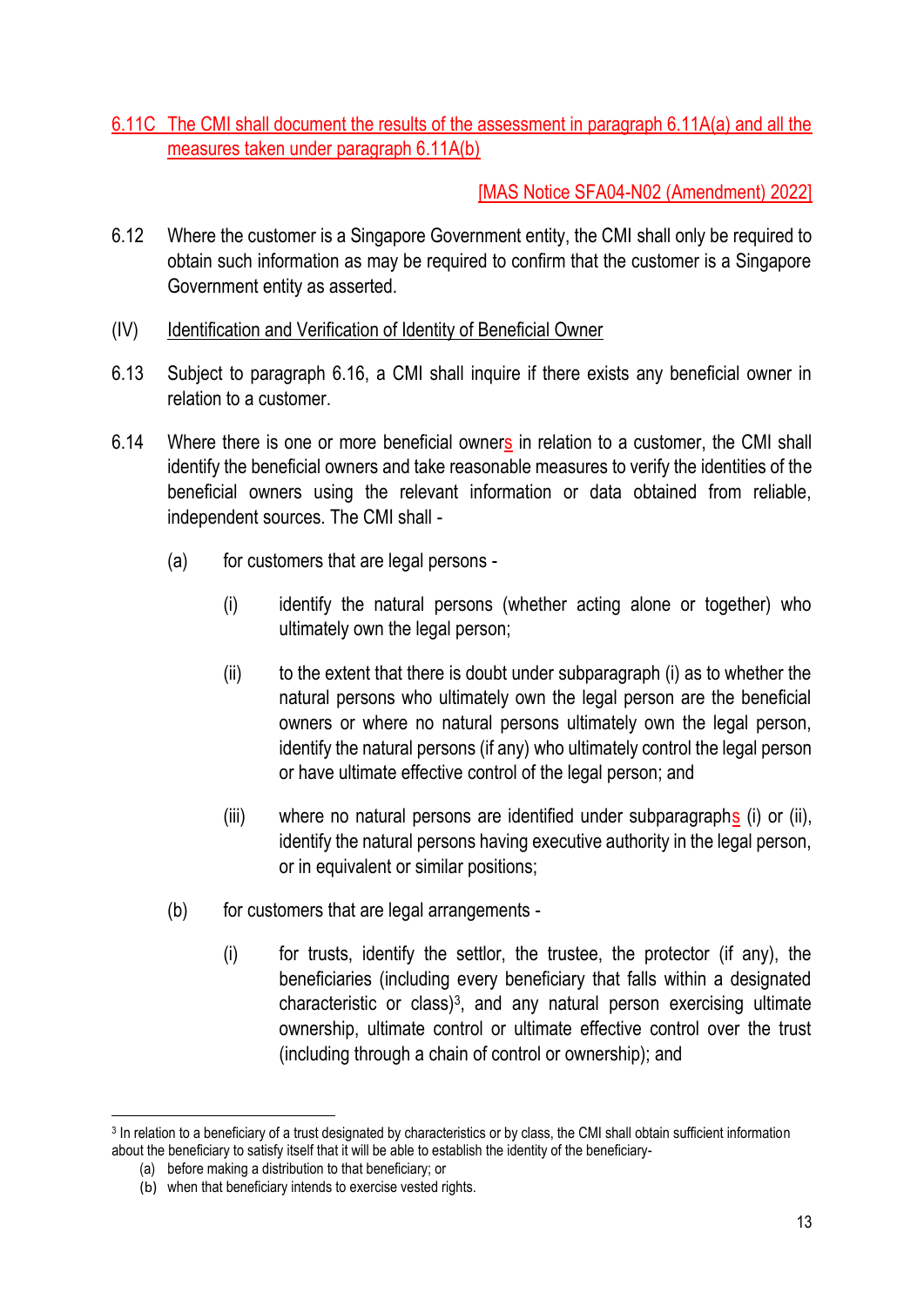(ii) for other types of legal arrangements, identify persons in equivalent or similar positions, as those described under subparagraph (i).

[MAS Notice SFA04-N02 (Amendment) 2022]

- 6.15 Where the customer is not a natural person, the CMI shall understand the nature of the customer's business and its ownership and control structure.
- 6.16 A CMI shall not be required to inquire if there exists any beneficial owner in relation to a customer that is -
	- (a) *Deleted with effect from 30 November 2015*;
	- (b) *Deleted with effect from 30 November 2015*;
	- (c) an entity listed and traded on the Singapore Exchange;
	- (d) an entity listed on a stock exchange outside of Singapore that is subject to
		- (i) regulatory disclosure requirements; and
		- (ii) requirements relating to adequate transparency in respect of its beneficial owners (imposed through stock exchange rules, law or other enforceable means);
	- (e) a financial institution set out in Appendix 1;
	- (f) a financial institution incorporated or established outside Singapore that is subject to and supervised for compliance with AML/CFT requirements consistent with standards set by the FATF; or
	- (g) an investment vehicle where the managers are financial institutions $4$ -
		- (i) set out in Appendix 1; or
		- (ii) incorporated or established outside Singapore but are subject to and supervised for compliance with AML/CFT requirements consistent with standards set by the FATF,

unless the CMI has doubts about the veracity of the CDD information, or suspects that the customer, business relations with, or transaction for the customer, may be connected with money laundering or terrorism financing.

<sup>4</sup> For the avoidance of doubt, the CMI shall be required to inquire if there exists any beneficial owners in relation to a customer that is an investment vehicle to which it provides the regulated activity of fund management as the primary manager, except where the interests in the investment vehicle are distributed by a financial institution as described in paragraphs 6.16(e) or 6.16(f).

<sup>[</sup>MAS Notice SFA04-N02 (Amendment) 2022]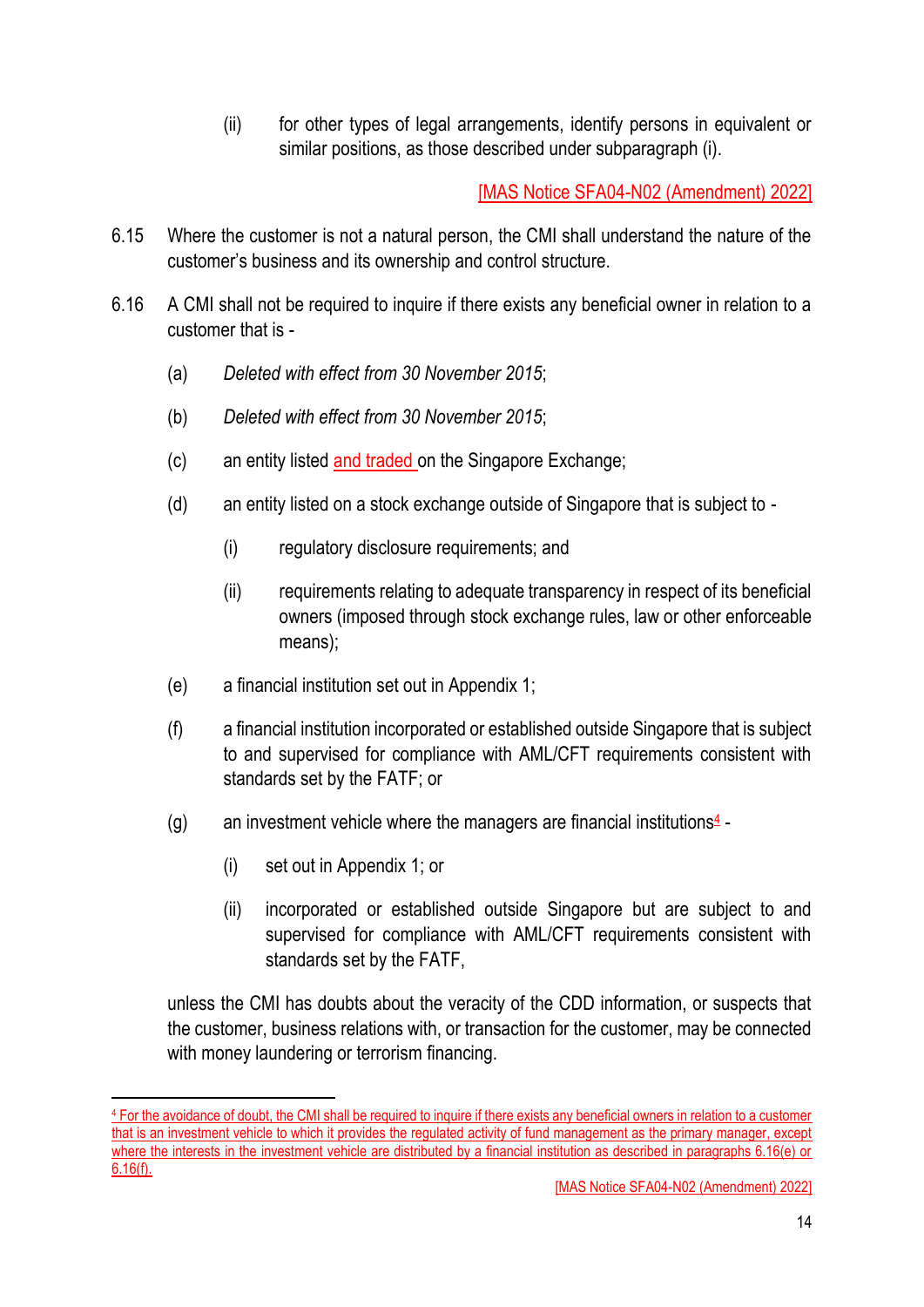6.17 For the purposes of paragraphs  $6.16(f)$  and  $6.16(g)(ii)$ , a CMI shall document the basis for its determination that the requirements in those paragraphs have been duly met.

[MAS Notice SFA04-N02 (Amendment) 2022]

### (IVA) Identification of Beneficiary

6.17A This paragraph Paragraphs 6.17B and 6.17C shall apply where a CMI distributes life policies on behalf of a direct life insurer licensed under section 8 of the Insurance Act 1966 (Cap. 142).

- 6.17B A CMI shall, as soon as a beneficiary of a life policy is identified to the CMI as a specifically named natural person, legal person or legal arrangement, obtain the full name, including any aliases, of such beneficiary.
- 6.17C A CMI shall, as soon as a beneficiary of a life policy is designated by characteristics, class or other means and is known to the CMI, obtain sufficient information concerning the beneficiary to satisfy the direct life insurer that such direct life insurer will be able to establish the identity of the beneficiary at the time of payout.
- (V) Information on the Purpose and Intended Nature of Business Relations
- 6.18 A CMI shall, when processing the application to establish business relations, understand and as appropriate, obtain from the customer information as to the purpose and intended nature of business relations.
- (VI) Ongoing Monitoring
- 6.19 A CMI shall monitor on an ongoing basis, its business relations with customers.
- 6.20 A CMI shall, during the course of business relations with a customer, observe the conduct of the customer's account and scrutinise transactions undertaken throughout the course of business relations, to ensure that the transactions are consistent with the CMI's knowledge of the customer, its business and risk profile and where appropriate, the source of funds.
- 6.20A A CMI shall perform enhanced risk mitigation measures where the transaction involves a transfer of a digital CMP token to or a receipt of a digital CMP token from an entity other than:
	- (a) a financial institution as defined in section 27A(6) of the MAS Act; or
	- (b) a financial institution incorporated or established outside Singapore that is subject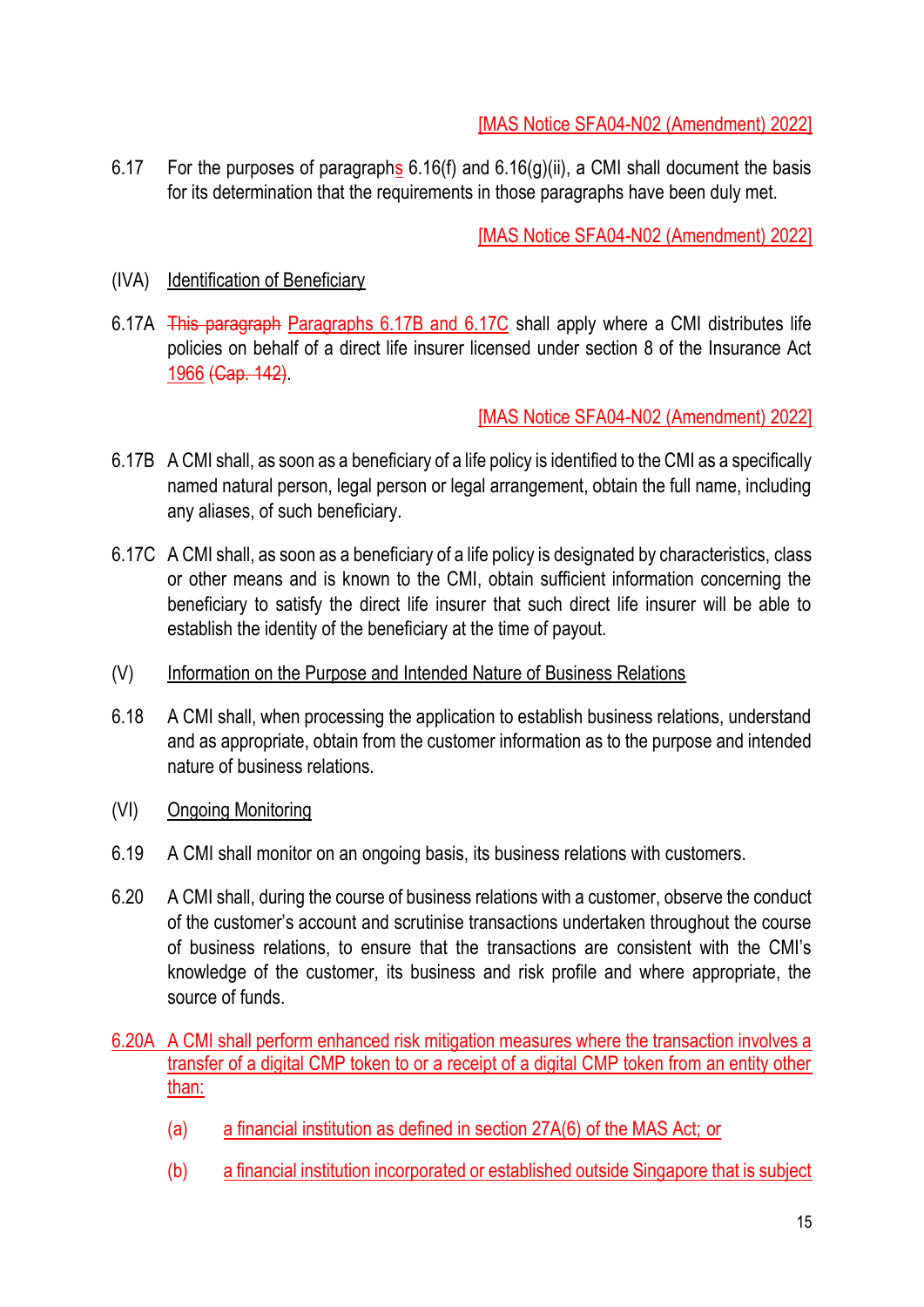to and supervised for compliance with AML/CFT requirements consistent with standards set by the FATF.

### [MAS Notice SFA04-N02 (Amendment) 2022]

- 6.21 A CMI shall pay special attention to all complex, unusually large or unusual patterns of transactions, undertaken throughout the course of business relations, that have no apparent or visible economic or lawful purpose.
- 6.22 For the purposes of ongoing monitoring, a CMI shall put in place and implement adequate systems and processes, commensurate with the size and complexity of the CMI, to -
	- (a) monitor its business relations with customers; and
	- (b) detect and report suspicious, complex, unusually large or unusual patterns of transactions.
- 6.23 A CMI shall, to the extent possible, inquire into the background and purpose of the transactions in paragraph 6.21 and document its findings with a view to making this information available to the relevant authorities should the need arise.
- 6.24 A CMI shall ensure that the CDD data, documents and information obtained in respect of customers, natural persons appointed to act on behalf of the customers, connected parties of the customers and beneficial owners of the customers, are relevant and kept up-to-date by undertaking reviews of existing CDD data, documents and information, particularly for higher risk categories of customers.
- 6.25 Where there are any reasonable grounds for suspicion that existing business relations with a customer are connected with money laundering or terrorism financing, and where the CMI considers it appropriate to retain the customer -
	- (a) the CMI shall substantiate and document the reasons for retaining the customer; and
	- (b) the customer's business relations with the CMI shall be subject to commensurate risk mitigation measures, including enhanced ongoing monitoring.
- 6.26 Where the CMI assesses the customer or the business relations with the customer referred to in paragraph 6.25 to be of higher risk, the CMI shall perform enhanced CDD measures, which shall include obtaining the approval of the CMI's senior management to retain the customer.

#### **CDD Measures for Non-Face-to-Face Business Relations**

6.27 A CMI shall develop policies and procedures to address any specific risks associated with non-face-to-face business relations with a customer or transactions for a customer.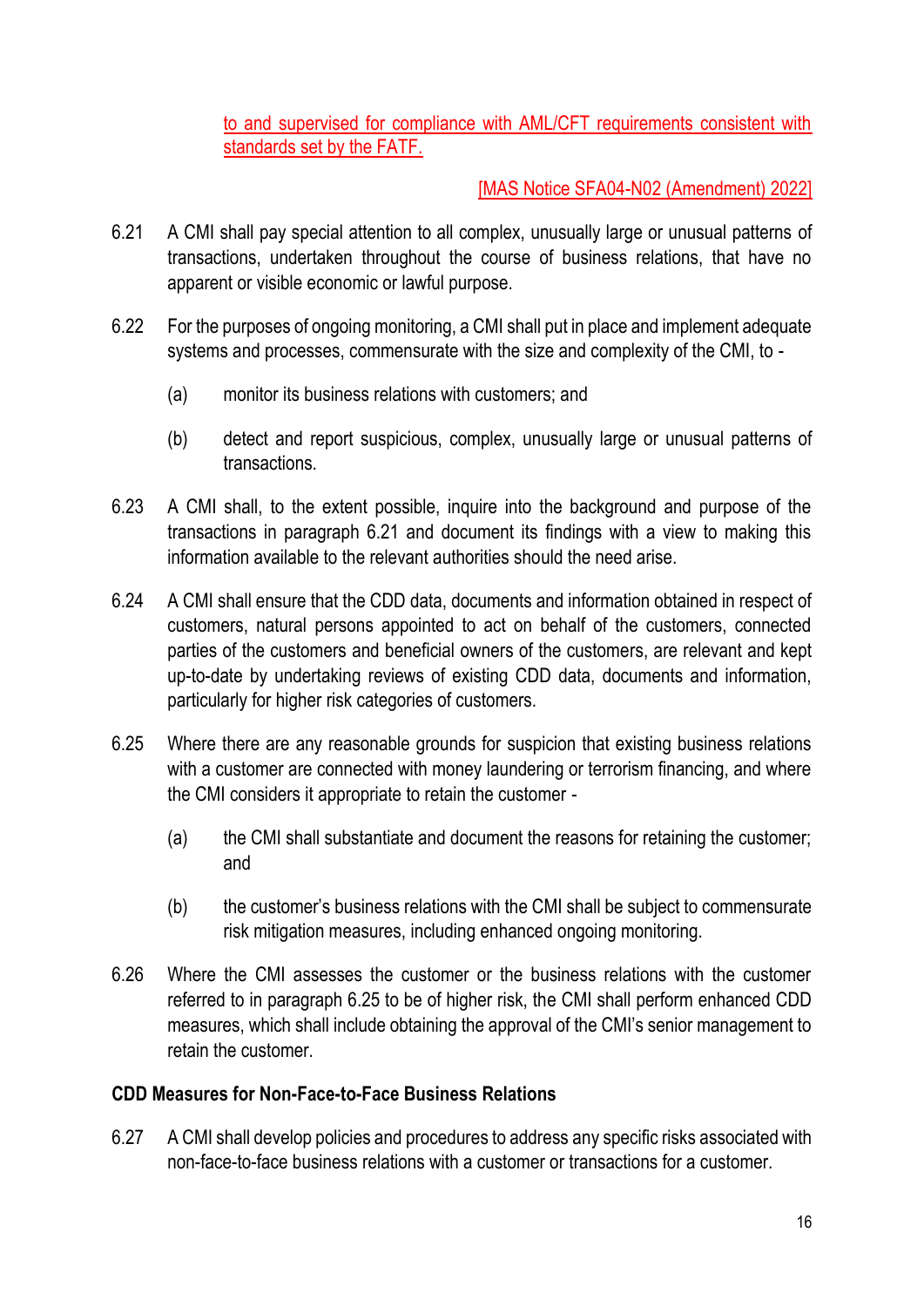- 6.28 A CMI shall implement the policies and procedures referred to in paragraph 6.27 when establishing business relations with a customer and when conducting ongoing due diligence.
- 6.29 Where there is no face-to-face contact, the CMI shall perform CDD measures that are at least as stringent robust as those that would be required to be performed if there was face-to-face contact.

#### **Reliance by Acquiring CMI on Measures Already Performed**

- 6.30 When a CMI ("acquiring CMI") acquires, either in whole or in part, the business of another financial institution (whether in Singapore or elsewhere), the acquiring CMI shall perform the measures as required by paragraphs 6, 7 and 8, on the customers acquired with the business at the time of acquisition except where the acquiring CMI has -
	- (a) acquired at the same time all corresponding customer records (including CDD information) and has no doubt or concerns about the veracity or adequacy of the information so acquired; and
	- (b) conducted due diligence enquiries that have not raised any doubt on the part of the acquiring CMI as to the adequacy of AML/CFT measures previously adopted in relation to the business or part thereof now acquired by the acquiring CMI and document such enquiries.

#### **Measures for Non-Account Holder**

- 6.31 A CMI that undertakes any transaction of a value exceeding S\$20,000, other than any digital CMP token transaction referred to in paragraph 6.31A, for any customer who does not otherwise have business relations with the CMI shall –
	- (a) perform CDD measures as if the customer had applied to the CMI to establish business relations; and
	- (b) record adequate details of the transaction so as to permit the reconstruction of the transaction, including the nature and date of the transaction, the type and amount of currency involved, the value date, and the details of the payee or beneficiary.

[MAS Notice SFA04-N02 (Amendment) 2022]

6.31A A CMI that undertakes any digital CMP token transaction, or effects or receives any digital CMP token by value transfer, for any customer who does not otherwise have business relations with the CMI shall –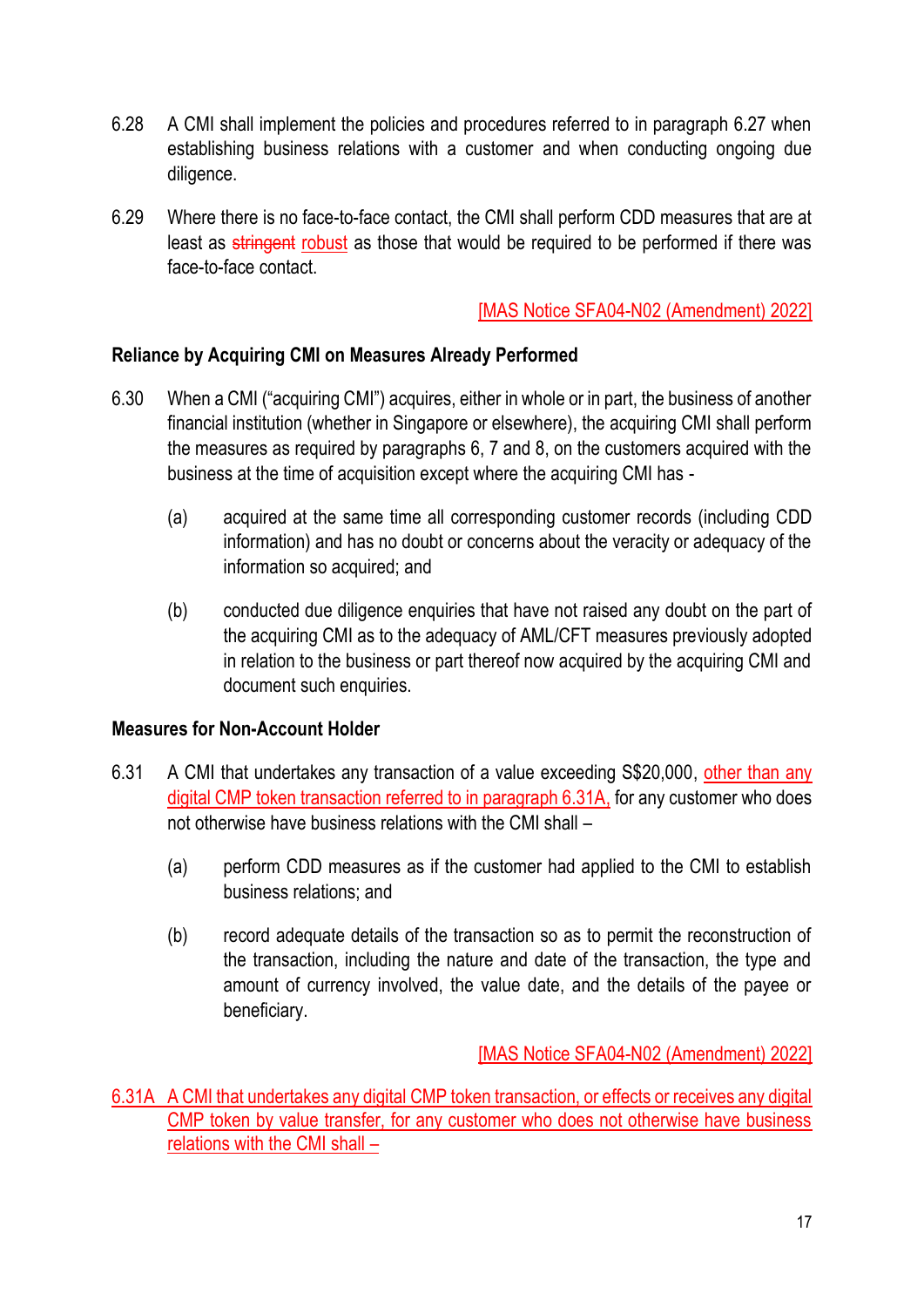- (a) perform CDD measures as if the customer had applied to the CMI to establish business relations; and
- (b) record adequate details of the digital CMP token transaction so as to permit the reconstruction of the transaction, including the nature and date of the transaction, the type and amount of currency, the type and value of digital CMP token(s) involved, the value date, and the details of the payee or beneficiary.

## **Timing for Verification**

- 6.32 Subject to paragraphs 6.33 and 6.34, a CMI shall complete verification of the identity of a customer as required by paragraph 6.9, natural persons appointed to act on behalf of the customer as required by paragraph 6.10(b) and beneficial owners of the customer as required by paragraph 6.14 -
	- (a) before the CMI establishes business relations with the customer;  $\theta$
	- (b) before the CMI undertakes any transaction of a value exceeding S\$20,000 for the customer, other than any digital CMP token transaction referred to in paragraph 6.32(c), where the customer has not otherwise established business relations with the CMI-;
	- (c) before the CMI undertakes any digital CMP token transaction, where the customer has not otherwise established business relations with the CMI; or
	- (d) before the CMI effects or receives any digital CMP token by value transfer, for any customer who has not otherwise established business relations with the CMI.

- 6.33 A CMI may establish business relations with a customer before completing the verification of the identity of the customer as required by paragraph 6.9, natural persons appointed to act on behalf of the customer as required by paragraph 6.10(b) and beneficial owners of the customer as required by paragraph 6.14 if -
	- (a) the deferral of completion of the verification is essential in order not to interrupt the normal conduct of business operations; and
	- (b) the risks of money laundering and terrorism financing can be effectively managed by the CMI.
- 6.34 Where the CMI establishes business relations with a customer before verifying the identity of the customer as required by paragraph 6.9, natural persons appointed to act on behalf of the customer as required by paragraph 6.10(b), and beneficial owners of the customer as required by paragraph 6.14, the CMI shall -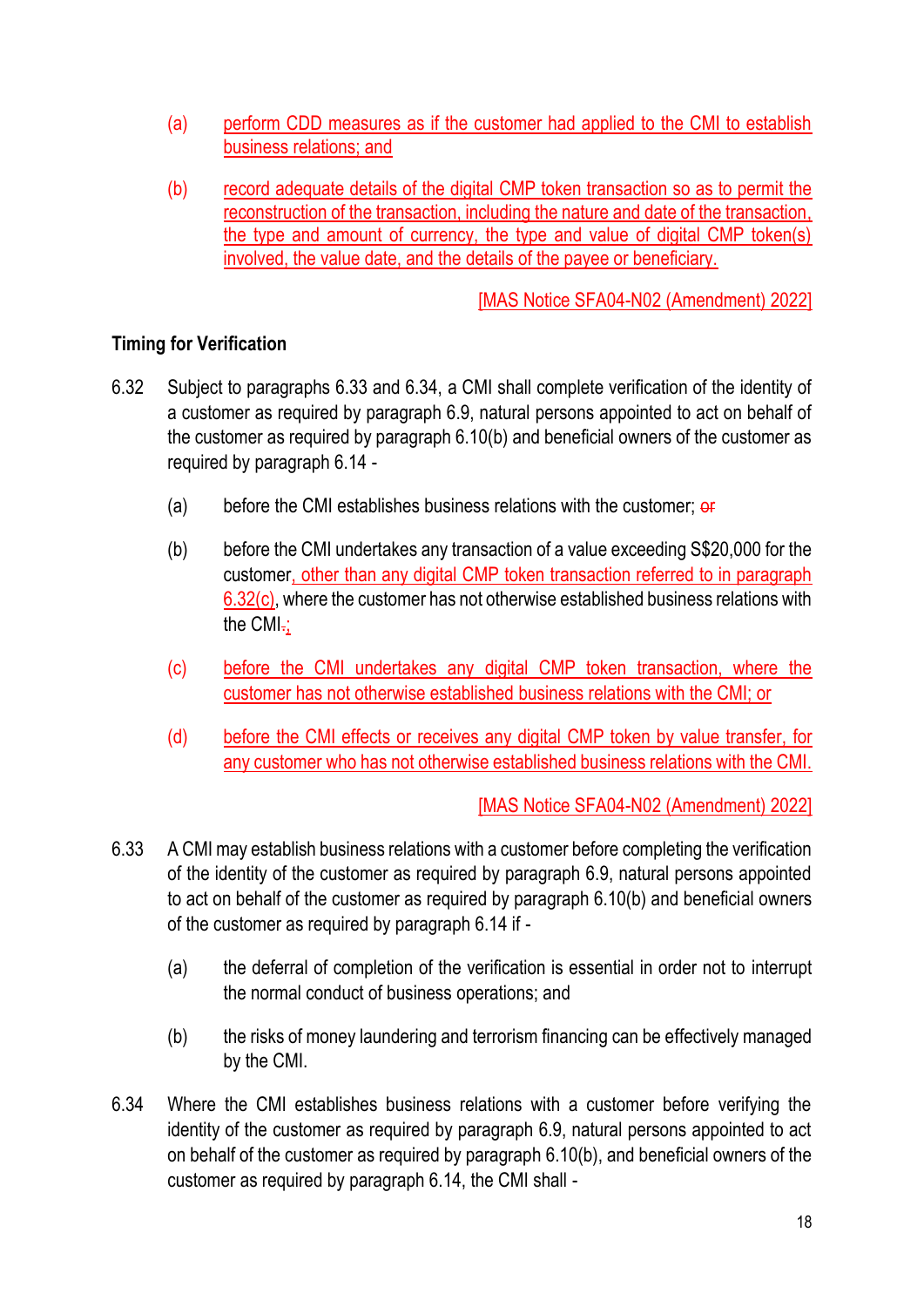- (a) develop and implement internal risk management policies and procedures concerning the conditions under which such business relations may be established prior to verification; and
- (b) complete such verification as soon as is reasonably practicable.

#### **Where Measures are Not Completed**

- 6.35 Where the CMI is unable to complete the measures as required under paragraphs 6, 7 and 8, it shall not commence or continue business relations with any customer, or undertake any transaction for any customer. The CMI shall consider if the circumstances are suspicious so as to warrant the filing of an STR.
- 6.36 For the purposes of paragraph 6.35, completion of the measures means the situation where the CMI has obtained, screened and verified (including by delayed verification as allowed under paragraphs 6.33 and 6.34) all necessary CDD information required under paragraphs 6, 7 and 8, and where the CMI has received satisfactory responses to all inquiries in relation to such necessary CDD information.

[MAS Notice SFA04-N02 (Amendment) 2022]

### **Joint Account**

6.37 In the case of a joint account, a CMI shall perform CDD measures on all of the joint account holders as if each of them were individually customers of the CMI.

[MAS Notice SFA04-N02 (Amendment) 2022]

## **Existing Customers**

6.38 A CMI shall perform the measures as required by paragraphs 6, 7, and 8 in relation to its existing customers, based on its own assessment of materiality and risk, taking into account any previous measures applied, the time when the measures were last applied to such existing customers and the adequacy of data, documents or information obtained.

#### **Screening**

- 6.39 A CMI shall screen a customer, natural persons appointed to act on behalf of the customer, connected parties of the customer and beneficial owners of the customer against relevant money laundering and terrorism financing information sources, as well as lists and information provided by the Authority or other relevant authorities in Singapore for the purposes of determining if there are any money laundering or terrorism financing risks in relation to the customer.
- 6.40 A CMI shall screen the persons referred to in paragraph 6.39 –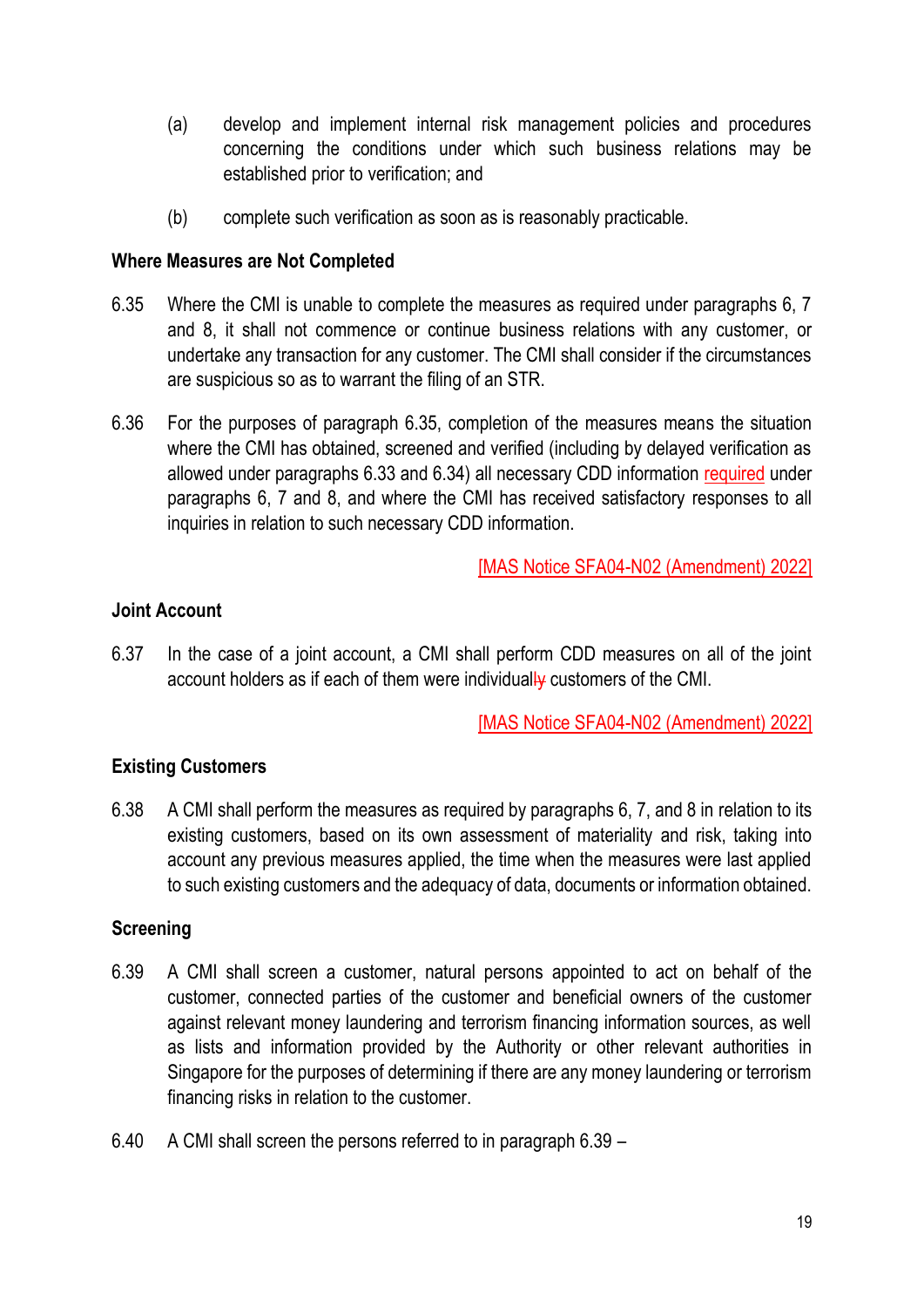- (a) when, or as soon as reasonably practicable after, the CMI establishes business relations with a customer;
- (b) when the CMI undertakes any transaction of a value exceeding S\$20,000, other than any digital CMP token transaction referred to in paragraph 6.40(e), for any a customer who has not otherwise established business relations with the CMI;
- (c) on a periodic basis after the CMI establishes business relations with the customer; and
- (d) when there are any changes or updates to
	- (i) the lists and information provided by the Authority or other relevant authorities in Singapore to the CMI; or
	- (ii) the natural persons appointed to act on behalf of a customer, connected parties of a customer or beneficial owners of a customer-;
- (e) when the CMI undertakes any digital CMP token transactions for a customer who has not otherwise established business relations with the CMI; and
- (f) when the CMI effects or receives digital CMP tokens by value transfer, for a customer who has not otherwise established business relations with the CMI.

6.40A A CMI shall screen all value transfer originators and value transfer beneficiaries as defined in paragraph 10A, against lists and information provided by the Authority or any other relevant authorities in Singapore for the purposes of determining if there are any money laundering or terrorism financing risks in relation to any such persons.

[MAS Notice SFA04-N02 (Amendment) 2022]

- 6.41 The results of screening and assessment by the CMI shall be documented.
- 6.42 For the purposes of paragraph 6, a reference to "transaction" shall include a digital CMP token transaction.

[MAS Notice SFA04-N02 (Amendment) 2022]

## **7 SIMPLIFIED CUSTOMER DUE DILIGENCE**

7.1 Subject to paragraph 7.4, a CMI may perform simplified CDD measures in relation to a customer, any natural person appointed to act on behalf of the customer and any beneficial owner of the customer (other than any beneficial owner that the CMI is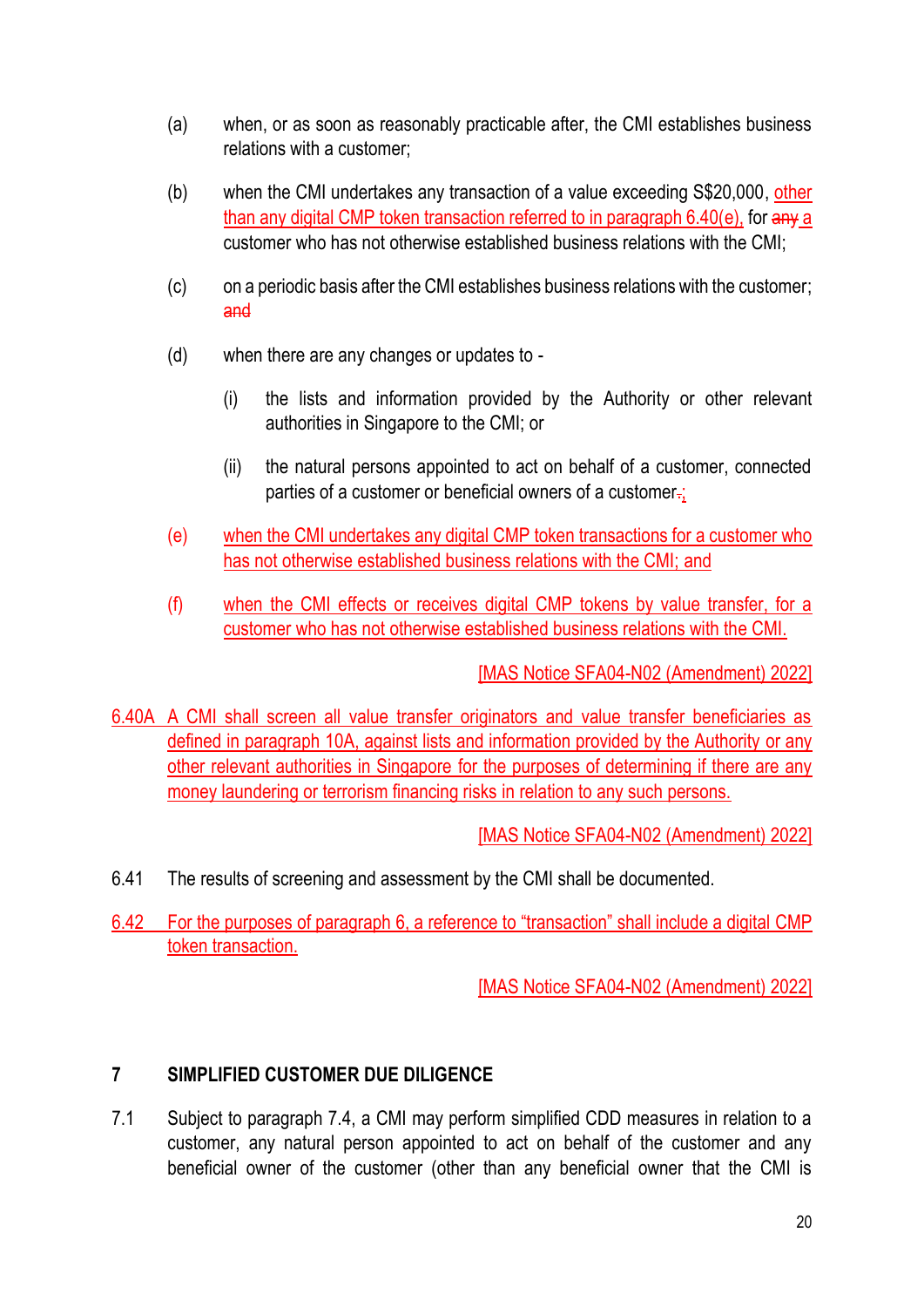exempted from making inquiries about under paragraph 6.16) if it is satisfied that the risks of money laundering and terrorism financing are low.

- 7.2 The assessment of low risks shall be supported by an adequate analysis of risks by the CMI.
- 7.3 The simplified CDD measures shall be commensurate with the level of risk, based on the risk factors identified by the CMI.
- 7.4 A CMI shall not perform simplified CDD measures
	- (a) where a customer or any beneficial owner of the customer is from or in a country or jurisdiction in relation to which the FATF has called for countermeasures;
	- (b) where a customer or any beneficial owner of the customer is from or in a country or jurisdiction known to have inadequate AML/CFT measures, as determined by the CMI for itself, or notified to CMIs generally by the Authority, or other foreign regulatory authorities; or
	- (c) where the CMI suspects that money laundering or terrorism financing is involved.

[MAS Notice SFA04-N02 (Amendment) 2022]

- 7.5 Subject to paragraphs 7.2, 7.3 and 7.4, a CMI may perform simplified CDD measures in relation to a customer that is a financial institution set out in Appendix 2.
- 7.6 Where the CMI performs simplified CDD measures in relation to a customer, any natural person appointed to act on behalf of the customer and any beneficial owner of the customer, it shall document -
	- (a) the details of its risk assessment; and
	- (b) the nature of the simplified CDD measures.
- 7.7 For avoidance of doubt, the term "CDD measures" in paragraph 7 means the measures required by paragraph 6.

## **8 ENHANCED CUSTOMER DUE DILIGENCE**

#### **Politically Exposed Persons**

8.1 For the purposes of paragraph 8 -

"close associate" means a natural person who is closely connected to a politically exposed person, either socially or professionally;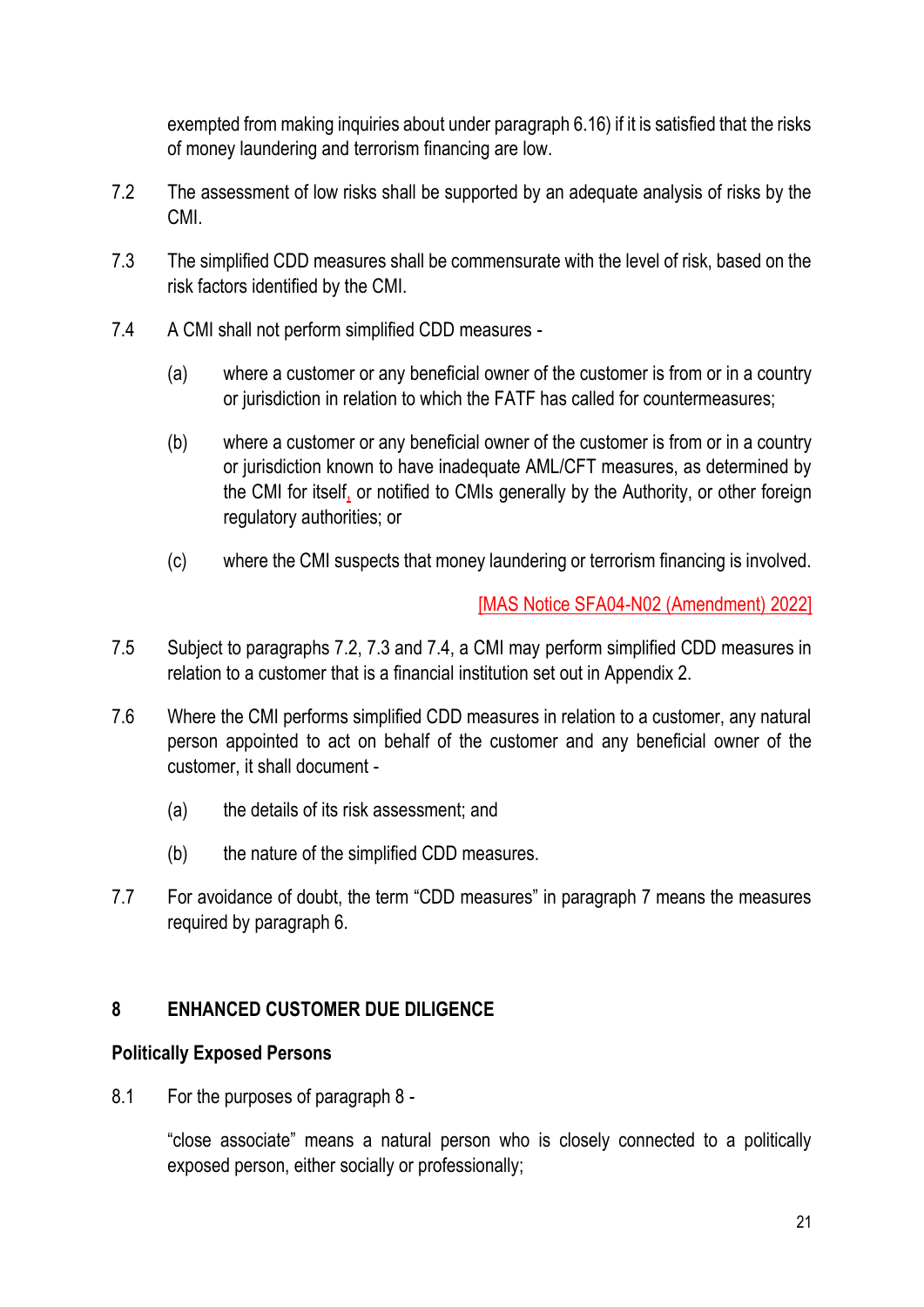"domestic politically exposed person" means a natural person who is or has been entrusted domestically with prominent public functions;

"family member" means a parent, step-parent, child, step-child, adopted child, spouse, sibling, step-sibling and adopted sibling of the politically exposed person;

"foreign politically exposed person" means a natural person who is or has been entrusted with prominent public functions in a foreign country or jurisdiction;

### [MAS Notice SFA04-N02 (Amendment) 2022]

"international organisation" means an entity established by formal political agreements between member countries or jurisdictions that have the status of international treaties, whose existence is recognised by law in member countries or jurisdictions and which is not treated as a resident institutional unit of the country or jurisdiction in which it is located;

### [MAS Notice SFA04-N02 (Amendment) 2022]

"international organisation politically exposed person" means a natural person who is or has been entrusted with prominent public functions in an international organisation;

"politically exposed person" means a domestic politically exposed person, foreign politically exposed person or international organisation politically exposed person; and

"prominent public functions" includes the roles held by a head of state, a head of government, government ministers, senior civil or public servants, senior judicial or military officials, senior executives of state owned corporations, senior political party officials, members of the legislature and senior management of international organisations.

- 8.2 A CMI shall implement appropriate internal risk management systems, policies, procedures and controls to determine if a customer, any natural person appointed to act on behalf of the customer, any connected party of the customer or any beneficial owner of the customer is a politically exposed person, or a family member or close associate of a politically exposed person.
- 8.3 A CMI shall, in addition to performing CDD measures (specified in paragraph 6), perform at least the following enhanced CDD measures where a customer or any beneficial owner of the customer is determined by the CMI to be a politically exposed person, or a family member or close associate of a political exposed person under paragraph 8.2:
	- (a) obtain approval from the CMI's senior management to establish or continue business relations with the customer;
	- (b) establish, by appropriate and reasonable means, the source of wealth and source of funds of the customer and any beneficial owner of the customer; and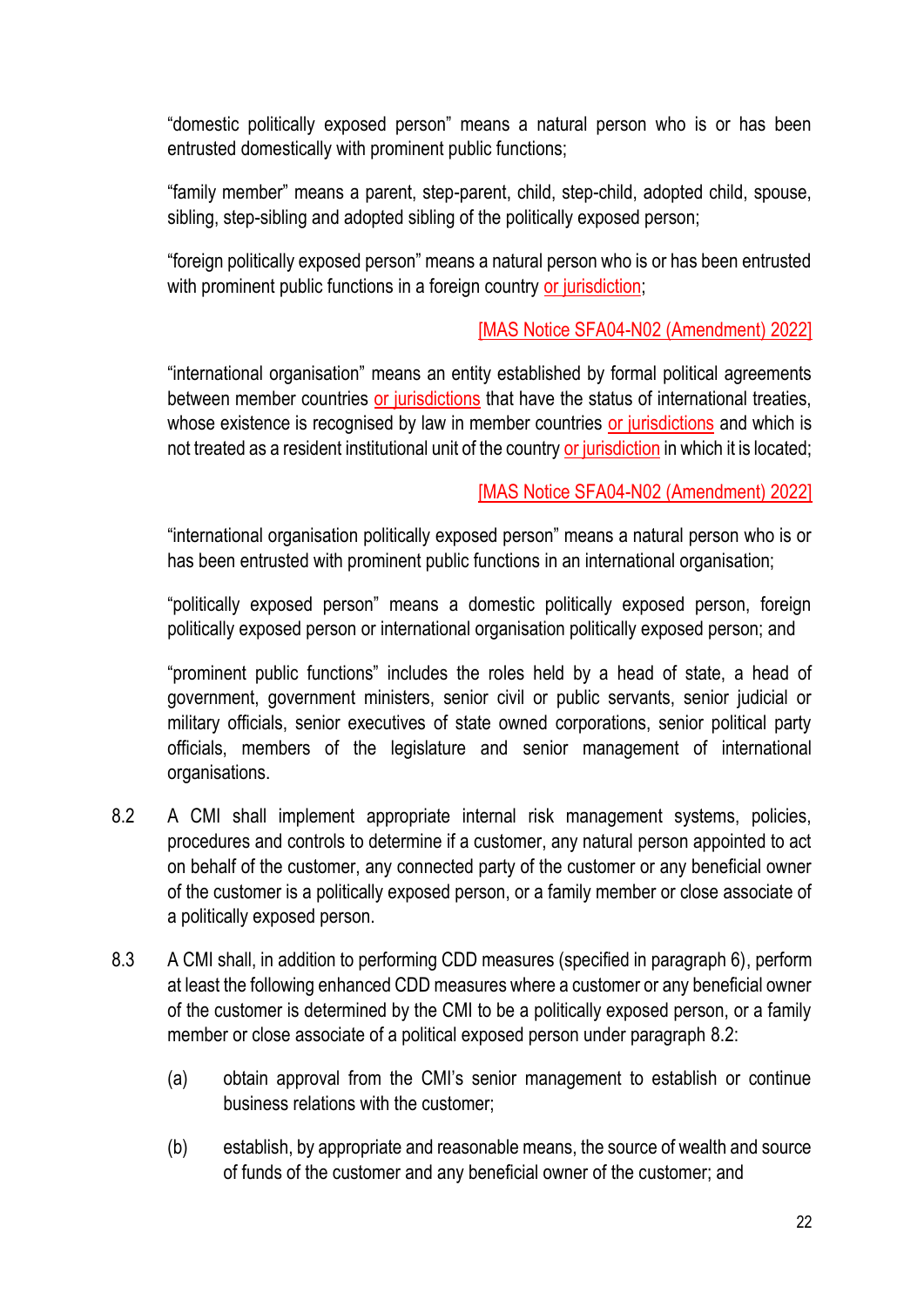- (c) conduct, during the course of business relations with the customer, enhanced monitoring of business relations with the customer. In particular, the CMI shall increase the degree and nature of monitoring of the business relations with and transactions for the customer, in order to determine whether they appear unusual or suspicious.
- 8.4 A CMI may adopt a risk-based approach in determining whether to perform enhanced CDD measures or the extent of enhanced CDD measures to be performed for -
	- (a) domestic politically exposed persons, their family members and close associates;
	- (b) international organisation politically exposed persons, their family members and close associates; or
	- (c) politically exposed persons who have stepped down from their prominent public functions, taking into consideration the level of influence such persons may continue to exercise after stepping down from their prominent public functions, their family members and close associates,

except in cases where their business relations or transactions with the CMI present a higher risk for money laundering or terrorism financing.

### **Other Higher Risk Categories**

- 8.5 A CMI shall implement appropriate internal risk management systems, policies, procedures and controls to determine if business relations with or transactions for any customer present a higher risk for money laundering or terrorism financing.
- 8.6 For the purposes of paragraph 8.5, circumstances where a customer presents or may present a higher risk for money laundering or terrorism financing include but are not limited to the following:
	- (a) where a customer or any beneficial owner of the customer is from or in a country or jurisdiction in relation to which the FATF has called for countermeasures, the CMI shall treat any business relations with or transactions for any such customer as presenting a higher risk for money laundering or terrorism financing;
	- (b) where a customer or any beneficial owner of the customer is from or in a country or jurisdiction known to have inadequate AML/CFT measures, as determined by the CMI for itself, or notified to CMIs generally by the Authority or other foreign regulatory authorities, the CMI shall assess whether any such customer presents a higher risk for money laundering or terrorism financing.; and
	- (c) where a customer is a legal person for which the CMI is not able to establish if it has any –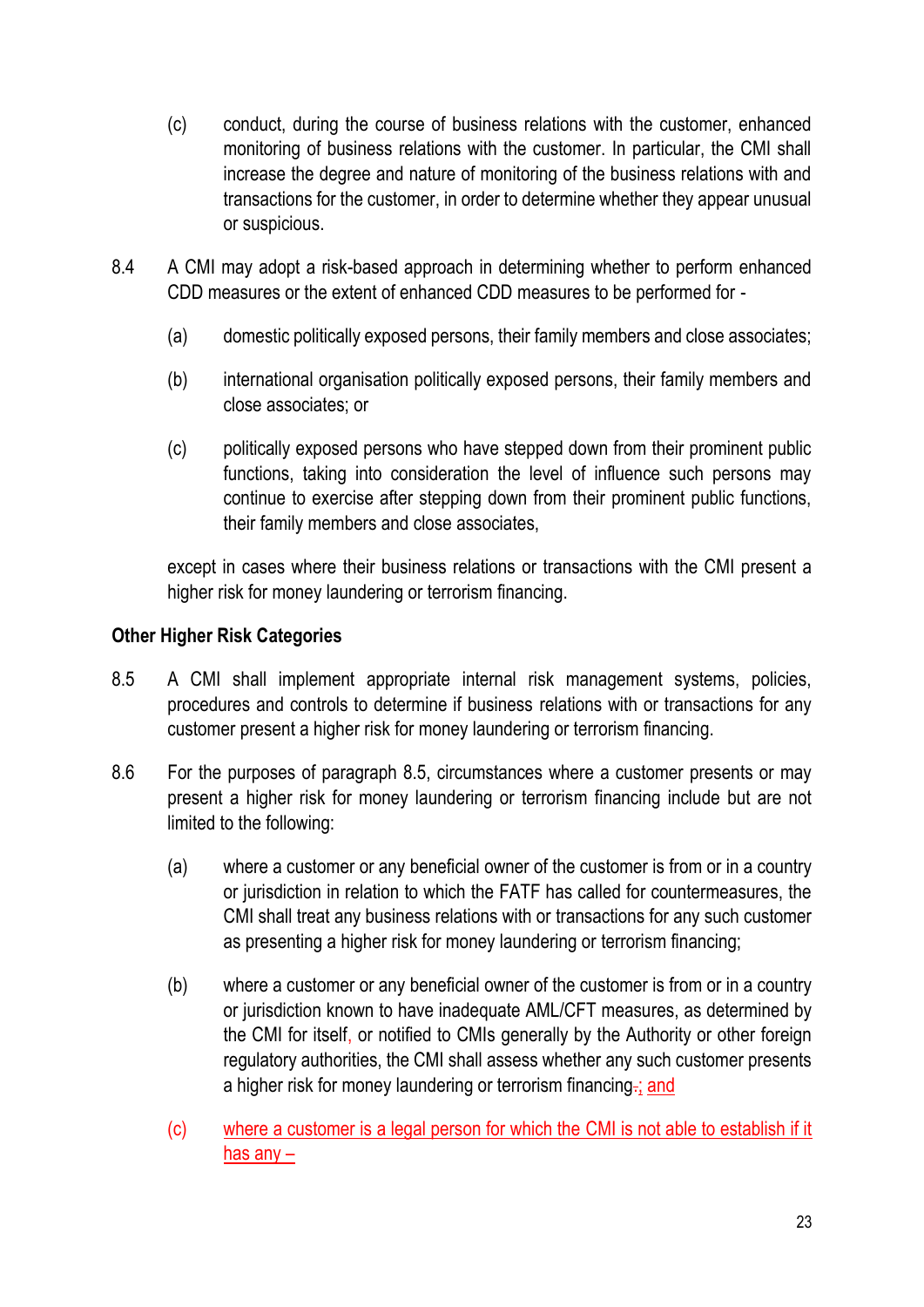- (i) ongoing, apparent or visible operation or business activity;
- (ii) economic or business purpose for its corporate structure or arrangement; or
- (iii) substantive financial activity in its interactions with the CMI;

the CMI shall assess whether any such customer presents a higher risk for money laundering or terrorism financing.

[MAS Notice SFA04-N02 (Amendment) 2022]

- 8.7 A CMI shall perform the appropriate enhanced CDD measures in paragraph 8.3 for business relations with or transactions for any customer -
	- (a) who the CMI determines under paragraph 8.5; or
	- (b) the Authority or other relevant authorities in Singapore notify to the CMI,

as presenting a higher risk for money laundering or terrorism financing.

8.8 A CMI shall, in taking enhanced CDD measures to manage and mitigate any higher risks that have been identified by the CMI, or notified to it by the Authority or other relevant authorities in Singapore, ensure that the enhanced CDD measures take into account the requirements of any laws, regulations or directions administered by the Authority, including but not limited to the regulations or directions issued by the Authority under section 27A of the MAS Act.

[MAS Notice SFA04-N02 (Amendment) 2022]

8.9 For the purposes of paragraph 8, a reference to "transaction" shall include a digital CMP token transaction.

[MAS Notice SFA04-N02 (Amendment) 2022]

## **9 RELIANCE ON THIRD PARTIES**

- 9.1 For the purposes of paragraph 9, "third party" means
	- (a) a financial institution set out in Appendix 2;
	- (b) a financial institution which is subject to and supervised by a foreign authority for compliance with AML/CFT requirements consistent with standards set by the FATF (other than a holder of a money-changer's licence or a holder of a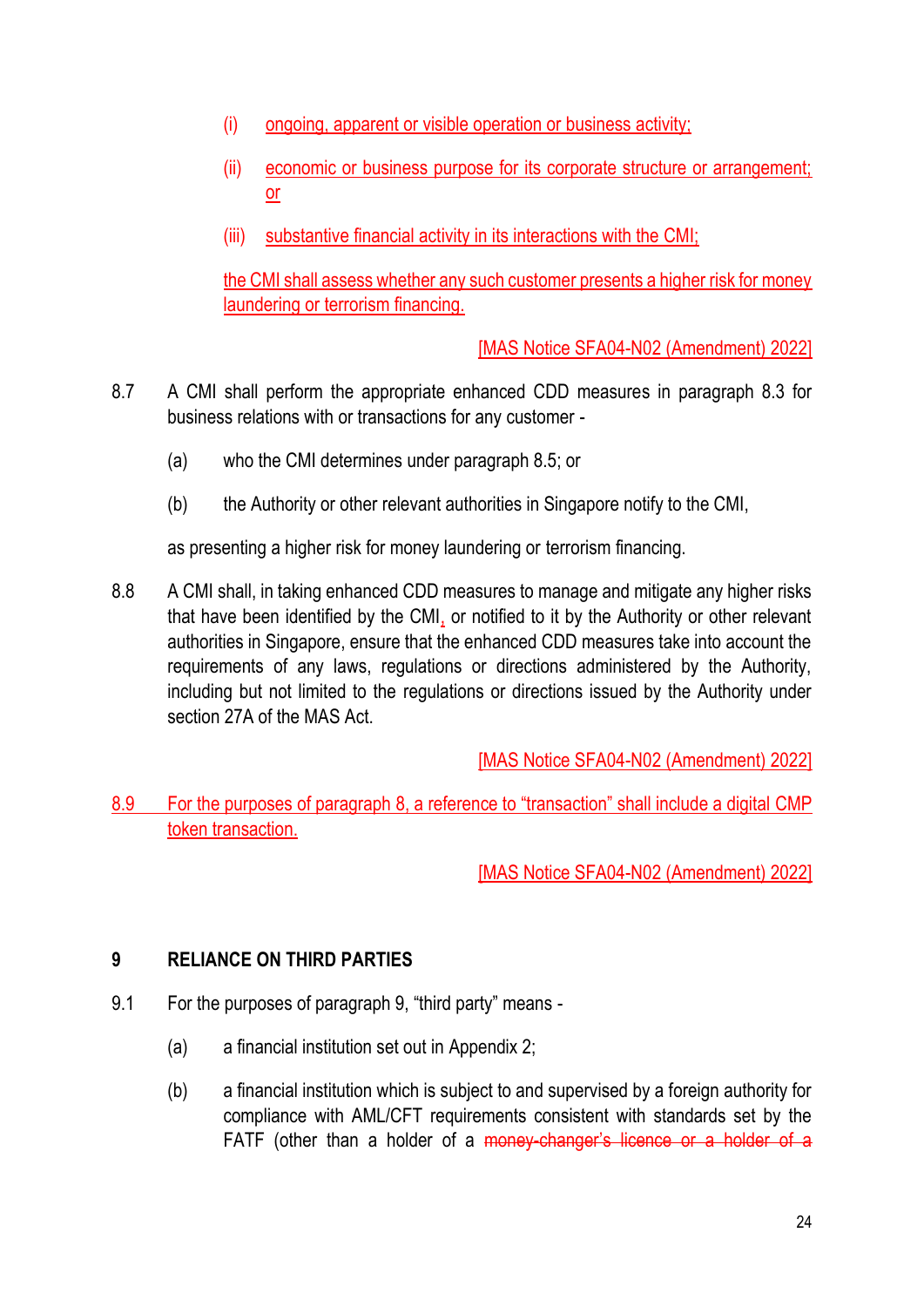remittance licence payment services licence under the PS Act, or equivalent licences);

- (c) in relation to a CMI incorporated in Singapore, its branches, subsidiaries, parent entity, the branches and subsidiaries of the parent entity, and other related corporations; or
- (d) in relation to a CMI incorporated outside Singapore, its head office, its parent entity, the branches and subsidiaries of the head office, the branches and subsidiaries of the parent entity, and other related corporations.

- 9.2 Subject to paragraph 9.3, a CMI may rely on a third party to perform the measures as required by paragraphs 6, 7 and 8 if the following requirements are met:
	- (a) the CMI is satisfied that the third party it intends to rely upon is subject to and supervised for compliance with AML/CFT requirements consistent with standards set by the FATF, and has adequate AML/CFT measures in place to comply with those requirements;
	- (b) the CMI takes appropriate steps to identify, assess and understand the money laundering and terrorism financing risks particular to the countries or jurisdictions that the third party operates in;
	- (c) the third party is not one which CMIs have been specifically precluded by the Authority from relying upon; and
	- (d) the third party is able and willing to provide, without delay, upon the CMI's request, any data, documents or information obtained by the third party with respect to the measures applied on the CMI's customer, which the CMI would be required or would want to obtain.
- 9.3 No CMI shall rely on a third party to conduct ongoing monitoring of business relations with customers.
- 9.4 Where a CMI relies on a third party to perform the measures as required by paragraphs 6, 7 and 8, it shall -
	- (a) document the basis for its satisfaction that the requirements in paragraphs 9.2(a) and (b) have been met, except where the third party is a financial institution set out in Appendix 2; and
	- (b) immediately obtain from the third party the CDD information which the third party had obtained.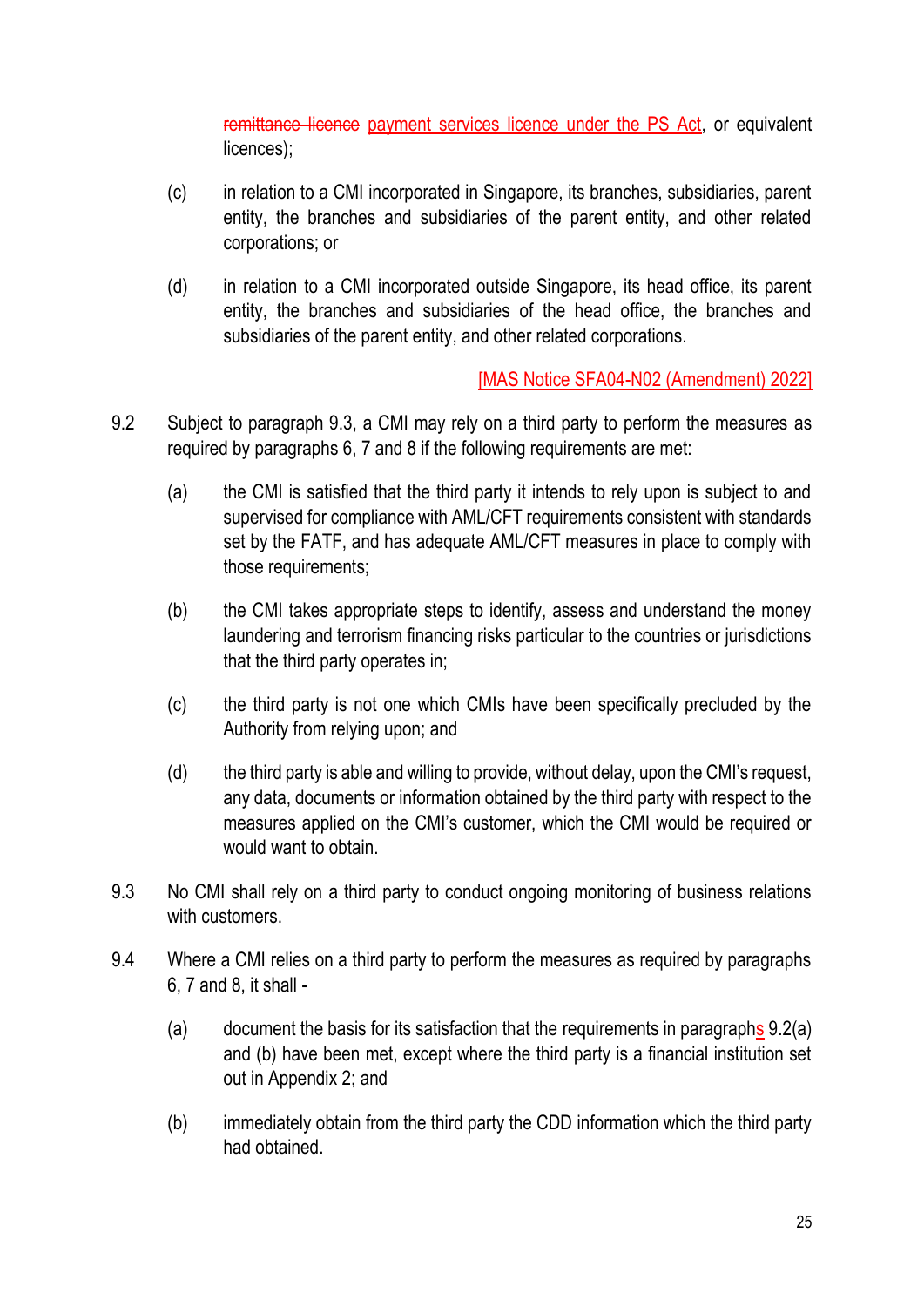9.5 For the avoidance of doubt, notwithstanding the reliance upon a third party, the CMI shall remain responsible for its AML/CFT obligations in this Notice.

### **10 CORRESPONDENT ACCOUNTS**

- 10.1 Paragraph 10 applies to a CMI when it provides correspondent account services in Singapore to a financial institution that is operating outside Singapore.
- 10.2 For the purposes of paragraph 10 -

"correspondent account services" means the provision of services under a cross-border relationship between a CMI and a respondent financial institution, in relation to any activity for which the CMI is regulated under the SFA, whether for that respondent financial institution as principal or for that respondent financial institution's customers;

"payable-through account" means an account maintained at the CMI by the respondent financial institution for the provision of correspondent account services, but which is accessible directly by a third party to effect transactions on its own behalf;

"respondent financial institution" means a financial institution, outside Singapore to which correspondent account services are provided; and

"shell financial institution" means a financial institution incorporated, formed or established in a country or jurisdiction where the financial institution has no physical presence and which is unaffiliated with a financial group that is subject to effective consolidated supervision.

- 10.3 A CMI in Singapore shall perform the following measures, in addition to the measures as required by paragraphs 6, 7 and 8, when providing correspondent account services:
	- (a) assess the suitability of the respondent financial institution by taking the following steps:
		- (i) gather adequate information about the respondent financial institution to understand fully the nature of the respondent financial institution's business, including making appropriate inquiries on its management, its major business activities and the countries or jurisdictions in which it operates;
		- (ii) determine from any available sources the reputation of the respondent financial institution and the quality of supervision over the respondent financial institution, including whether it has been the subject of money laundering or terrorism financing investigation or regulatory action; and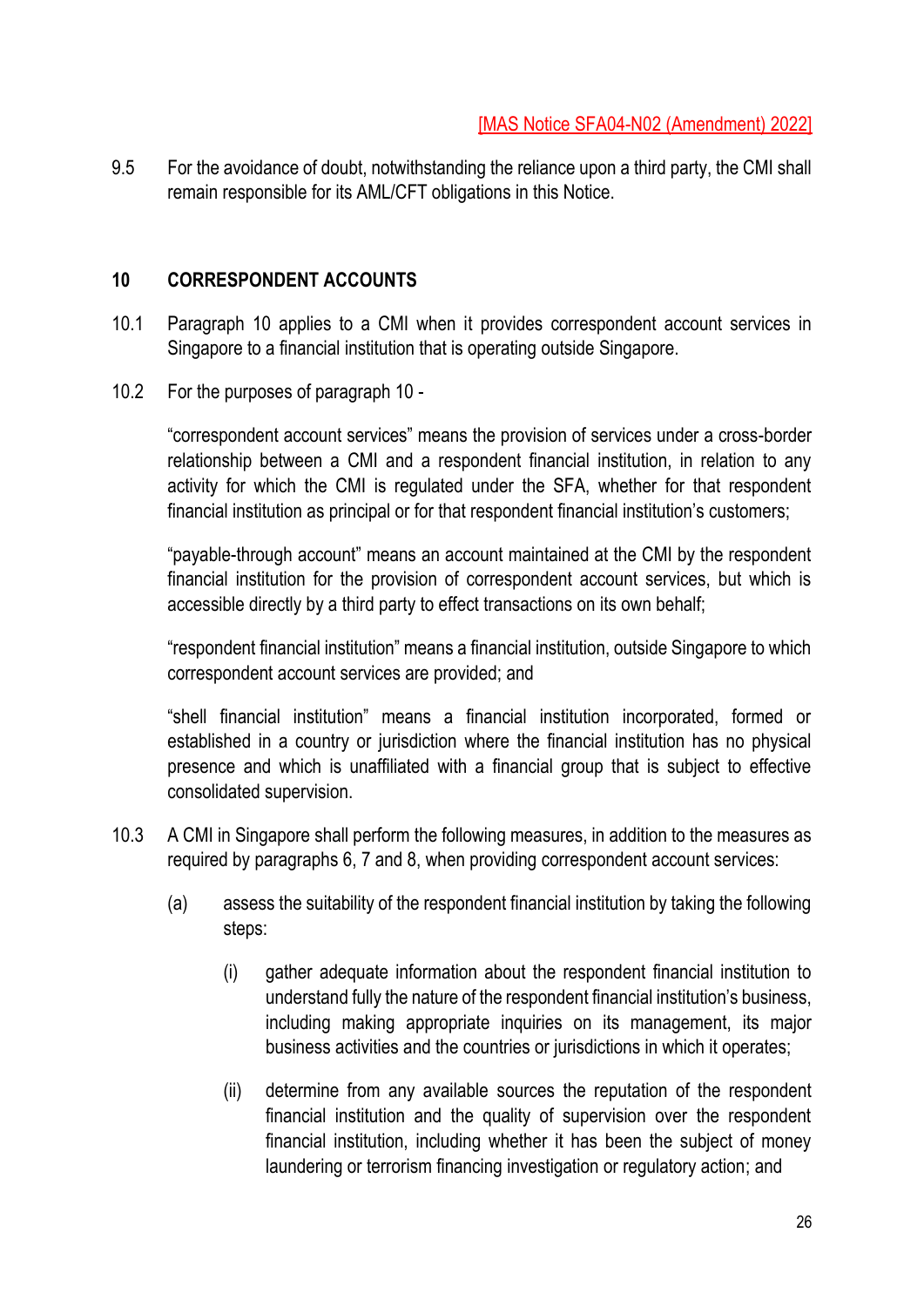- (iii) assess the respondent financial institution's AML/CFT controls and ascertain that they are adequate and effective, having regard to the AML/CFT measures of the country or jurisdiction in which the respondent financial institution operates;
- (b) clearly understand and document the respective AML/CFT responsibilities of the CMI and the respondent financial institution; and
- (c) obtain approval from the CMI's senior management before providing correspondent account services to a new financial institution.
- 10.4 Where the correspondent account services involve a payable-through account, the CMI shall be satisfied that -
	- (a) the respondent financial institution has performed appropriate measures at least equivalent to those specified in paragraph 6 on the third party having direct access to the payable-through account; and
	- (b) the respondent financial institution is able to perform ongoing monitoring of its business relations with that third party and is willing and able to provide CDD information to the CMI upon request.
- 10.5 The CMI shall document the basis for its satisfaction that the requirements in paragraphs 10.3 and 10.4 are met.
- 10.6 No CMI shall enter into or continue correspondent account services relationship with another financial institution that does not have adequate controls against money laundering or terrorism financing activities, is not effectively supervised by the relevant authorities or is a shell financial institution.
- 10.7 A CMI shall also take appropriate measures when establishing a correspondent account services relationship, to satisfy itself that its respondent financial institutions do not permit their accounts to be used by shell financial institutions.

## **10A VALUE TRANSFERS**

- 10A.1 Paragraph 10A shall apply to a CMI when:
	- (a) it effects the sending of one or more digital CMP tokens by value transfer; or
	- (b) when it receives one or more digital CMP tokens by value transfer on the account of the value transfer originator or the value transfer beneficiary,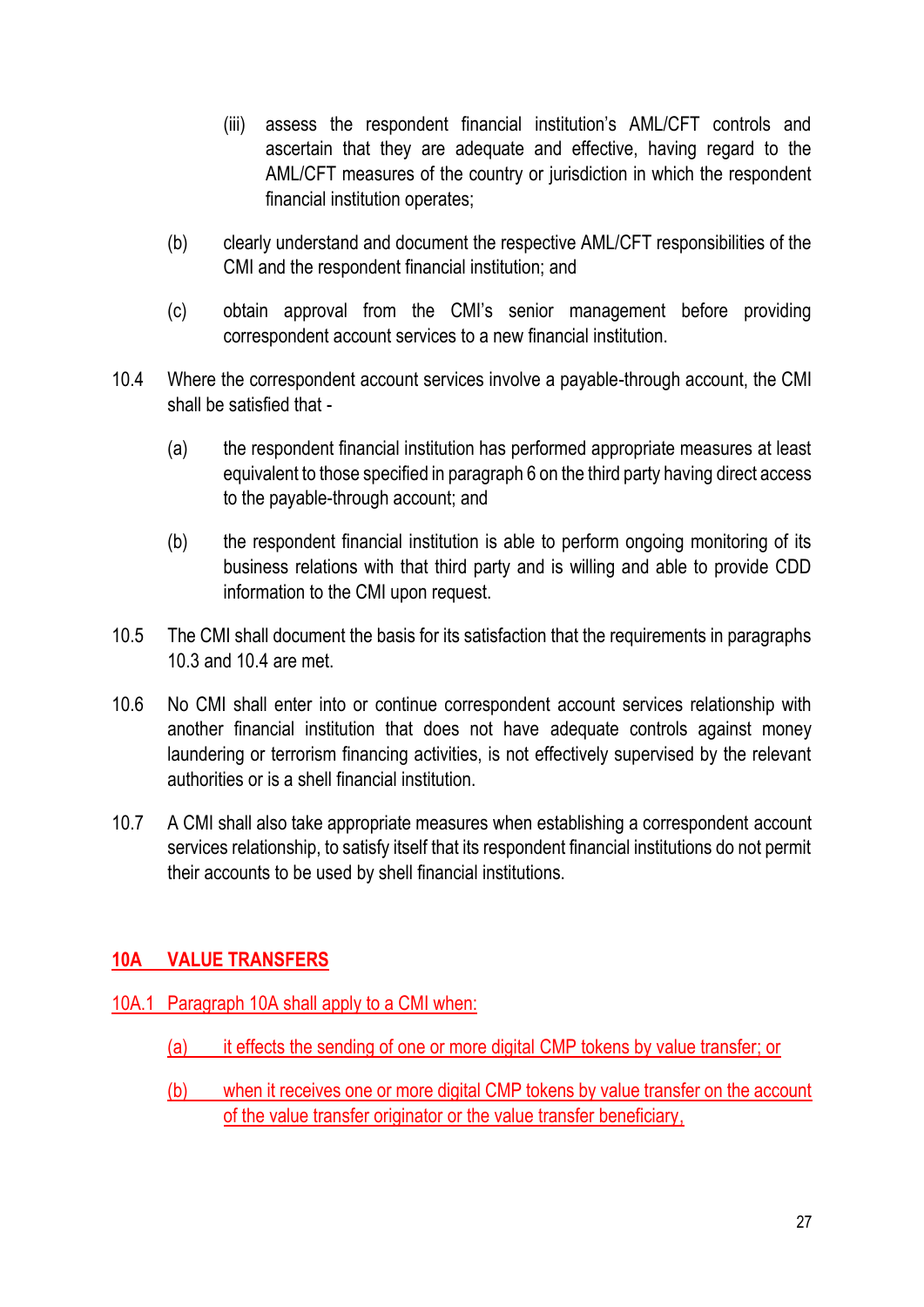but shall not apply to a transfer and settlement between the CMI and another financial institution where the CMI and the other financial institution are acting on their own behalf as the value transfer originator and the value transfer beneficiary.

[MAS Notice SFA04-N02 (Amendment) 2022]

## 10A.2 For the purposes of paragraph 10A -

"batch transfer" means a transfer comprising a number of individual value transfers that are sent by a value transfer originator to the same financial institutions, irrespective of whether the individual value transfers are intended ultimately for one or more value transfer beneficiaries;

[MAS Notice SFA04-N02 (Amendment) 2022]

"intermediary institution" means the financial institution that receives and transmits a value transfer on behalf of the ordering institution and the beneficiary institution, or another intermediary institution;

[MAS Notice SFA04-N02 (Amendment) 2022]

"straight-through processing" means payment transactions that are conducted electronically without the need for manual intervention;

[MAS Notice SFA04-N02 (Amendment) 2022]

"unique transaction reference number" means a combination of letters, numbers or symbols, determined by the CMI or ordering institution, in accordance with the protocols of the settlement system or messaging system used for the value transfer, and which permits the traceability of the value transfer;

[MAS Notice SFA04-N02 (Amendment) 2022]

"value transfer beneficiary" means the natural person, legal person or legal arrangement who is identified by the value transfer originator as the receiver of the digital CMP tokens transferred; and

[MAS Notice SFA04-N02 (Amendment) 2022]

"value transfer originator" means the account holder who allows the value transfer from that account, or where there is no account, the natural person, legal person or legal arrangement that places the value transfer order with the ordering institution to perform the value transfer.

[MAS Notice SFA04-N02 (Amendment) 2022]

**Responsibility of the Ordering Institution**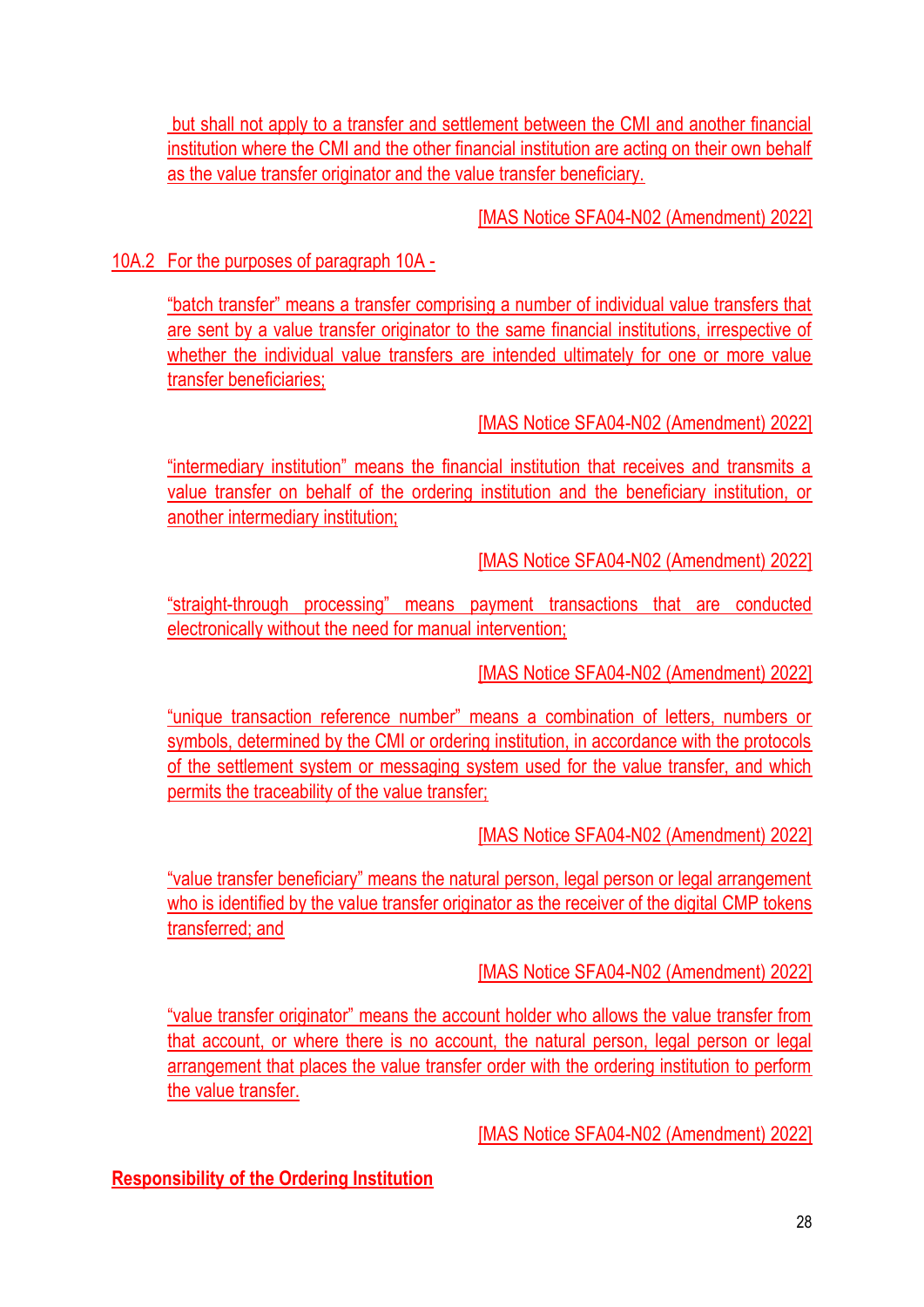## (I) Identification and Recording of Information

### 10A.3 Before effecting a value transfer, every CMI that is an ordering institution shall -

- (a) identify the value transfer originator and take reasonable measures to verify the value transfer originator's identity, as the case may be (if the CMI has not already done so by virtue of paragraph 6); and
- (b) record adequate details of the value transfer so as to permit its reconstruction, including but not limited to, the date of the value transfer, the type and value of digital CMP token(s) transferred and the value date.

[MAS Notice SFA04-N02 (Amendment) 2022]

- (II) Value Transfers Below or Equal To S\$1,500
- 10A.4 Subject to paragraph 10A.5, in a value transfer where the amount to be transferred is below or equal to S\$1,500, every CMI which is an ordering institution shall include in the message or payment instruction that accompanies or relates to the value transfer the following:
	- (a) the name of the value transfer originator;
	- (b) the value transfer originator's account number (or unique transaction reference number where no account number exists);
	- (c) the name of the value transfer beneficiary; and
	- (d) the value transfer beneficiary's account number (or unique transaction reference number where no account number exists).

- 10A.5 In a value transfer where the amount to be transferred is below or equal to S\$1,500, every CMI which is an ordering institution may, in the message or payment instruction that accompanies or relates to the value transfer to an intermediary institution in Singapore, include only the unique transaction reference number and the value transfer beneficiary information set out in paragraphs 10A.4(c) and (d), provided that -
	- (a) the unique transaction reference number will permit the transaction to be traced back to the value transfer originator and value transfer beneficiary;
	- (b) the ordering institution shall provide the value transfer originator information and value transfer beneficiary information set out in paragraphs 10A.4(a) to (d) within 3 business days of a request for such information by the intermediary institution in Singapore, the Authority or other relevant authorities in Singapore;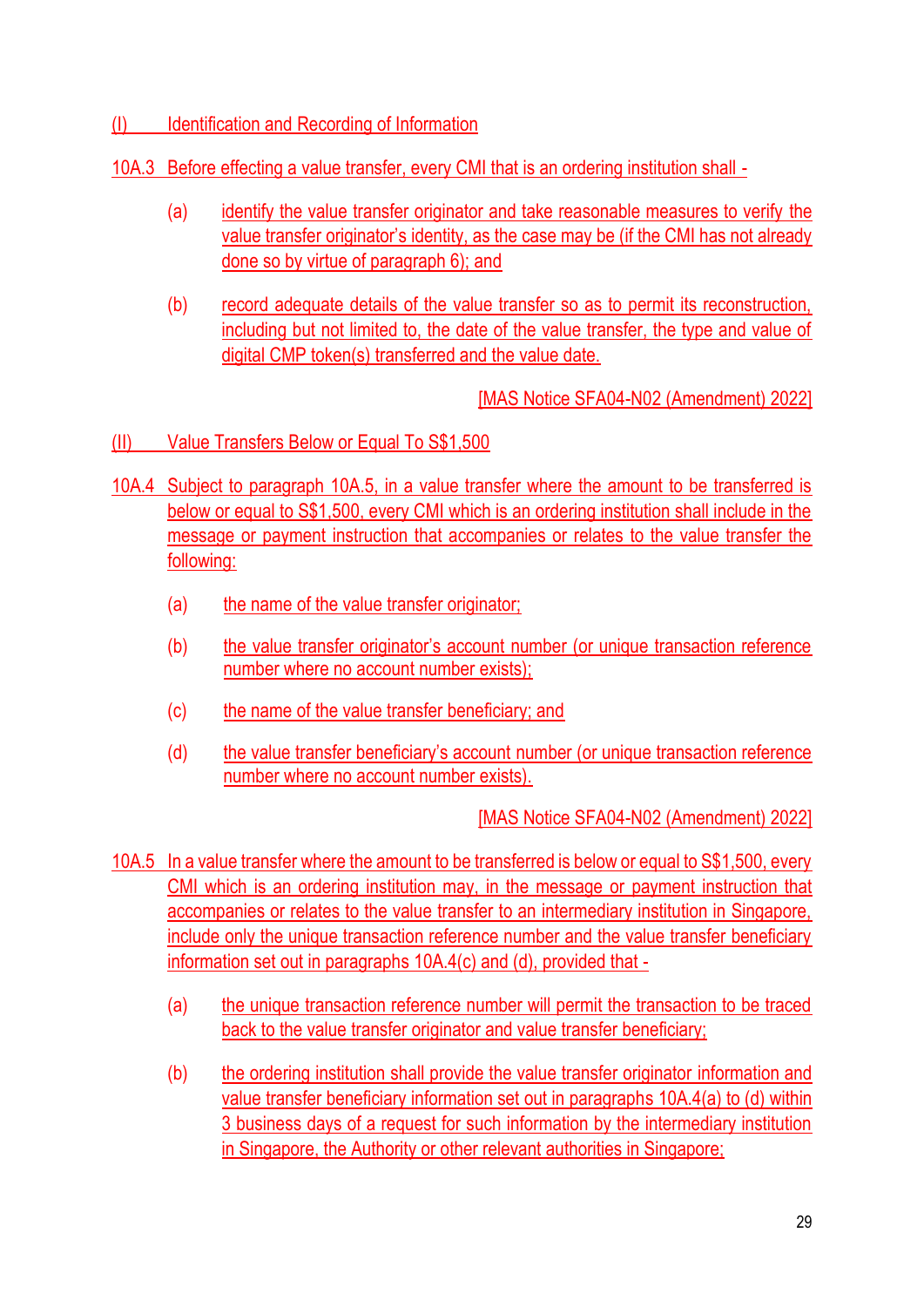- (c) the ordering institution shall provide the value transfer originator information and value transfer beneficiary information set out in paragraphs 10A.4(a) to (d) immediately upon request for such information by law enforcement authorities in Singapore; and
- (d) the ordering institution shall provide the value transfer originator information and value transfer beneficiary information set out in paragraphs 10A.4(a) to (d) to the beneficiary institution.

## (III) Value Transfers Exceeding S\$1,500

- 10A.6 Subject to paragraph 10A.8, in a value transfer where the amount to be transferred exceeds S\$1,500, every CMI which is an ordering institution shall identify the value transfer originator and verify the value transfer originator's identity, and include in the message or that accompanies or relates to the value transfer the information required by paragraphs 10A.4(a) to 10.4(d) and any of the following:
	- (a) the value transfer originator's
		- a. residential address, or
		- b. registered or business address, and if different, principal place of business,

as may be appropriate;

- (b) the value transfer originator's unique identification number (such as an identity card number, birth certificate number or passport number, or where the value transfer originator is not a natural person, the incorporation number or business registration number); or
- (c) the date and place of birth, incorporation or registration of the value transfer originator (as may be appropriate).

- 10A.7 Where several individual value transfers from a single value transfer originator are bundled in a batch file for transmission to value transfer beneficiaries, a CMI shall ensure that the batch transfer file contains -
	- (a) the value transfer originator information required by paragraph 10A.6<sup>5</sup> and which has been verified; and

<sup>5</sup> Please note the references to paragraphs 10A.4 (a) and (b) in paragraph 10A.6.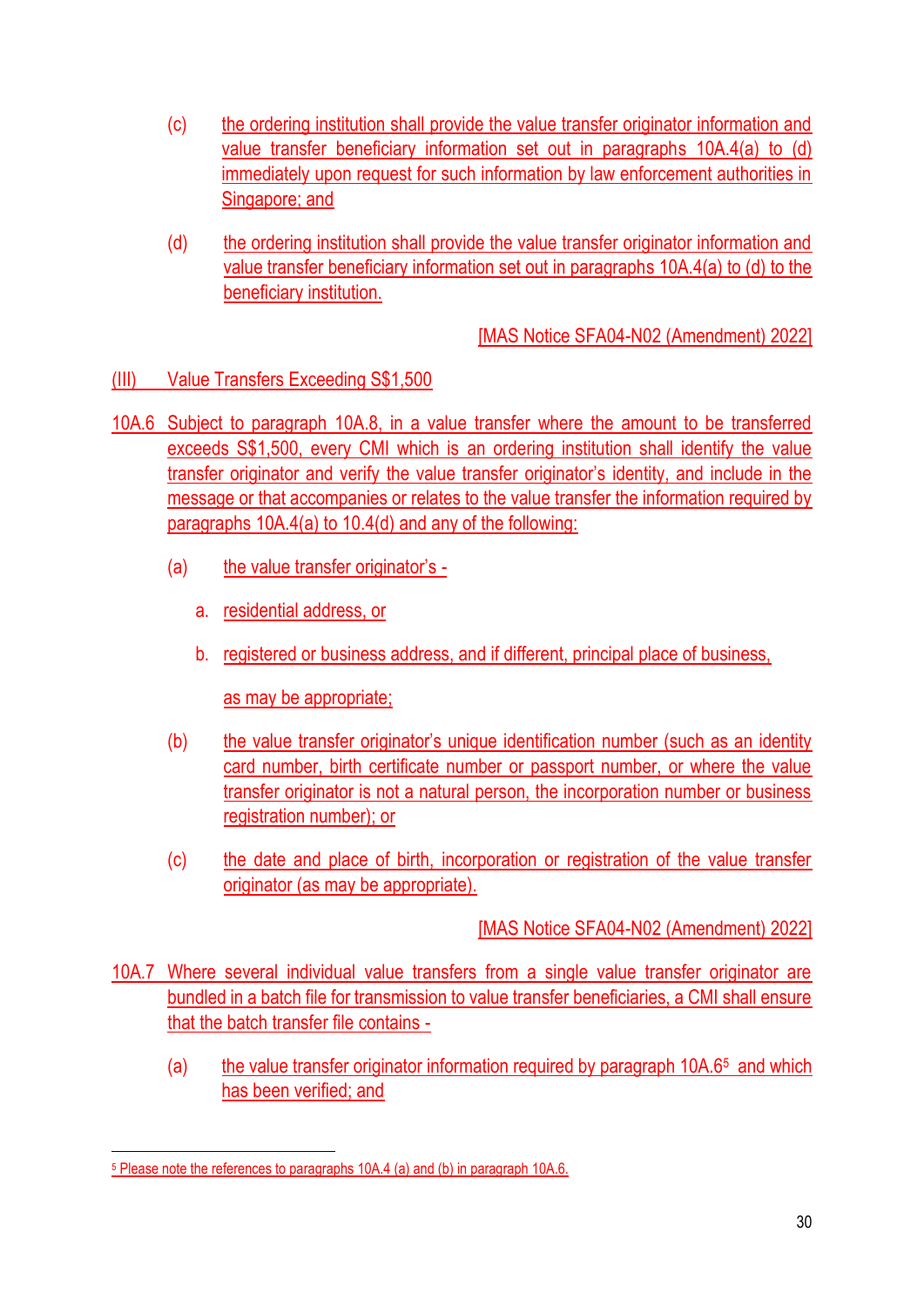(b) the value transfer beneficiary information required by paragraph 10A.6<sup>6</sup>,

which are fully traceable within the beneficiary country or jurisdiction.

[MAS Notice SFA04-N02 (Amendment) 2022]

- 10A.8 In a value transfer where the amount to be transferred exceeds S\$1,500, every CMI which is an ordering institution may, in the message or payment instruction that accompanies or relates to the value transfer to an intermediary institution in Singapore, include only the unique transaction reference number and the value transfer beneficiary information required by paragraph 10A.6<sup>7</sup> , provided that:
	- (a) the unique transaction reference number will permit the transaction to be traced back to the value transfer originator and value transfer beneficiary;
	- (b) the ordering institution shall provide the value transfer originator information and value transfer beneficiary information set out in paragraph 10A.6<sup>8</sup> within 3 business days of a request for such information by the intermediary institution in Singapore, the Authority or other relevant authorities in Singapore;
	- (c) the ordering institution shall provide the value transfer originator information and value transfer beneficiary information set out in paragraph 10A.6<sup>9</sup> immediately upon request for such information by law enforcement authorities in Singapore; and
	- (d) the ordering institution shall provide the value transfer originator information and value transfer beneficiary information set out in paragraph 10A.6 to the beneficiary institution.

[MAS Notice SFA04-N02 (Amendment) 2022]

10A.9 All value transfer originator and value transfer beneficiary information collected by the ordering institution shall be immediately and securely submitted to the beneficiary institution.

<sup>&</sup>lt;sup>6</sup> Please note the references to paragraphs 10A.4 (c) and (d) in paragraph 10A.6.

<sup>[</sup>MAS Notice SFA04-N02 (Amendment) 2022] <sup>7</sup> Please note the references to paragraphs 10A.4 (c) and (d) in paragraph 10A.6.

<sup>[</sup>MAS Notice SFA04-N02 (Amendment) 2022] <sup>8</sup> Please note the references to paragraphs 10A.4 (a) to (d) in paragraph 10A.6. [MAS Notice SFA04-N02 (Amendment) 2022]

<sup>9</sup> Please note the references to paragraphs 10A.4 (a) to (d) in paragraph 10A.6. [MAS Notice SFA04-N02 (Amendment) 2022]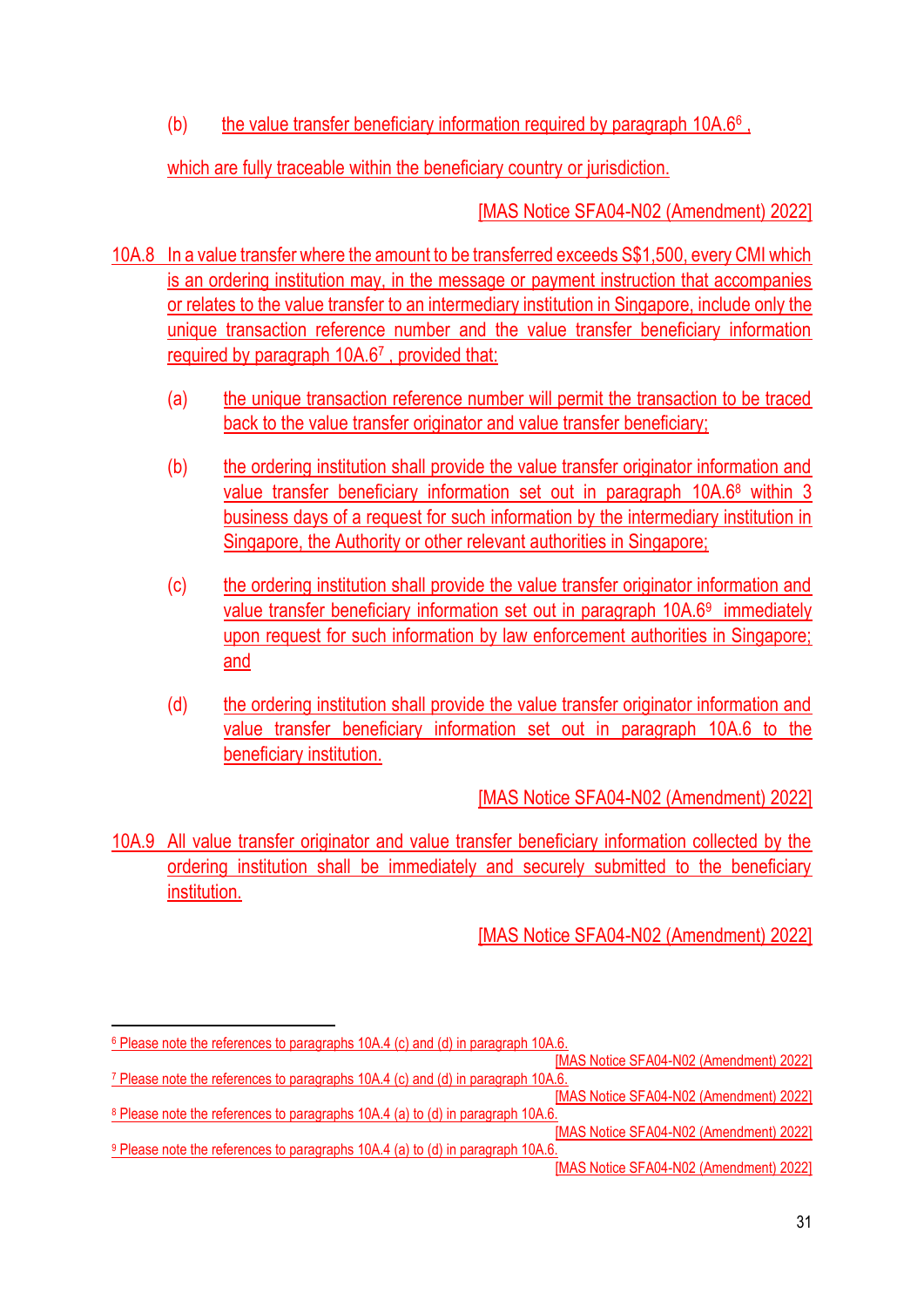10A.10 All value transfer originator and value transfer beneficiary information collected by the ordering institution shall be documented.

[MAS Notice SFA04-N02 (Amendment) 2022]

10A.11 Where the ordering institution is unable to comply with the requirements in paragraphs 10A.3 to 10A.10, it shall not execute the value transfer.

[MAS Notice SFA04-N02 (Amendment) 2022]

## **Responsibility of the Beneficiary Institution**

10A.12 A CMI that is a beneficiary institution shall take reasonable measures, including postevent monitoring or real-time monitoring where feasible, to identify value transfers that lack the required value transfer originator or required value transfer beneficiary information.

[MAS Notice SFA04-N02 (Amendment) 2022]

10A.13 For value transfers where the beneficiary institution pays out the transferred digital CMP token(s) in cash or cash equivalent to the value transfer beneficiary in Singapore, a beneficiary institution shall identify and verify the identity of the value transfer beneficiary if the identity has not been previously verified.

[MAS Notice SFA04-N02 (Amendment) 2022]

10A.14 A CMI that is a beneficiary institution shall implement appropriate internal risk-based policies, procedures and controls for determining -

- (a) when to execute, reject, or suspend a value transfer lacking required value transfer originator or value transfer beneficiary information; and
- (b) the appropriate follow-up action.

[MAS Notice SFA04-N02 (Amendment) 2022]

10A.15 For a CMI that controls both the ordering institution and the beneficiary institution, it shall

- -
- (a) take into account all the information from both the ordering institution and the beneficiary institution in order to determine whether an STR has to be filed; and
- (b) where applicable, file an STR in any country or jurisdiction affected by the value transfer, and make transaction information available to the relevant authorities.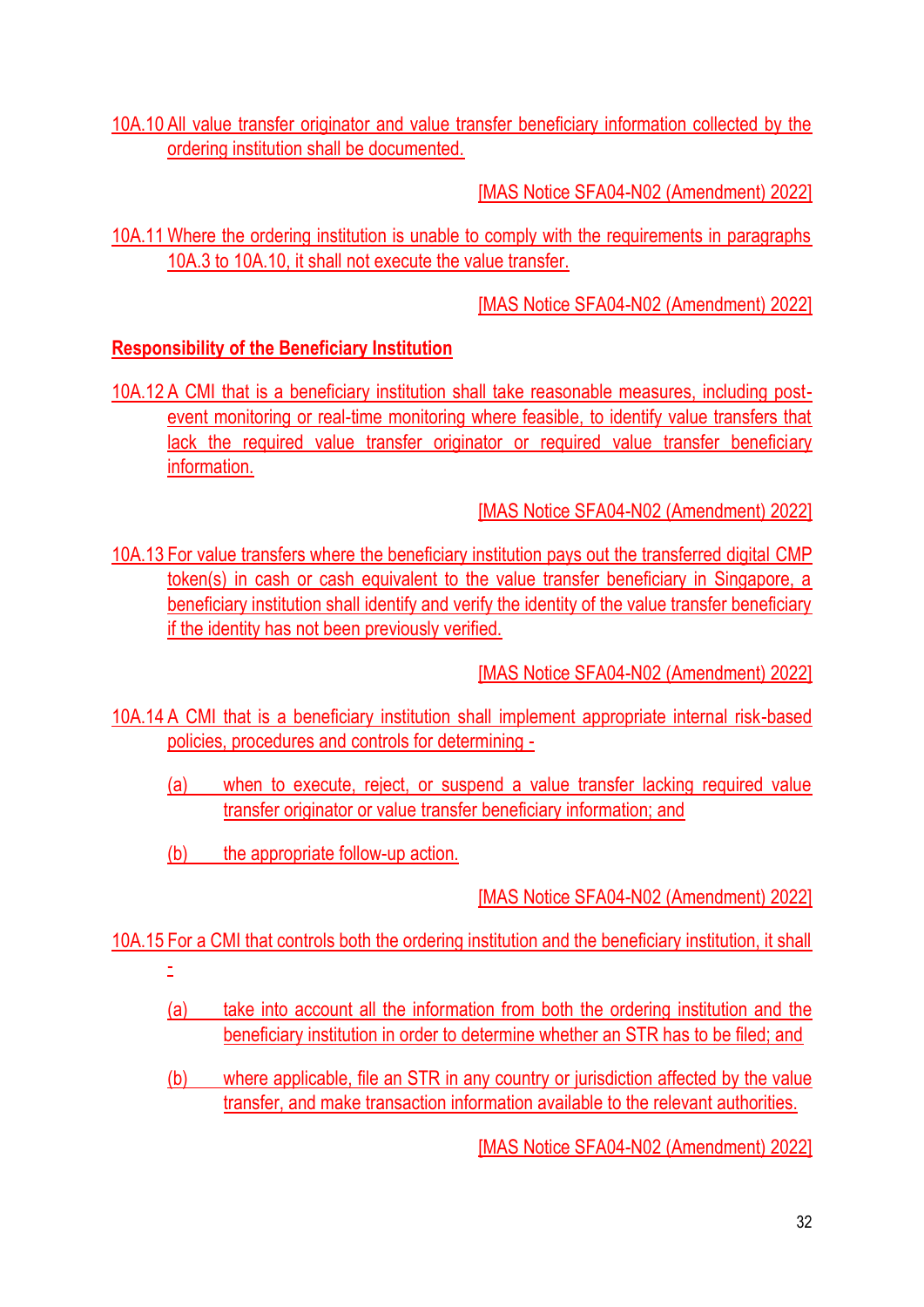## **Responsibility of the Intermediary Institution**

## 10A.16 A CMI that is an intermediary institution shall retain all the information accompanying the value transfer.

[MAS Notice SFA04-N02 (Amendment) 2022]

10A.17 Where a CMI that is an intermediary institution effects a value transfer to another intermediary institution or a beneficiary institution, the CMI shall immediately and securely provide the information accompanying the value transfer, to that other intermediary institution or beneficiary institution.

## [MAS Notice SFA04-N02 (Amendment) 2022]

10A.18 Where technical limitations prevent the required value transfer originator or value transfer beneficiary information accompanying a value transfer from remaining with a related value transfer, a record shall be kept, for at least five years, by the receiving intermediary institution of all the information received from the ordering institution or another intermediary institution.

[MAS Notice SFA04-N02 (Amendment) 2022]

10A.19 An intermediary institution shall take reasonable measures, which are consistent with straight-through processing, to identify value transfers that lack the required value transfer originator or value transfer beneficiary information.

[MAS Notice SFA04-N02 (Amendment) 2022]

- 10A.20 An intermediary institution shall implement appropriate internal risk-based policies, procedures and controls for determining -
	- (a) when to execute, reject, or suspend a value transfer lacking required value transfer originator or value transfer beneficiary information; and
	- (b) the appropriate follow-up action.

[MAS Notice SFA04-N02 (Amendment) 2022]

10A.21 For the purposes of paragraph 10A, a reference to "transaction" shall include a digital CMP token transaction.

[MAS Notice SFA04-N02 (Amendment) 2022]

**11 RECORD KEEPING**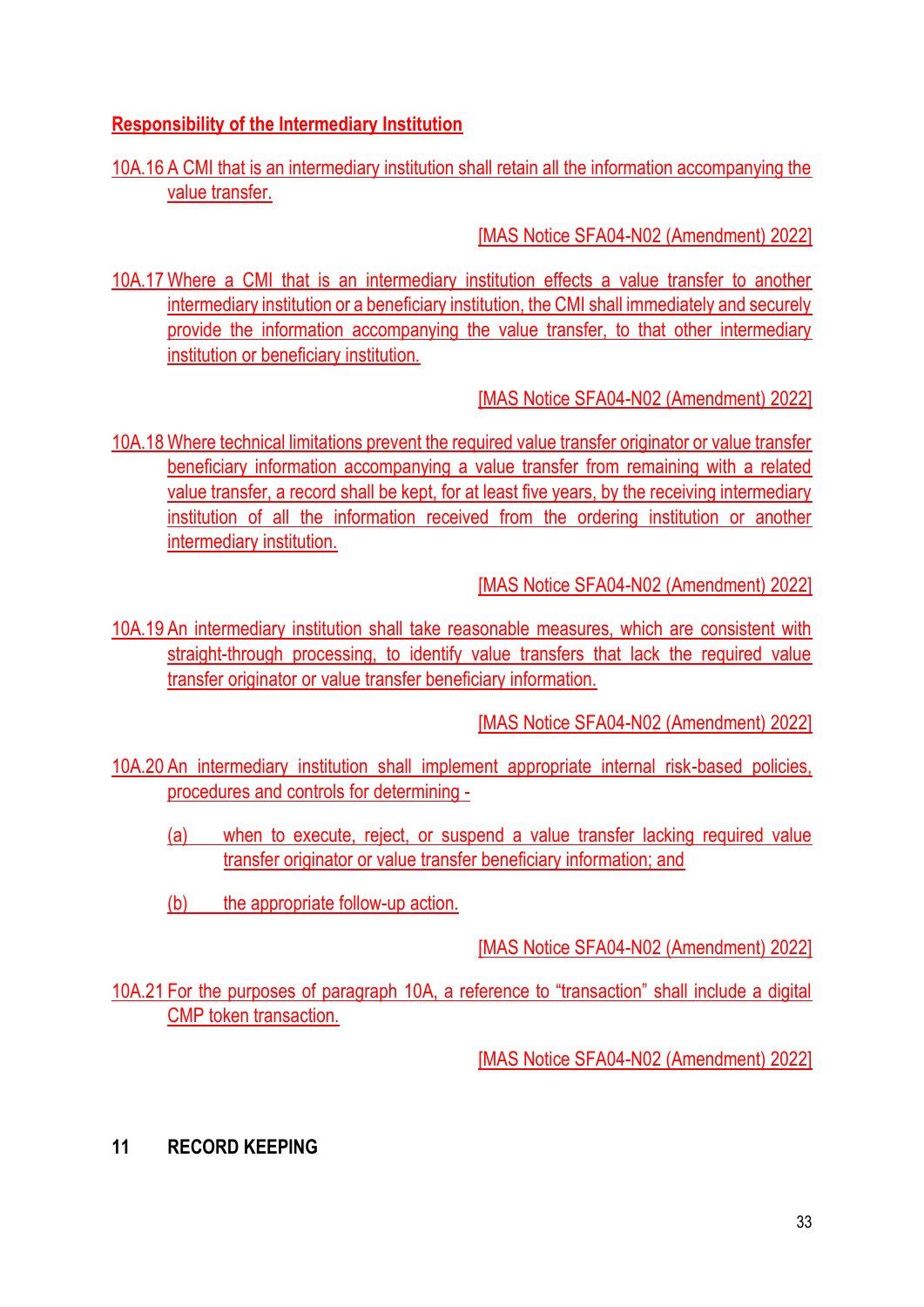- 11.1 A CMI shall in relation to all data, documents and information that the CMI is required to obtain or produce to meet the requirements under this Notice, prepare, maintain and retain records of such data, documents and information.
- 11.2 A CMI shall perform the measures as required by paragraph 11.1 such that
	- (a) all requirements imposed by law (including this Notice) are met;
	- (b) any individual transaction undertaken by the CMI can be reconstructed (including the amount and type of currency involved) so as to provide, if necessary, evidence for prosecution of criminal activity;
	- (c) the Authority or other relevant authorities in Singapore and the internal and external auditors of the CMI are able to review the CMI's business relations, transactions, records and CDD information and assess the level of compliance with this Notice; and
	- (d) the CMI can satisfy, within a reasonable time or any more specific time period imposed by law or by the requesting authority, any enquiry or order from the relevant authorities in Singapore for information.
- 11.3 Subject to paragraph 11.5 and any other requirements imposed by law, a CMI shall, for the purposes of record retention under paragraphs 11.1 and 11.2, and when setting its record retention policies, comply with the following record retention periods:
	- (a) for CDD information relating to the business relations, value transfers, and transactions undertaken without an account being opened, as well as account files, business correspondence and results of any analysis undertaken, a period of at least 5 years following the termination of such business relations, or completion of such value transfers or transactions; and
	- (b) for data, documents and information relating to a transaction, including any information needed to explain and reconstruct the transaction, a period of at least 5 years following the completion of the transaction.

- 11.4 A CMI may retain data, documents and information as originals or copies, in paper or electronic form or on microfilm, provided that they are admissible as evidence in a Singapore court of law.
- 11.5 A CMI shall retain records of data, documents and information on all its business relations with or transactions for a customer pertaining to a matter which is under investigation or which has been the subject of an STR, in accordance with any request or order from STRO or other relevant authorities in Singapore.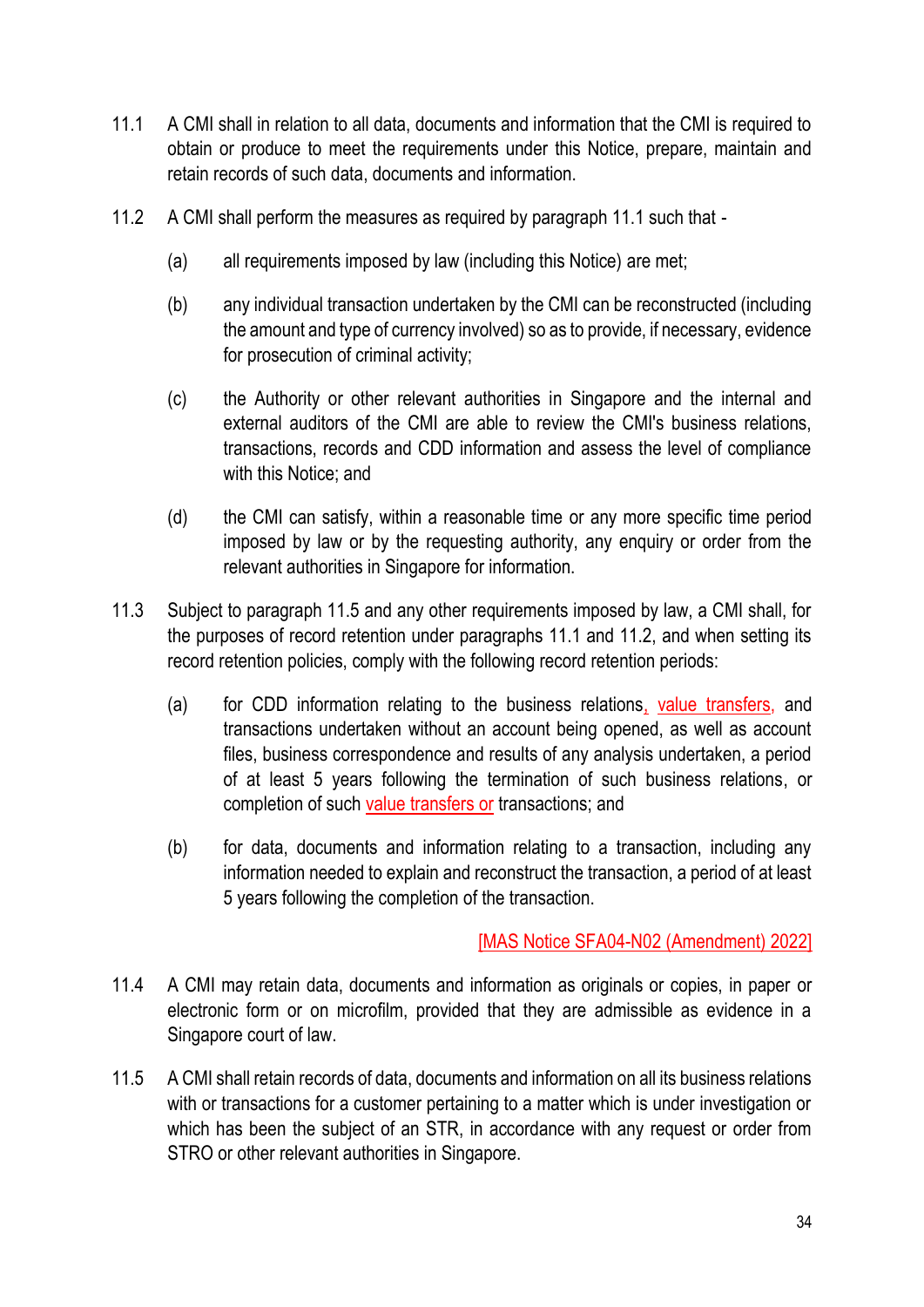11.6 For the purposes of paragraph 11, a reference to "transaction" shall include a digital CMP token transaction.

## [MAS Notice SFA04-N02 (Amendment) 2022]

### **12 PERSONAL DATA**

- 12.1 For the purposes of paragraph 12, "individual" means a natural person, whether living or deceased.
- 12.2 Subject to paragraph 12.3 and for the purposes of complying with this Notice, a CMI shall not be required to provide an individual customer, an individual beneficiary of a life insurance policy, an individual appointed to act on behalf of a customer, an individual connected party of a customer or an individual beneficial owner of a customer, with -
	- (a) any access to personal data about the individual that is in the possession or under the control of the CMI;
	- (b) any information about the ways in which the personal data of the individual under subparagraph (a) has been or may have been used or disclosed by the CMI; and
	- (c) any right to correct an error or omission of the personal data about the individual that is in the possession or under the control of the CMI.
- 12.3 A CMI shall, as soon as reasonably practicable, upon the request of an individual customer, an individual appointed to act on behalf of a customer, an individual connected party of a customer or an individual beneficial owner of a customer, provide the requesting individual with the right to –
	- (a) access the following types of personal data of that individual, that is in the possession or under the control of the CMI:
		- (i) the individual's his full name, including any alias;
		- (ii) the individual's his unique identification number (such as an identity card number, birth certificate number or passport number);
		- (iii) the individual's his residential address;
		- (iv) the individual's his date of birth;
		- (v) the individual's his nationality;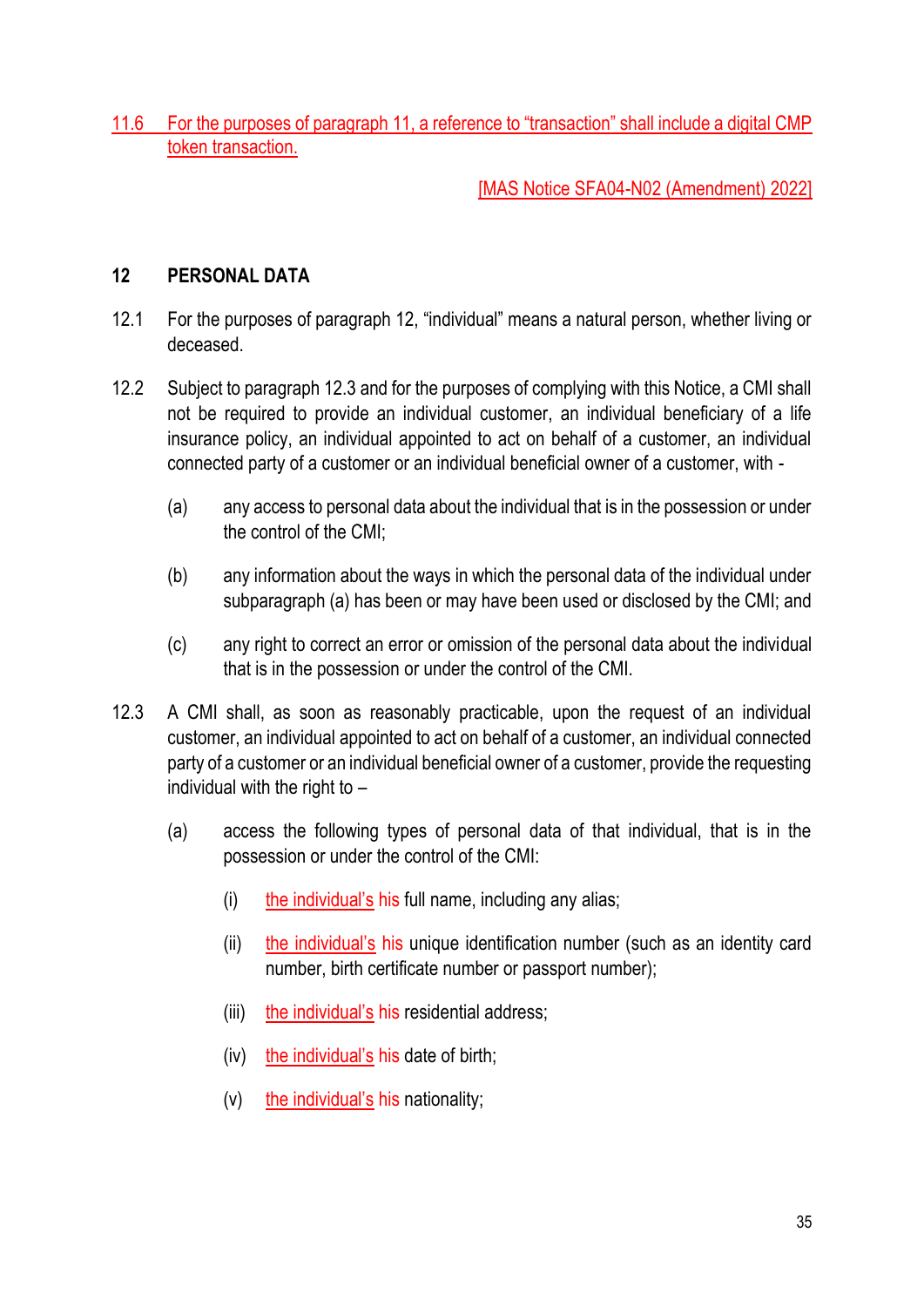- (vi) subject to sections 21(2) and (3) read with the Fifth Schedule to the Personal Data Protection Act 2012 (Act 26 of 2012), any other personal data of the respective individual provided by that individual to the CMI; and
- (b) subject to section 22(7) read with the Sixth Schedule to the Personal Data Protection Act 2012, correct an error or omission in relation to the types of personal data set out in subparagraphs (a)(i) to (vi), provided the CMI is satisfied that there are reasonable grounds for such request.

12.4 For the purposes of complying with this Notice, a CMI may, whether directly or through a third party, collect, use and disclose personal data of an individual customer, an individual beneficiary of a life insurance policy, an individual appointed to act on behalf of a customer, an individual connected party of a customer or an individual beneficial owner of a customer, without the respective individual's consent.

### **13 SUSPICIOUS TRANSACTIONS REPORTING**

- 13.1 A CMI shall keep in mind the provisions in the CDSA<sup>10</sup> and in the TSOFA that provide for the reporting to the authorities of transactions suspected of being connected with money laundering or terrorism financing and implement appropriate internal policies, procedures and controls for meeting its obligations under the law, including the following:
	- (a) establish a single reference point within the organisation to whom all employees, officers and representatives are instructed to promptly refer all transactions suspected of being connected with money laundering or terrorism financing, for possible referral to STRO via STRs; and
	- (b) keep records of all transactions referred to STRO, together with all internal findings and analysis done in relation to them.
- 13.2 A CMI shall promptly submit reports on suspicious transactions (including attempted transactions), regardless of the amount of the transaction, to STRO, and extend a copy to the Authority for information.
- 13.3 A CMI shall consider if the circumstances are suspicious so as to warrant the filing of an STR and document the basis for its determination, including where -
	- (a) the CMI is for any reason unable to complete the measures as required by paragraphs 6, 7 and 8; or

<sup>10</sup> Please note in particular section 48 of the CDSA on tipping-off.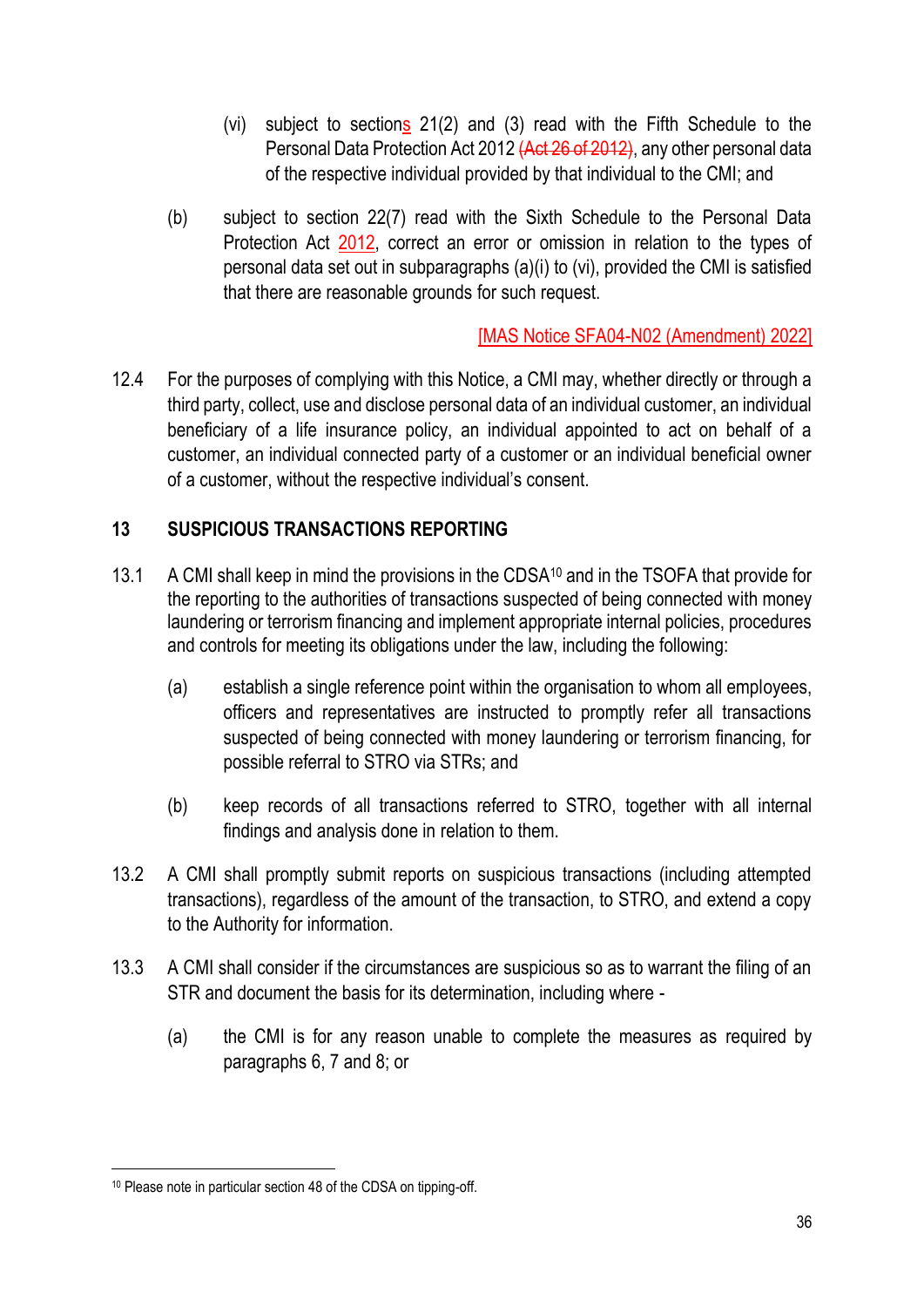(b) the customer is reluctant, unable or unwilling to provide any information requested by the CMI, or decides to withdraw a pending application to establish business relations or a pending transaction, or to terminate existing business relations.

MAS Notice SFA04-N02 (Amendment) 2022]

- 13.4 Where a CMI forms a suspicion of money laundering or terrorism financing, and reasonably believes that performing any of the measures as required by paragraphs 6, 7 or 8 will tip-off a customer, a natural person appointed to act on behalf of the customer, a connected party of the customer or a beneficial owner of the customer, the CMI may stop performing those measures. The CMI shall document the basis for its assessment and file an STR.
- 13.5 For the purposes of paragraph 13, a reference to "transaction" shall include a digital CMP token transaction.

[MAS Notice SFA04-N02 (Amendment) 2022]

## **14 INTERNAL POLICIES, COMPLIANCE, AUDIT AND TRAINING**

- 14.1 A CMI shall develop and implement adequate internal policies, procedures and controls, taking into consideration its money laundering and terrorism financing risks and the size of its business, to help prevent money laundering and terrorism financing and communicate these to its employees.
- 14.2 The policies, procedures and controls shall meet all the requirements of this Notice.

[MAS Notice SFA04-N02 (Amendment) 2022]

## **Group Policy**

14.3 For the purposes of paragraphs 14.4 to 14.9, a reference to "CMI" means a CMI incorporated in Singapore.

[MAS Notice SFA04-N02 (Amendment) 2022]

14.4 A CMI shall develop a group policy on AML/CFT to meet all the requirements of this Notice and extend this to all of its branches and subsidiaries in its financial group.

- 14.5 Where a CMI has a branch or subsidiary in a host country or jurisdiction
	- (a) in relation to which the FATF has called for countermeasures; or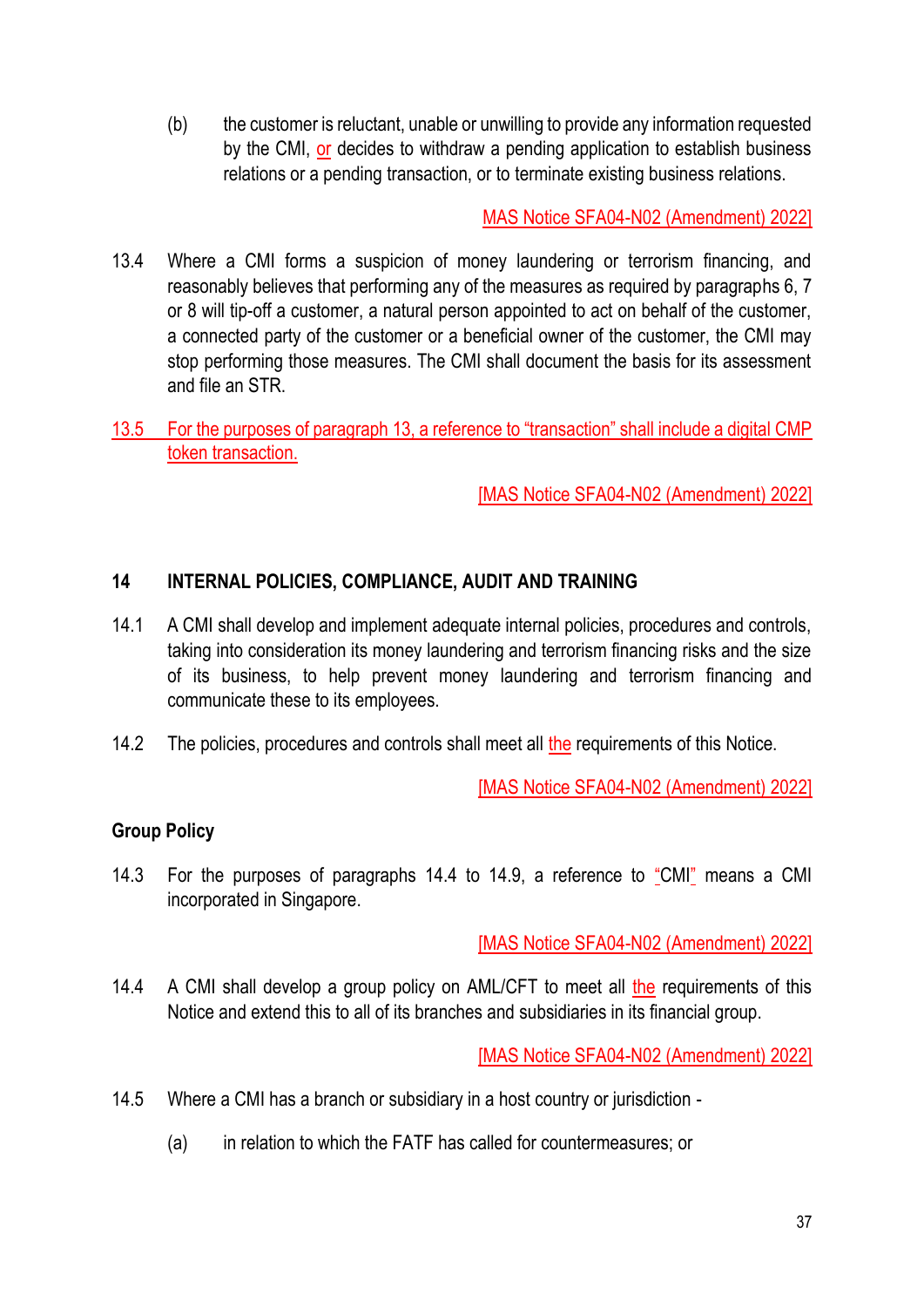(b) known to have inadequate AML/CFT measures, as determined by the CMI for itself, or notified to CMIs generally by the Authority or other foreign regulatory authorities,

the CMI shall ensure that its group policy on AML/CFT is strictly observed by the management of that branch or subsidiary.

### [MAS Notice SFA04-N02 (Amendment) 2022]

- 14.6 Subject to the CMI putting in place adequate safeguards to protect the confidentiality and use of any information that is shared, the CMI shall develop and implement group policies and procedures for its branches and subsidiaries within the financial group, to share information required for the purposes of CDD and for money laundering and terrorism financing risk management, to the extent permitted by the law of the countries or jurisdictions that its branches and subsidiaries are in.
- 14.7 Such policies and procedures shall include the provision, to the CMI's group-level compliance, audit, and AML/CFT functions, of customer, account, and transaction information from its branches and subsidiaries within the financial group, when necessary for money laundering and terrorism financing risk management purposes.
- 14.7A For the purposes of paragraph 14.7, the information to be shared with the CMI's financial group shall include any information and analysis of transactions or activities that appear unusual.<sup>11</sup>

## [MAS Notice SFA04-N02 (Amendment) 2022]

- 14.8 Where the AML/CFT requirements in the host country or jurisdiction differ from those in Singapore, the CMI shall require that the overseas branch or subsidiary apply the higher of the two standards, to the extent that the law of the host country or jurisdiction so permits.
- 14.9 Where the law of the host country or jurisdiction conflicts with Singapore law such that the overseas branch or subsidiary is unable to fully observe the higher standard, the CMI shall apply additional appropriate measures to manage the money laundering and terrorism financing risks, report this to the Authority and comply with such further directions as may be given by the Authority.
- 14.9A In the case of a Singapore branch of a CMI incorporated outside Singapore, subject to the Singapore branch putting in place adequate safeguards to protect the confidentiality and use of any information that is shared, the Singapore branch shall share customer,

<sup>11</sup> Subject to section 48 of the CDSA on tipping-off, information shared may include an STR, the underlying information of the STR, or the fact that an STR was filed.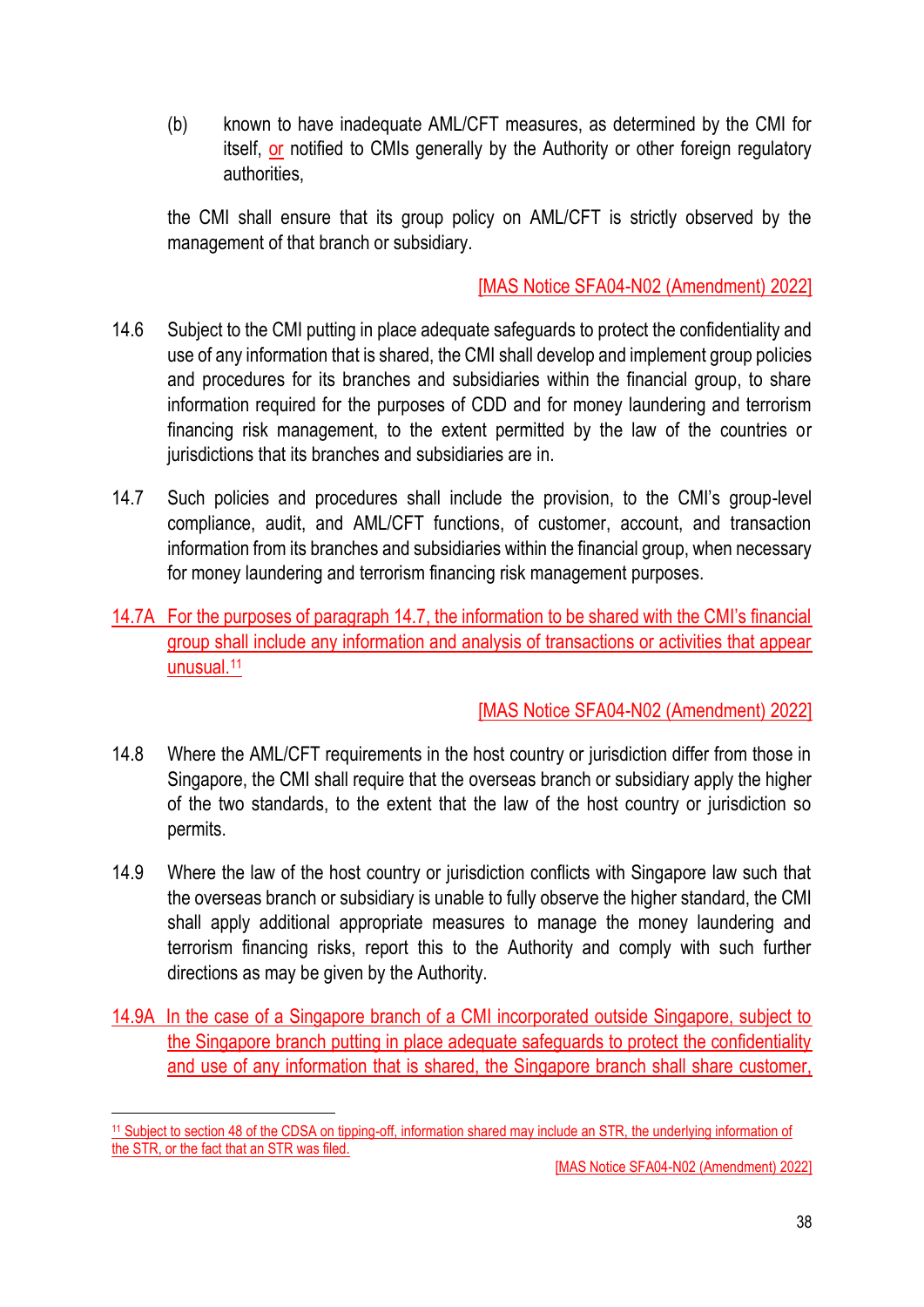account and transaction information within the CMI's financial group when necessary for money laundering and terrorism financing risk management purposes. Such information to be shared within the CMI's financial group shall include any information and analysis of transactions or activities that appear unusual.<sup>12</sup>

[MAS Notice SFA04-N02 (Amendment) 2022]

### **Compliance**

- 14.10 A CMI shall develop appropriate compliance management arrangements, including at least, the appointment of an AML/CFT compliance officer at the management level.
- 14.11 A CMI shall ensure that the AML/CFT compliance officer, as well as any other persons appointed to assist the AML/CFT compliance officer him, is suitably qualified, and has adequate resources and timely access to all customer records and other relevant information which the AML/CFT compliance officer he requires to discharge the AML/CFT compliance officer's his functions.

[MAS Notice SFA04-N02 (Amendment) 2022]

### **Audit**

14.12 A CMI shall maintain an audit function that is adequately resourced and independent, and that is able to regularly assess the effectiveness of the CMI's internal policies, procedures and controls, and its compliance with regulatory requirements.

#### **Employee and Representative Hiring**

14.13 A CMI shall have in place screening procedures to ensure high standards when hiring employees, appointing officers and representatives.

## **Training**

- 14.14 A CMI shall take all appropriate steps to ensure that its employees, officers and representatives (whether in Singapore or elsewhere) are regularly and appropriately trained on -
	- (a) AML/CFT laws and regulations, and in particular, CDD measures, and detecting and reporting of suspicious transactions;
	- (b) prevailing techniques, methods and trends in money laundering and terrorism financing; and

<sup>&</sup>lt;sup>12</sup> Subject to section 48 of the CDSA on tipping-off, information shared may include an STR, the underlying information of the STR, or the fact that an STR was filed.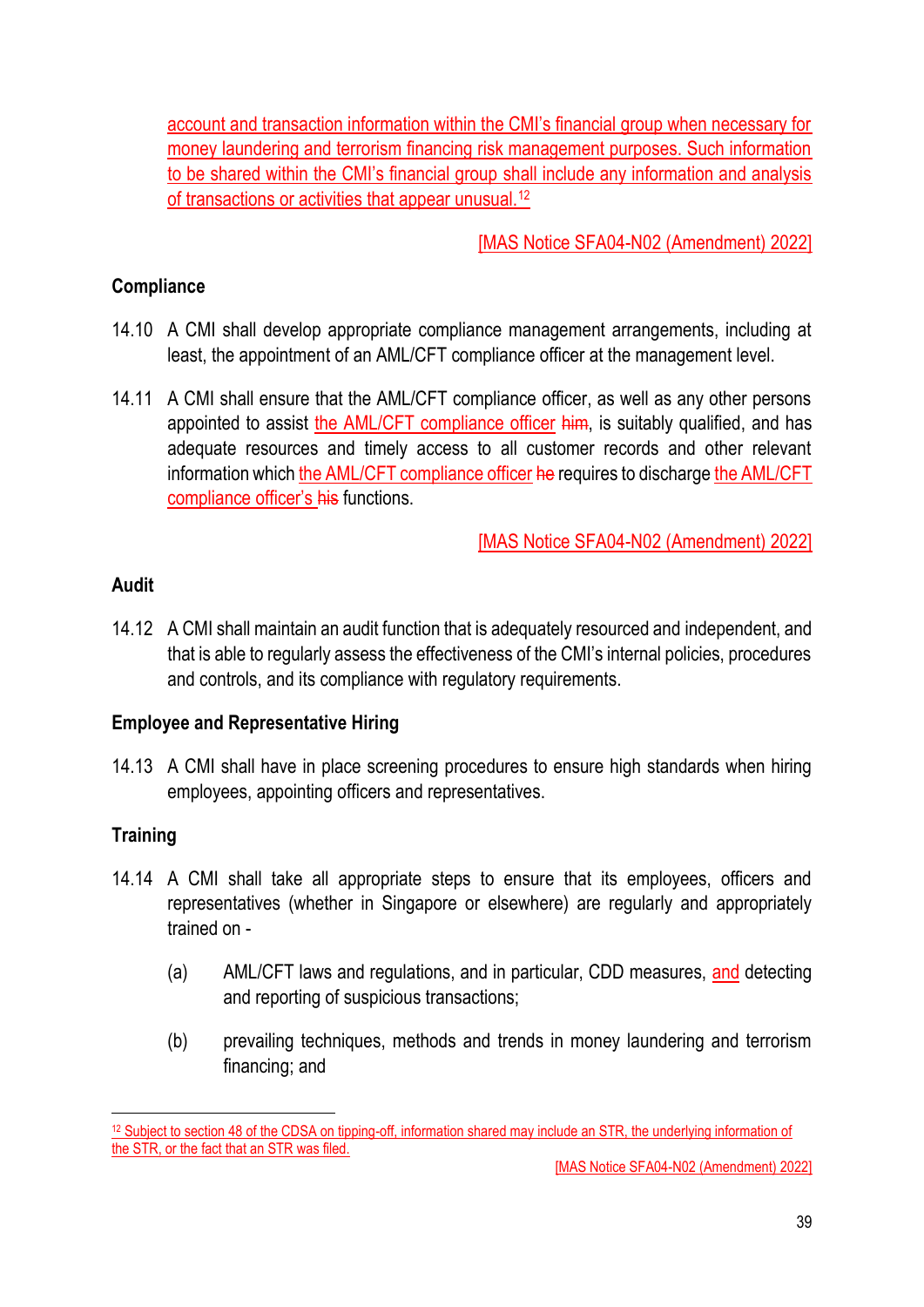(c) the CMI's internal AML/CFT policies, procedures and controls, on AML/CFT and the roles and responsibilities of employees, officers and representatives in combating money laundering and terrorism financing.

[MAS Notice SFA04-N02 (Amendment) 2022]

14.15 For the purposes of paragraph 14, a reference to "transaction" shall include a digital CMP token transaction.

[MAS Notice SFA04-N02 (Amendment) 2022]

Endnotes on History of Amendments

- 1. MAS Notice SFA04-N02 dated 2 July 2007 with effect from 2 July 2007.
	- (a) MAS Notice SFA04-N02 (Amendment) 2009 with effect from 3 July 2009.
	- (b) MAS Notice SFA04-N02 (Amendment) 2009 with effect from 2 December 2009.
	- (c) MAS Notice SFA04-N02 (Amendment) 2012 with effect from 7 August 2012.
	- (d) MAS Notice SFA04-N02 (Amendment) 2013 with effect from 23 January 2013.
	- (e) MAS Notice SFA04-N02 (Amendment) 2014 with effect from 1 July 2014.
- 2. MAS Notice SFA04-N02 dated 2July 2007 cancelled with effect from 24 May 2015.
- 3. MAS Notice SFA04-N02 dated 24 April 2015 with effect from 24 May 2015.
	- (a) MAS Notice SFA04-N02 (Amendment) 2015 with effect from 30 November 2015.
	- (b) MAS Notice SFA04-N02 (Amendment) 2018 with effect from 8 October 2018.
	- (c) MAS Notice SFA04-N02 (Amendment) 2021 with effect from 1 July 2021.
	- (d) MAS Notice SFA04-N02 (Amendment) 2022 with effect from 1 March 2022.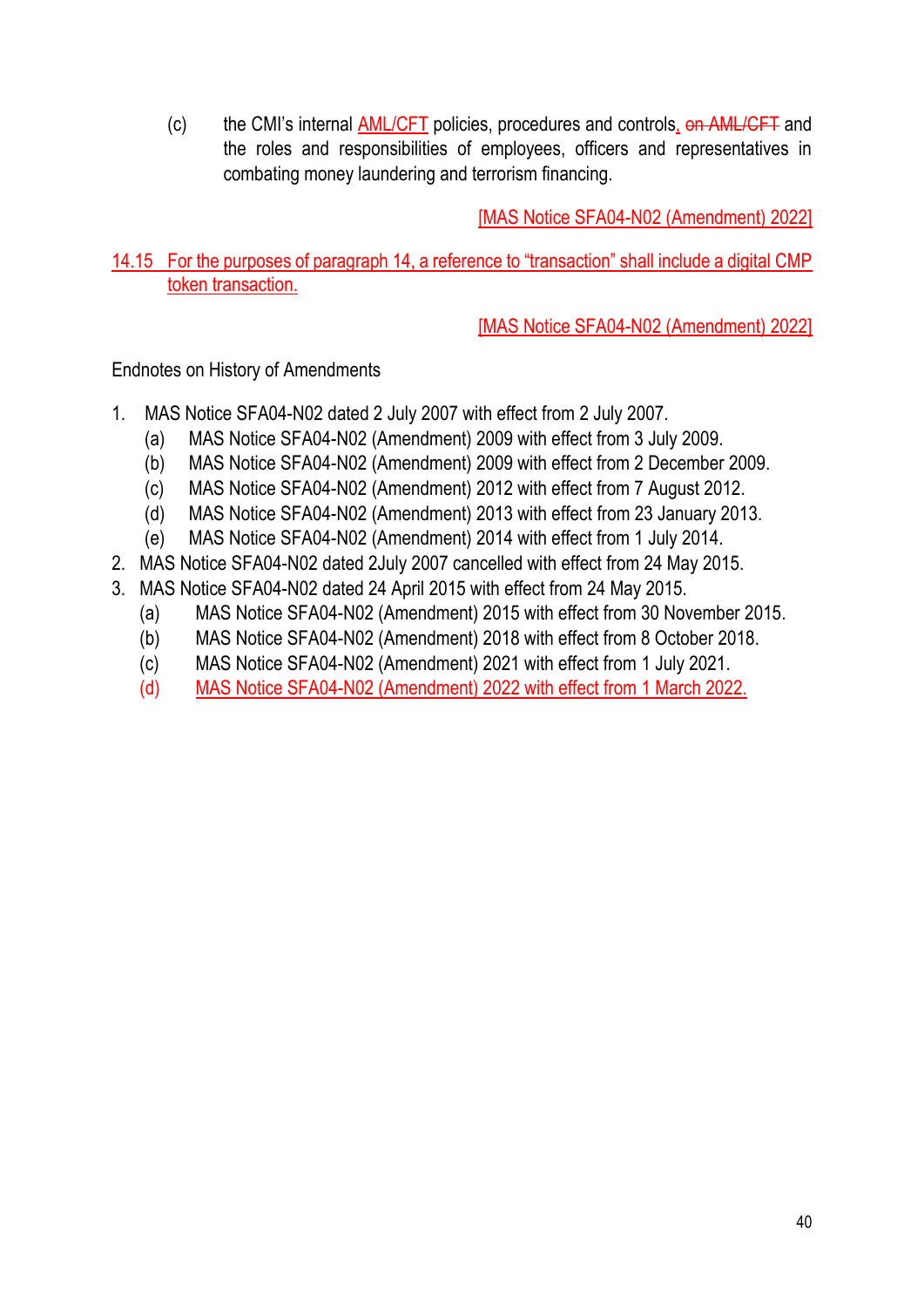# **Appendix 1**

1. Financial institutions that are licensed, approved, registered (including a fund management company registered under paragraph 5(1)(i) of the Second Schedule to the Securities and Futures (Licensing and Conduct of Business) Regulations (Rg. 10)) or regulated by the Authority but does not include a person (other than a person referred to in paragraphs 2 and 3) who is exempted from licensing, approval or regulation by the Authority under any Act administered by the Authority, including a private trust company exempted from licensing under section 15 of the Trust Companies Act 2005 (Cap.336) read with regulation 4 of the Trust Companies (Exemption) Regulations (Rg. 1).

> [MAS Notice SFA04-N02 (Amendment) 2021] [MAS Notice SFA04-N02 (Amendment) 2022]

2. Persons exempted under section 23(1)(f) of the Financial Advisers Act 2001 (Cap. 110) read with regulation 27(1)(d) of the Financial Advisers Regulations (Rg. 2).

[MAS Notice SFA04-N02 (Amendment) 2022]

3. Persons exempted under section 99(1)(h) of the **SFA Securities and Futures Act (Cap.** 289) read with paragraphs 3(1)(d), 3A(1)(d) or 7(1)(b) of the Second Schedule to the Securities and Futures (Licensing and Conduct of Business) Regulations.

[MAS Notice SFA04-N02 (Amendment) 2022]

Note: For the avoidance of doubt, the financial institutions set out in Appendix 2 fall within Appendix 1.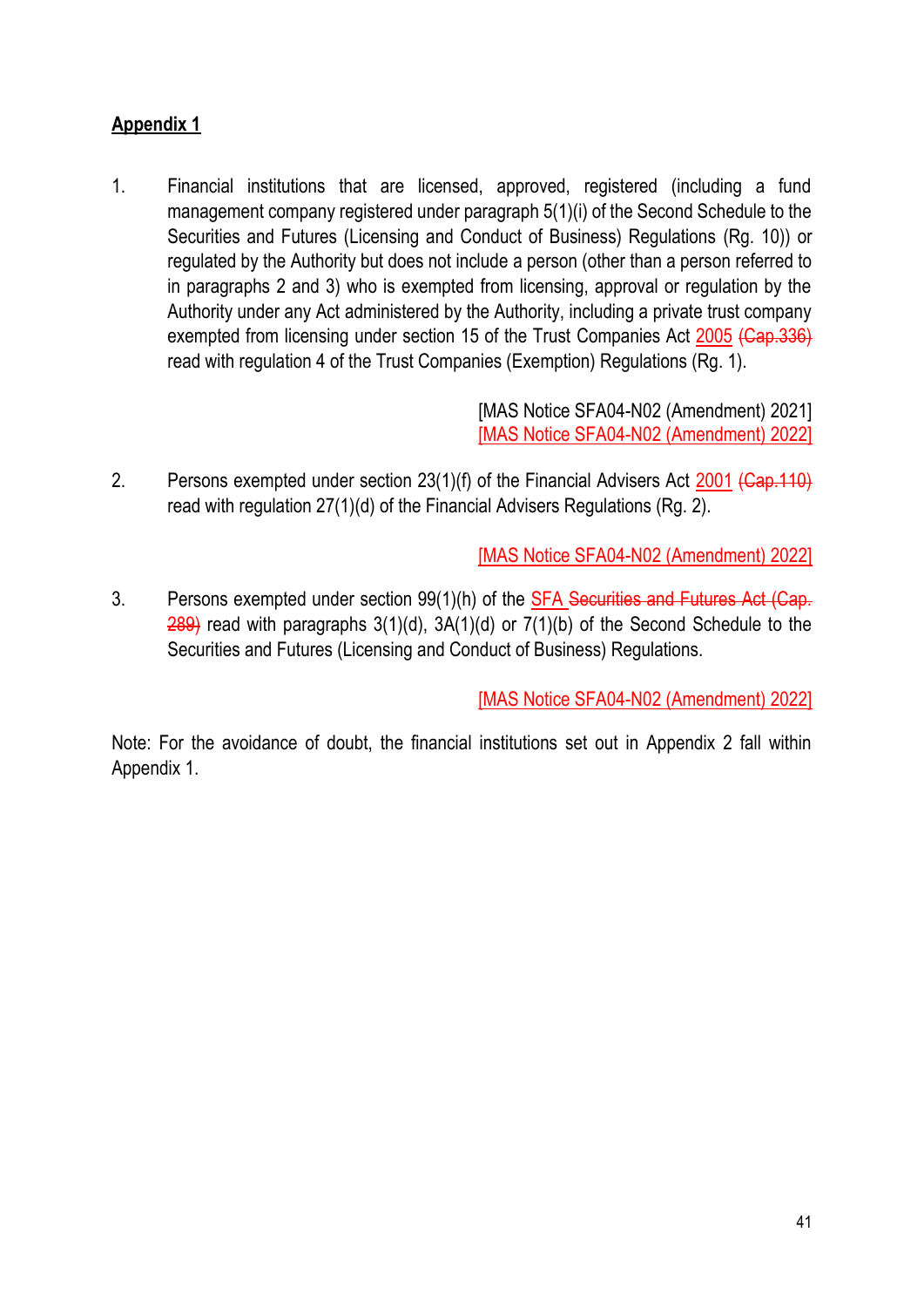# **Appendix 2**

1. Banks in Singapore licensed under the Banking Act 1970 (Cap. 19).

[MAS Notice SFA04-N02 (Amendment) 2021] [MAS Notice SFA04-N02 (Amendment) 2022]

2. Merchant banks in Singapore licensed under the Banking Act 1970.

[MAS Notice SFA04-N02 (Amendment) 2021] [MAS Notice SFA04-N02 (Amendment) 2022]

3. Finance companies licensed under section 6 of the Finance Companies Act 1967 (Cap. 108).

[MAS Notice SFA04-N02 (Amendment) 2022]

4. Financial advisers licensed under section 6 of the Financial Advisers Act 2001 (Cap. 110) except those which only provide advice by issuing or promulgating research analyses or research reports, whether in electronic, print or other form, concerning any investment product.

[MAS Notice SFA04-N02 (Amendment) 2022]

5. Holders of a capital markets services licence under section 82 of the SFA Securities and Futures Act (Cap. 289).

[MAS Notice SFA04-N02 (Amendment) 2022]

- 6. Fund management companies registered under paragraph 5(1)(i) of the Second Schedule to the Securities and Futures (Licensing and Conduct of Business) Regulations (Rg. 10).
- 7. Persons exempted under section 23(1)(f) of the Financial Advisers Act 2001 read with regulation 27(1)(d) of the Financial Advisers Regulations (Rg. 2) except those which only provide advice by issuing or promulgating research analyses or research reports, whether in electronic, print or other form, concerning any investment product.

[MAS Notice SFA04-N02 (Amendment) 2022]

8. Persons exempted under section 99(1)(h) of the SFA Securities and Futures Act-read with paragraphs 3(1)(d), 3A(1)(d) or 7(1)(b) of the Second Schedule to the Securities and Futures (Licensing and Conduct of Business) Regulations.